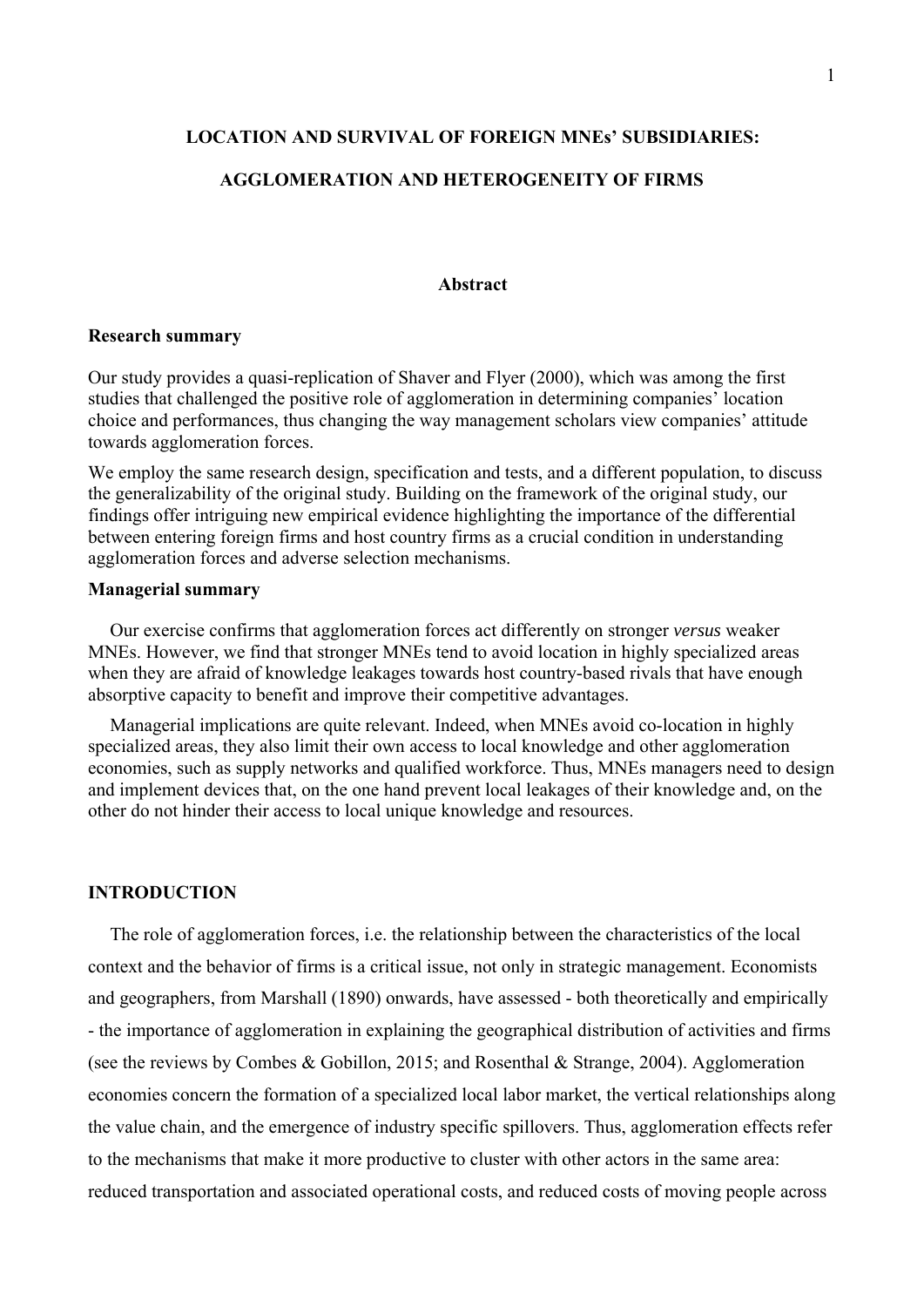space, thus allowing labor market pooling and efficient allocation of labor (Puga, 2010), as well as face-to-face contacts, flows of ideas, and knowledge spillovers (for a collection on agglomeration economics, see Glaeser, 2010).

Along this line, business analysts and management scholars have been studying companies' location strategies correlating them with industrial concentration of activities. In other words, firms locate their activities in agglomerated clusters, as long as they can exploit agglomeration externalities and reduce their costs (Hennart & Park, 1994; Mariotti & Piscitello, 1995).

This was the dominant *credo* about firms' location behavior until the publication of Shaver and Flyer (2000), henceforth SF, which provided a critical discussion challenging the attraction role of local agglomeration economies. On the one hand, co-locating with other actors provide firms with agglomeration benefits but, on the other, it might also generate costs, previously understated by the literature, and the net balance is not always obvious. SF argued that externalities stemming from geographic clustering are not automatically positive and that in certain circumstances firms gain more from avoiding agglomeration. Specifically, "firms vary in the net benefit they receive from agglomeration economies. For example, firms with the best technologies, human capital, training programs, suppliers or distributors will minimally benefit from access to competitors' technologies, human capital, training programs, suppliers or distributors" (SF, 2000: 1175), while the opposite will be true for weaker firms.

In other words, firms' heterogeneity matters: "good technology firms" may prefer to remain isolated, as they fear to dissipate their competitive advantages through the generation of externalities that benefit local competitors, thus seeing agglomeration economies as a centrifugal rather than a centripetal force. Conversely, "weak" technology firms would be more inclined to agglomerate as they bet on a favourable balance between positive and negative externalities they can access through agglomeration, thus inducing an adverse selection effect, according to which only weak firms will be keen on agglomerating.

Reflecting its overall impact, the SF study is well cited, with more than 960 Google Scholar citations as in June 2019, with an average number of citations equal to 67,6 per year in the last decade (2009-2018), and 380 Web of Science citations (with an increasing trend in the recent years). Since then, while previous literature used to consider agglomeration effects generally beneficial, at least until offset by congestion effects and pecuniary diseconomies (e.g., Richardson, 1995; Rosenthal & Strange, 2004), several studies in different fields (international business, global strategy, regional science and economic geography) have increasingly emphasized the ambivalent role of agglomeration in relation to the firm-level attributes and differential abilities to access and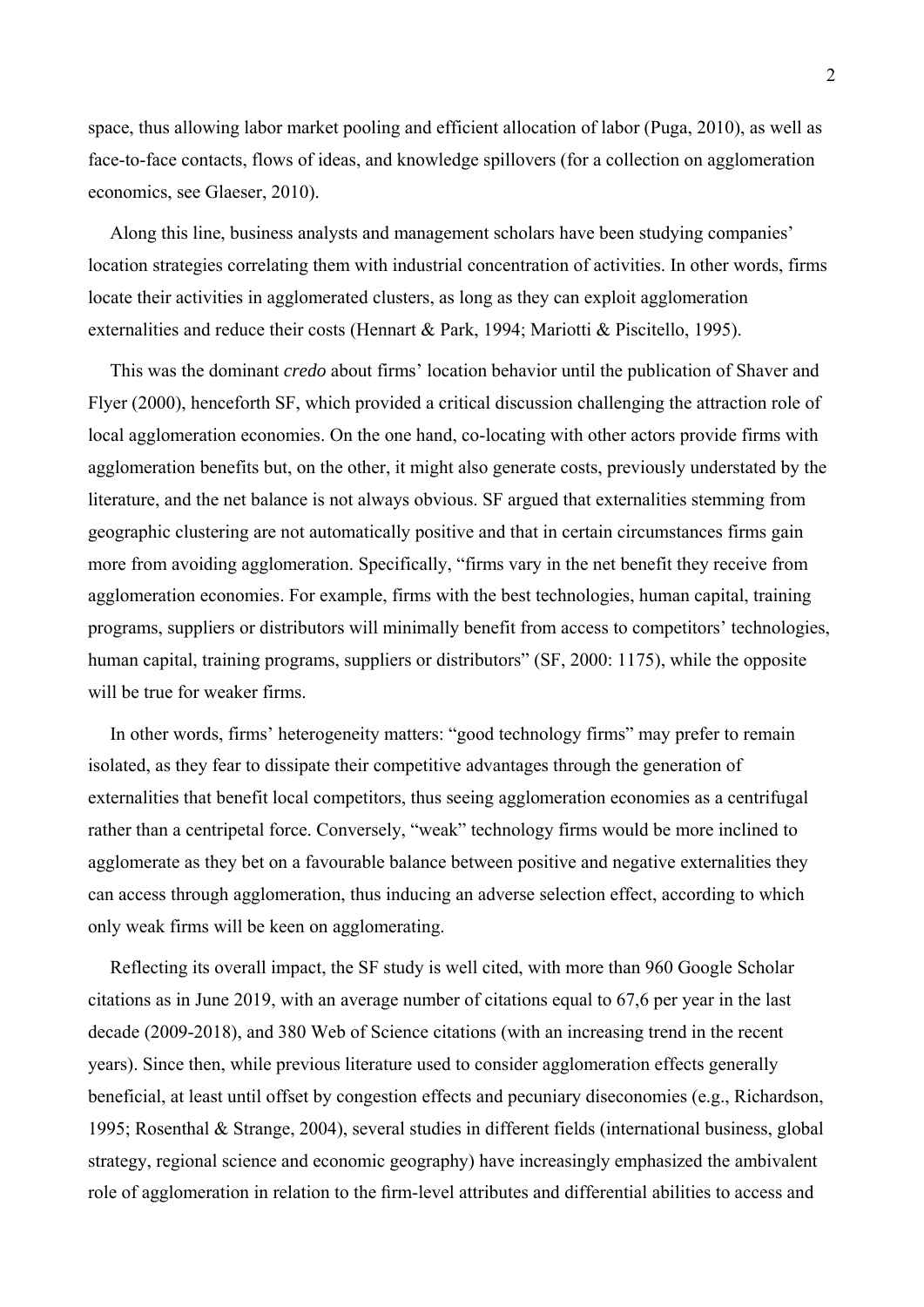generate knowledge (e.g. Alcácer & Chung, 2007; Alcácer, Dezso, & Zhao, 2013; Li & Bathelt, 2018; Mariotti, Piscitello, & Elia, 2010; McCann & Folta, 2011; Rigby & Brown, 2015).

However, and regardless of the country, spatial concentration of activities is an undisputable fact of the economic landscape (McCann & Folta, 2008). There is abundant evidence that the urge to agglomerate remains strong (Glaeser, 2010), and that even companies with higher knowledge stocks (i.e. those companies that, according to SF should avoid agglomeration) show a tendency to, and benefit from, agglomeration (e.g. Goerzen, Asmussen, & Nielsen, 2013; McCann & Folta, 2011). Thus, the conclusions from the debate are far from clear due to studies either confirming (along the path started by SF) or denying adverse selection in location behavior (although confirming asymmetric but positive effects, as in e.g. Hervas-Oliver, Sempere-Ripoll, Alvarado, & Estelles-Miguel, 2018).

We suggest that a re-examination of the relationships and results of the SF study may offer important insights to strategy research with respect to the role of agglomeration economies in relation to the differences in capabilities and competitiveness of entering foreign firms vs. host country firms.

As for the design of our study, we adopt a quasi-replication (see Bettis, Helfat, & Shaver, 2016), i.e. we employ the same specification and tests adopted in the original study in a different context. The sample context of their study was the US, and adopted the state as the boundary for agglomeration benefits, mainly because "previous studies of foreign investment location show that the state is an important spatial unit that foreign investors consider when making direct investment location choices" (SF, p. 1181). Namely, they consider 48 mainland states. As we aim to assess whether the geographical and temporal context may be an important condition driving their results, we consider foreign firms' location choices into the twenty administrative regions in Italy as the unit of location analysis. Although Italian regions are smaller than the US states (the average region's population is about 3M, vs 6M for US states), they present autonomous administrative boundaries somehow similar to the US states, and a certain degree of decisional autonomy (e.g. in the attraction policies/measures for FDI, that is mostly relevant for the study of MNEs' location choices).

This allows us to quasi-replicate their study on a cross section of 90 greenfield entries (they had 101 events), observed in a single period, and study their survival after 8 years, thus concluding whether the original findings are consistent and generalizable in other contexts. Firstly, by conducting a replication of the original work, we provide additional empirical evidence that confirms the positive relationships between MNEs' locational preferences and agglomeration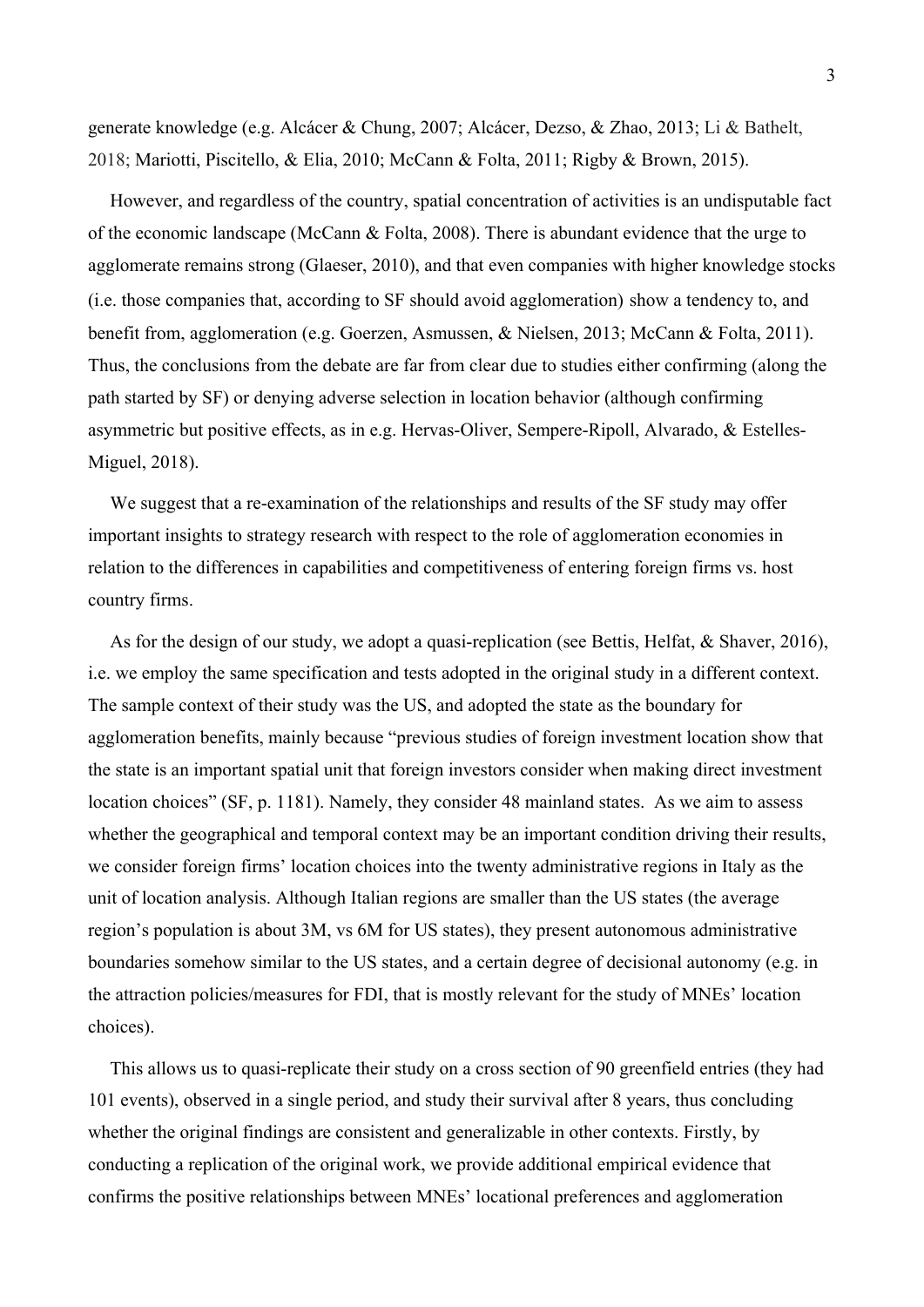economies associated to the high proportion of companies in the same industry. Second, by repeating their analysis about the survival of foreign companies, we test the reproducibility of their result on adverse selection, building additional information that may corroborate or weaken their results.

Our quasi-replication offers a number of important contributions to the managerial and economic literature on firms' location choice, behavior and performances. Furthermore, we build on SF (2000) study by considering how these relationships may change in a different empirical context. In doing so, our study offers insights into the generalisability of the original research, and adds to the knowledge on MNEs' locational behavior.

Specifically, by finding evidence on adverse selection mechanisms once allowing for the character of the local context, we extend the work of SF (2000). In fact, we claim that adverse selection happens only when strong foreign MNEs face local companies that are good enough to absorb technological spillovers and benefit from them while, on the contrary, they should not be afraid of agglomerating (mi pare poco chiaro. Cambierei in "while, when local companies are weaker, foreign investors are not afraid of agglomeration"). Although this result seems at odds with SF's result (according to which strong foreign MNEs always prefer avoiding agglomeration), we believe the results allow to reveal interesting contingencies and boundary conditions behind adverse selection. In fact, MNEs entering the US in the late '80s were largely Japanese MNEs that deliberately avoided agglomeration, while preferring location in *greenfield sites*, that "provide access to fresh recruits – rural labor with little or no experience in manufacturing industry, who can be socialised to Japanese production requirements" and "enable firms to exert significant control over their workforce, in keeping with the traditional Japanese practice of erecting barriers to labor mobility" (Kenney & Florida, 1992: p. 24). In other words, location of Japanese *manufacturing transplants* was mainly driven by forces that differ from the conventional agglomeration economies: "traditional approaches to location theory inadequately explain the transplant complex" (Kenney & Florida, 1992: p. 32). We thus feel that given the weight of Japanese investments in the SF sample (about the 70%), their results are likely to reflect the mentioned Japanese behavior in the US in the late '80s.

Our results about the role of the heterogeneity in capabilities/competitiveness of companies in their agglomerative behaviors are in line with other studies inspired by SF (2000), i.e. Alcacer and Chung (2007). Namely, when taking into account local excellences, i.e. the presence of indigenous firms that are more capable to effectively absorb knowledge leakages and increase their competitive advantage, our results reveal that foreign firms differ in their agglomeration behavior, as they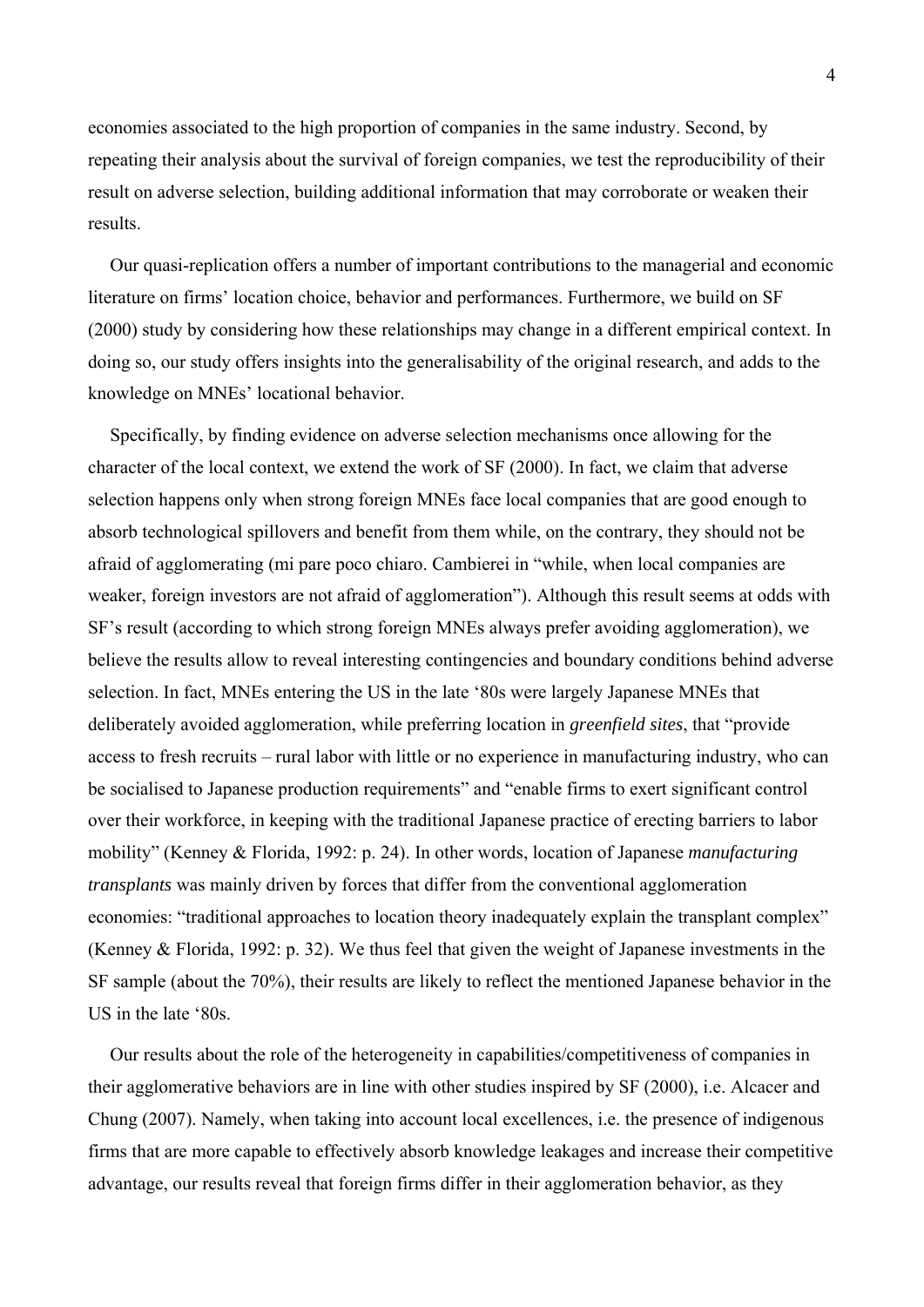differently evaluate the balance between the positive agglomeration externalities and the negative externalities stemming from the risk of knowledge leakages towards local firms. We find that MNEs operating in industries in which local firms are highly internationally competitive do exhibit a different location behavior. On the one hand, stronger MNEs agglomerate less in those highly specialized areas as local peers may become stronger by absorbing MNEs' knowledge leakages and spillovers. In fact, in comparison with excellent indigenous firms, stronger foreign MNEs may suffer from disadvantages due to their *liability of outsidership* (Johanson & Vahle, 2009). Namely, endogenous absorptive capacity being equal, local competitors benefit from being well rooted in the local network of relationships that help them in monitoring, detecting and accessing external knowledge generated by co-located firms, while MNEs are outsiders, not (or scarcely) embedded in the network. Thus, "outsidership, in relation to the relevant network, is the root of uncertainty" (Johnson & Vahlne, 2009: p. 1411) that makes foreign MNEs value costs (associated with loosing knowledge towards local companies) as definitely higher that the more uncertain benefits (associated with learning from the local context). On the other hand, weaker MNEs are more likely to perceive a positive balance between the agglomeration externalities and the outflows of knowledge and technologies, i.e. co-location always offer something good to gain from the firms in the host location and nothing to lose. In other words, while foreign MNEs tend in general to agglomerate, the adverse selection mechanism proposed by SF does emerge for stronger MNEs facing stronger local competitors, i.e. when taking into account the interaction between the type of MNEs and the heterogeneity of the local context.

# **DATA SOURCES AND VARIABLES DEFINITION**

The research design suggested by SF adopts three stages: (i) in the first, they model foreign firms' location choice as a function of agglomeration externalities stemming from "the effect of similar industry activity" (p. 1183). Their hypothesis, in line with most of the previous empirical literature, is that many firms will cluster, due to agglomeration and specialization economies; (ii) in the second stage they model the survival of local establishments as a proxy for the firms' performance. Namely, due to the hypothesized adverse selection, i.e. to the agglomeration bias leading only weaker firms to agglomerate, they expect (and find) a negative relationship between agglomeration economies and plant survival; (iii) they finally re-run the location choice models of stage (i) by taking into account the firm's heterogeneity in order to show the different approach of companies towards agglomeration.

Our empirical exercises replicate these steps. As in SF, we use the same data set in both location choice and survival models.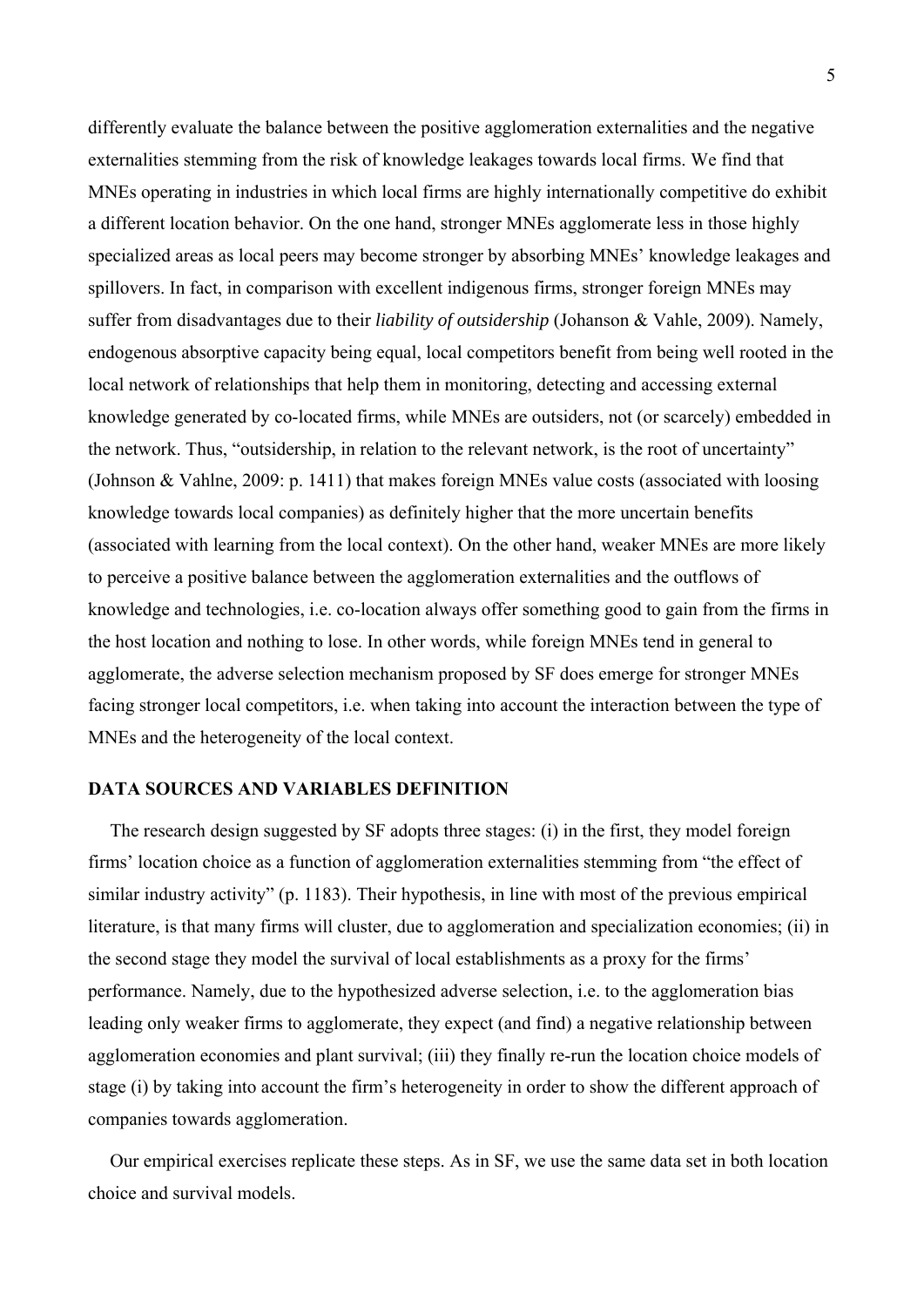#### **Data sources and sample**

1

Our data come from the database Reprint–Politecnico di Milano, which contains yearly information about the Italian affiliates of foreign firms and the location of their plants, since  $1986<sup>1</sup>$  (for further details, see Cominotti, Mariotti, & Mutinelli, 1999; and Mariotti, Mutinelli, & Sansoucy, 2014). Our sample is constituted by foreign greenfield entries occurred in Italy in the period 2000-2002. Since SF considered one single year, ideally we would have considered investments in 2001, i.e. the year of the Italian Industry and Services Census. As the number of greenfield FDI per year is quite low, we considered a three-year period around 2001 (i.e. 2000-2002). This amounts to 113 greenfield investments; however, as in SF, to ensure variability of the dependent variable within the same country in the model for survival, we excluded from the analysis all entries from countries with one single investment, as well as all entries from countries where all investments survived or none of the investments survived. This reduced the sample to 90 greenfield investments (33 in 2000, 31 in 2001 and 26 in 2002), undertaken by 83 foreign MNEs (not dissimilar from SF, i.e. 101 greenfield investments undertaken by 95 foreign MNEs). As far as the industrial breakdown, we consider 103 three–digit Nace rev.2 sectors<sup>2</sup> (Eurostat, 2008), 37 of which witnessed at least one of the 90 initiatives in our sample.

Table 1A in the Appendix illustrates some characteristics of the 20 Italian regions in terms of land area, population, and number of establishment.<sup>3</sup> It is worth noting the strong and positive correlation (91%) between the number of manufacturing establishments and the density of establishments. This means that Italian regions accounting for a large share on manufacturing establishments tend to have a high density of establishments that mirrors a high degree of urbanization, rather than a different geographical size.<sup>4</sup> 15 regions received at least one of the 90 greenfield initiatives in our sample; 7 regions hosted three or less foreign investments, 5 regions four to ten, and 3 regions more than 10.<sup>5</sup>

<sup>1</sup> The database Reprint-Politecnico di Milano provide a census of all the Italian affiliates of foreign firms. However, in the spirit of the replication, we did consider only greenfield ones.

<sup>2</sup> Nace is the Statistical classification of economic activities in the European Community, available at http://ec.europa.eu/eurostat/documents/3859598/5902521/KS-RA-07-015-EN.PDF.

<sup>&</sup>lt;sup>3</sup> To account for the different levels of geography between our study and SF, notice that the average land area of the Italian regions is about 13 times smaller than the average land area of the US States. The ratio drops to 2 when considering population, so evidencing a significantly higher spatial density of activities in Italy. 4

<sup>&</sup>lt;sup>4</sup> As an example, Lombardy and Veneto account for a large share of manufacturing establishments (21.1% and 11.3% respectively versus an average share of 1/20=5%), and their density is much higher than the average (5.2 and 3.6 establishments per squared km, while the average density is 1.9).

<sup>&</sup>lt;sup>5</sup> Specifically, Lombardy hosted 29 investments, Emilia-Romagna 14, Piedmont 12.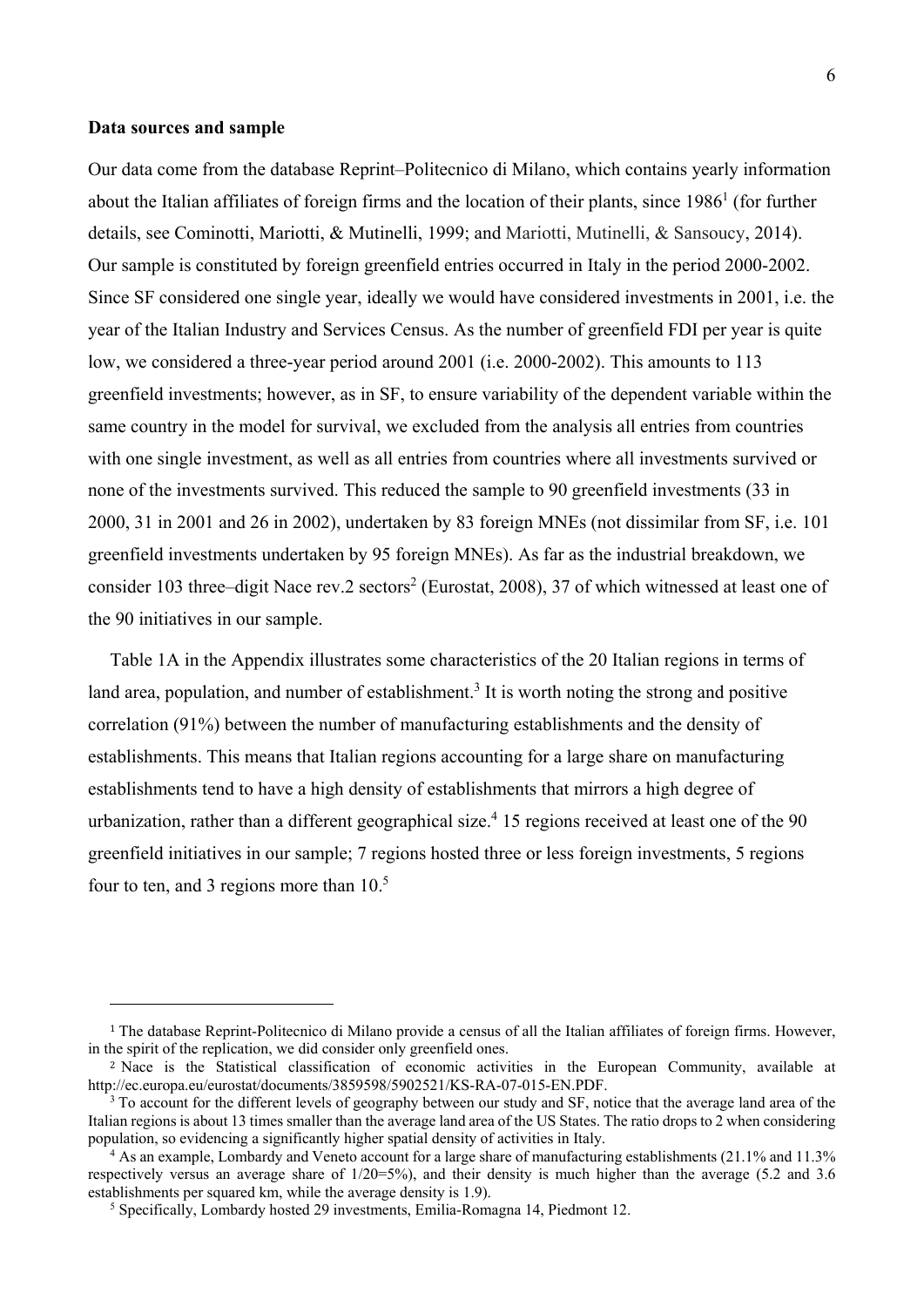# **Variables definition**

In the spirit of a replication study, the variables used in this study are constructed following SF as closely as possible. Table 1 reports the detailed description of our variables vs. the variables adopted in the SF paper.

[Insert table 1 approximately here]

#### *Agglomeration measure*

The starting point for our analysis of the location choice is the same measure of the territorial specialization stemming from agglomeration forces used in SF, i.e. the proportion of industry establishments that are in the region in which a foreign plant locates. Thus, the variable *PROPORTIONsj* is built as follows:

$$
PROPORTION_{sj} = \frac{N_{sj}}{\sum_{j} N_{sj}}
$$

where  $N_{sj}$  is the number of establishments<sup>6</sup> in sector *s* in region *j*.

### *Survival*

In the original study, the performance is measured by *SURVIVAL*, i.e. a binary variable taking the value of 1 if the new plant continues to be controlled by the investing firm at the end of the observation period (i.e. 2009), or 0 otherwise. Therefore, a plant that still exists at the end of the period, but it is owned by some other investor, is regarded as non-survivor. We adopt the same measure; survival occurs in 58 percent of cases, i.e. 52 entries out of 90.

# *Control variables*

We match the same set of control variables from the original study. Specifically, we expect that other industry–, firm–specific factors may affect firms' location choices as well as their survival.

#### *Industry specific factors*

As in the original study we control for *INDUSTRY GROWTH*, i.e. the proportionate change in industry shipments over the period 2001 to 2007 (source: ISTAT). Indeed, firms entering fast– growing sectors could have survival advantages because they benefit from favourable market conditions and less fierce competition.

 $\frac{6}{6}$  As in SF, we use establishment counts to define *PROPORTION<sub>sj</sub>*. However, this is highly correlated (0.90) with the alternative measure based on employment.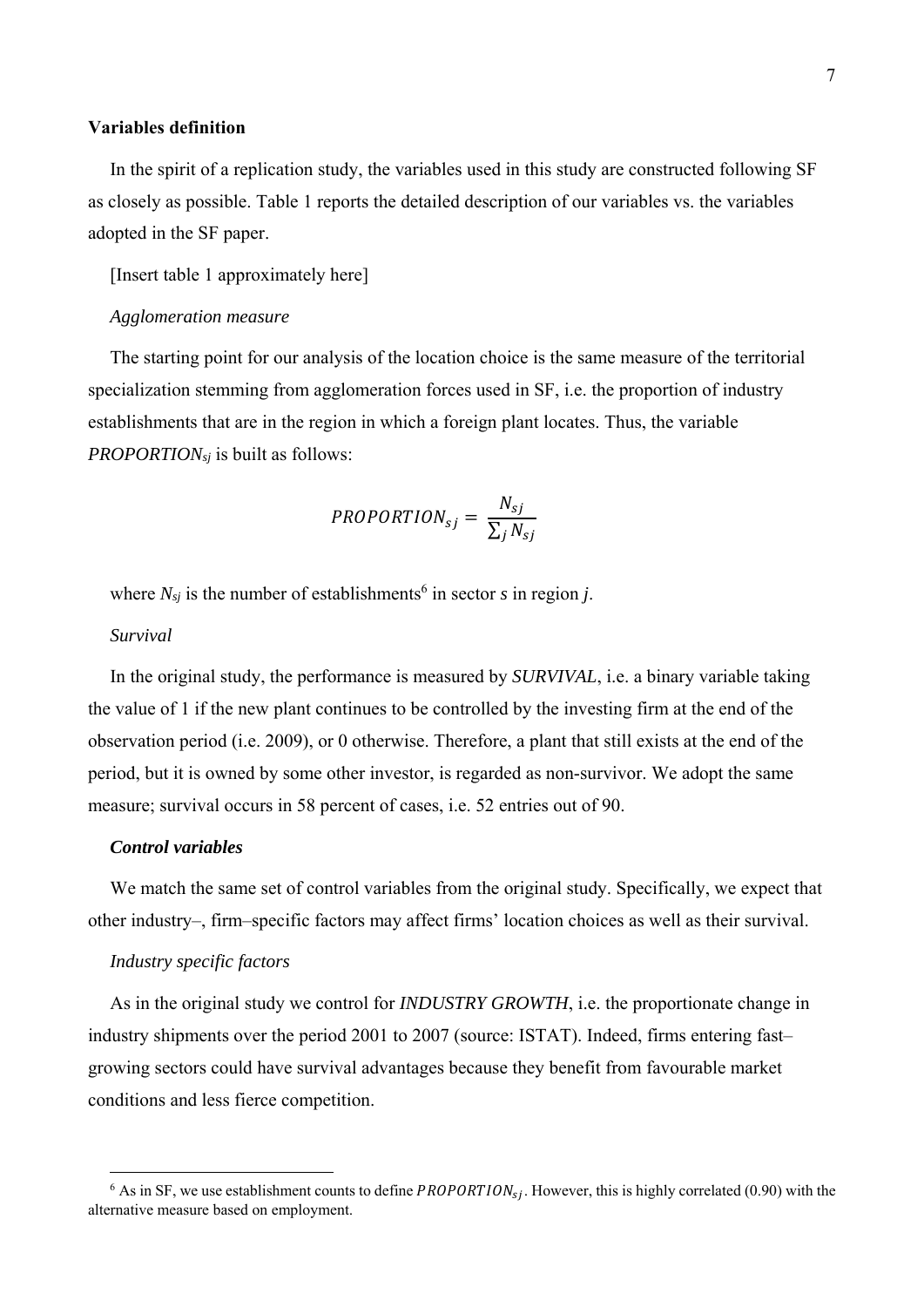SF includes in the survival analysis the four-firm concentration ratio (*C4*), i.e. the market share of the largest 4 firms, to take into account that in concentrated industries incumbent firms are more likely to retaliate against new entrants, which might reduce profitability and hence the survival probability of new initiatives. Unfortunately, this indicator is not published in Italy. However, in the spirit of replication, we tried to approximate it as closely as possible by relying on Ellison and Glaeser (1997) – Appendix B. Since the only information concerning the firms' dimension (at the needed sectoral disaggregation level) available in the 2001 census is the number of employees, while there is no information about sales, we started from the distribution of Italian firms by number of employees. We assumed a lognormal distribution, and we estimated the parameters using the available data. Using the estimated parameters, we have simulated the number of employees for the firms belonging to the largest class (250 employees or more),<sup>7</sup> under the condition that the sum of the employees is equal to the observed sum. We have repeated the simulation 100 times, and each time we have computed  $C_1$  ( $i = 1, ..., 100$ ) as the sum of the 4 largest simulated values divided by the total number of employees in the industry. We then obtained C4 as an average of the  $C4_i$ 's. The descriptive statistics for our C4, provided in Table 2, differ somewhat from SF's (for us: Mean 13.13, St. Dev. 12.25, min 0.55, max 76.81; in SF: Mean 45.34, St. Dev. 21.59, min 5, max 90). However, we believe that this is not due to using employees rather than sales, or to the methodology used to estimate the size of the largest firms, but rather to the very different structure of Italian and US manufacturing. In fact, according to 2001 Italian census, the share of firms with more than 250 employees on total manufacturing employment was 22.9%, whereas, according to Enterprise Statistics, the corresponding figure in US manufacturing in 1987 was 73.1%.

Furthermore, to account for industry conditions that may favor foreign plants' survival, we include the variable *IT-FOREIGN* that measures the share of firms with international operations. In SF, this is proxied by the percentage of US firms in the *Compustat PCplus* database in the industry reporting foreign income or foreign taxes in 1987. We have a quite similar information for Italian industries in 2001. Our proxy is the proportion of firms with international operations among Italian firms with more than 10 employees in the industry in 2001, so to exclude craft businesses (source: ISTAT and ICE, 2002).

Finally, as in SF, we control also for the industry geographic concentration (*GEOGRAPHIC\_CONCENTRATION*) through the traditional agglomeration index suggested by

1

<sup>7</sup> In the few cases where the largest class has fewer than 4 firms, following Ellison and Glaeser (1997) - Appendix B, the firms within the second-last class (100-249 employees) have been discretely uniformly spread on a range centered on the mean, with its boundary at the closer of the two end points of the size range. Finally, the employees of largest firms obtained this way have been added to the employees of the firms in the largest class to compute C4.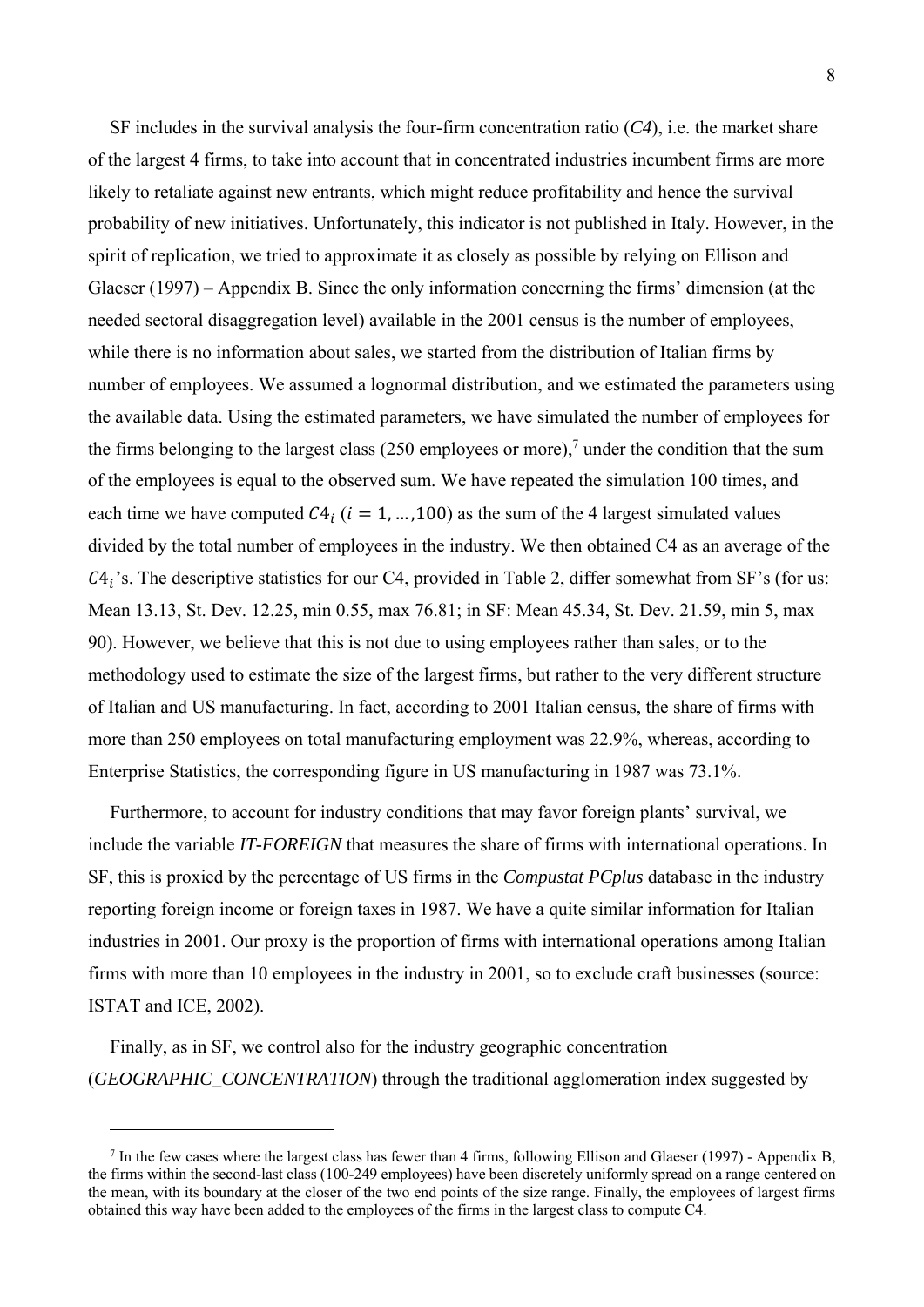Ellison and Glaeser (1997). This index has been calculated by relying on the 2001 Italian Industry and Services Census.

### *Firm-specific factors*

As firms are likely to enjoy survival advantages if they have already previous country–specific experience, we introduce the two following variables: (i) *SUBSIDIARIES*, i.e. the number of subsidiaries (considering manufacturing, sales and distribution) controlled by the foreign parent, in Italy, in 2000. (ii) *RELATED*, i.e. a dummy taking value 1 if the parent firm controlled operations in the same two-digit sector in Italy in 2000. Information comes from the Reprint–Politecnico di Milano database.

In order to allow for the strength of the foreign entrant, we built a dummy variable (*LARGE\_ESTABLISHMENT*) that allows for the relative size of the foreign initiative vs. the average size of the establishments in the industry. The source is again the 2001 Italian Industry and Services Census. As in SF, as a further proxy of the strength of the investing firm we also included the dummy variable *FINANCIAL DATA*, being one if financial data were available for the foreign parent in 2001, zero otherwise. Actually, the dummy equals 1 in 95.5% of the cases in our sample (in SF the percentage was 55%), which casts some doubts on the appropriateness of this variable as a proxy for the strength of the parent in our context.

We also included seven dummies variables for the investors' home countries. $8$  As in SF, these dummies account for factors that may affect survival, e.g. cultural and geographical distances, as well as differences in exchange rate in the period considered.

Finally, we added the variable *YEAR*, referring to the entry year (2000=-1, 2001=0, 2002=1). That allows controlling for the fact that recent initiatives might have a higher probability to survive in 2009, since they have been at risk for a shorter period. Unreported results show that adopting a more flexible (non-parametric) functional form by replacing the variable *YEAR* by two dummies (one for 2000 and one for 2002) leaves the results absolutely unchanged. Since the covariates entered in the survival model vary slowly over time, we believe that considering their value in 2001 irrespective of the entry year is a very reasonable approximation.

Table 2 presents descriptive statistics for, and correlations among, all the variables.

[Insert table 2 approximately here]

1

<sup>&</sup>lt;sup>8</sup> The number of entries by nationality of the parent firm is as follows: 26 from Germany, 21 from the US, 20 from France, 9 from Switzerland, 8 from the UK, 4 from Japan, 2 from China.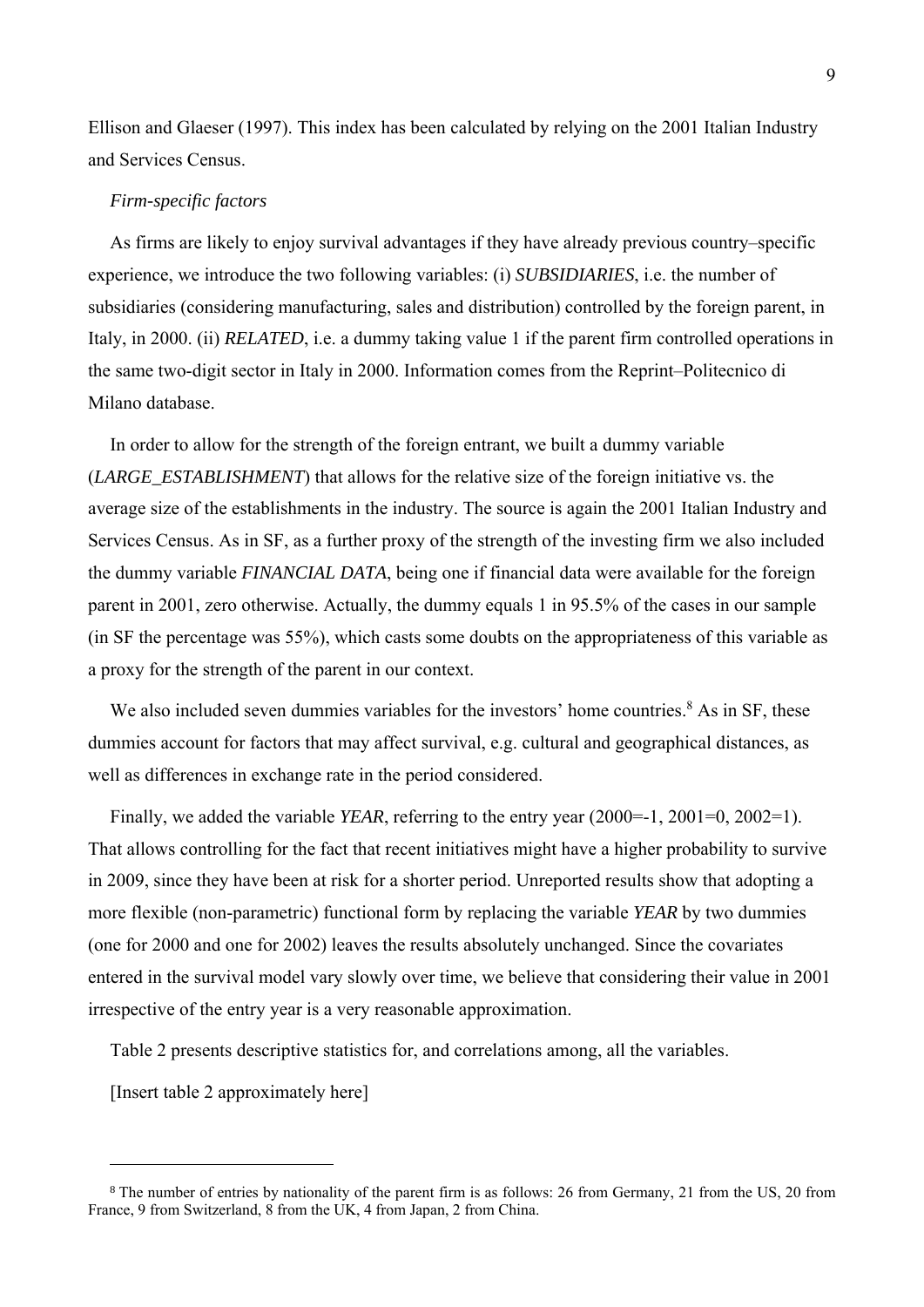# **MODELS AND RESULTS**

#### **Location choice**

SF adopt the statistical method generally used to investigate foreign investment location choice, i.e. the conditional logit (McFadden, 1974). As they note, this is the appropriate model specification for data where we possess information on the location choices that an entrant made, and information about region attributes for the chosen location and other locations in the choice set. Namely, this technique estimates how differences in location attributes affect the probability that an entrant will choose to locate in a region. Specifically, if  $\Pi_{ij}$  is defined as the expected profit for investment *i* in region *j*, the expected profitability of investing in a region can be represented by the following equation:

$$
\Pi_{ij} = \beta' X_{ij} + \varepsilon_{ij}
$$

where  $X_{ij}$  is a vector of observed regional characteristics for investment *i* in region *j*, and  $\varepsilon_{ij}$  is a random disturbance that is attributable to errors associated with imperfect perception and optimization by the decision–maker and unobservable characteristics that affect the profitability of locating in a given region.

As shown in McFadden (1974), under suitable assumptions on  $\varepsilon_{ij}$ , the probability that a region *j* results in the highest profitability for an investment can be represented by the following logit expression

$$
Pr(Y_i = j) = \frac{\exp(\beta' X_{ij})}{\sum_{k=1}^{20} \exp(\beta' X_{ik})}
$$
  $j = 1, ..., 20$ 

where  $Y_i$  the location of the *i*-th investment. This function can be estimated using maximum likelihood techniques and the estimates of  $\beta$  can be used to test if various regional characteristics significantly affect the probability of choosing a greenfield investment location.

### **Replication**

Table 3 presents results of the direct replication of SF on our dataset. The first column reports the location model run on the entire choice set (i.e. twenty regions), while the second and the third column report the models run on a reduced number of cases and on a restricted choice sets respectively. The second column restricts the analysis to greenfield initiatives in geographically concentrated industries considering as a choice set all twenty regions, while in the third column we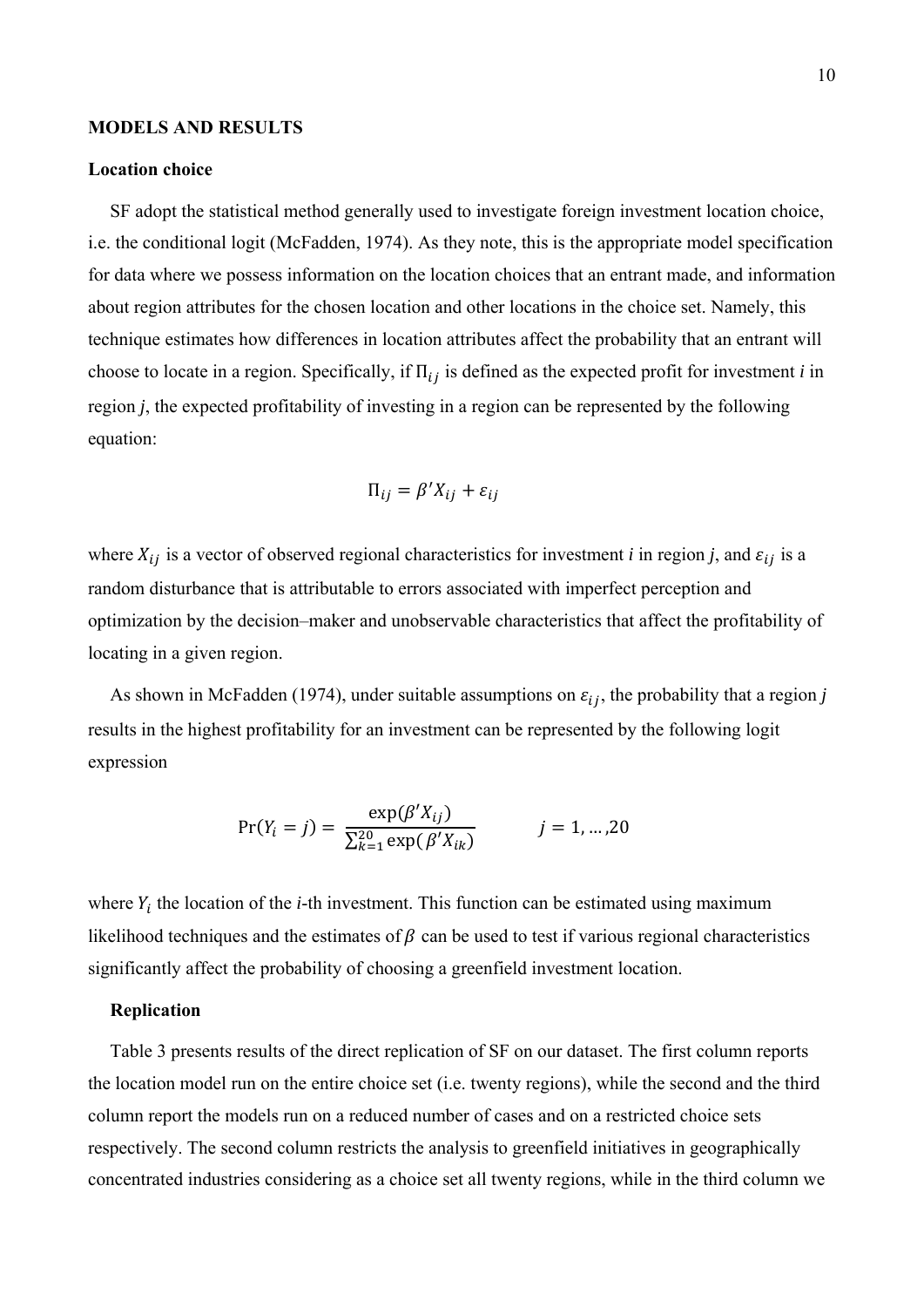introduce regional fixed effects in order to control for possible bias in the estimates due to omitted variables (labor costs, local taxation, government incentives, or other omitted attributes of the regions): as illustrated in SF, this requires to restrict the choice set to the regions in which we have observed at least one greenfield initiative in the period considered.

### **Re-examining the functional form**

As in the original study, in all the models the variable *PROPORTION* comes out positive and highly significant, thus confirming that firms tend to cluster with other firms in the same industry. However, in order to take into account the theoretical prediction about decreasing marginal returns to agglomeration (e.g., Combes & Gobillon, 2015), we have reconsidered the functional form, exploring the potential benefit of log transforming the variable *PROPORTION*. In fact, while the agglomeration benefits appear already with low levels of agglomeration, on the contrary, high level of agglomeration are likely to be associated with congestion and diseconomies (e.g. Broersma & van Dijk, 2008) that would decrease the likelihood of location. The estimates for the location model in which the variable *PROPORTION* has been replaced by *ln(PROPORTION)* are reported in Table 3b.

[Insert tables 3 and 3b approximately here]

The results confirm the positive impact of agglomeration economies. However, it is interesting to observe that the model in column 1 of Table 3b has a much higher likelihood than the model in column 1 of Table 3, despite the two models explain the location probabilities using the same explanatory variable (although with different functional forms). As expected, the logarithmic specification strongly outperforms the linear one (the difference in the log-likelihood is 10.66, while the number of parameters is the same). It is interesting to illustrate the differences between the two models. Figure 1 displays the estimated probabilities for each of the twenty alternatives in each of the 90 cases (1,800 estimated probabilities) based on model 1 in Table 3 and model 1 in Table 3b. The figure shows that the linear specification results in a highly nonlinear probability curve, where regions with *PROPORTION*>0.25 would be chosen by foreign investors with a much higher probability than what the logarithmic specification would predict; the opposite when with *PROPORTION*<0.25. In the linear model the vast majority of the 1,800 probabilities are not very different from each other, and are very close to 1/20=5%, while only in a few situations the probability would be much higher. Conversely, the logarithmic model in Table 3b, column 1, displays an almost linear probability curve, where the highest estimated probability is around 50%; clearly, also with the logarithmic specification we obtain lower probabilities when *PROPORTION*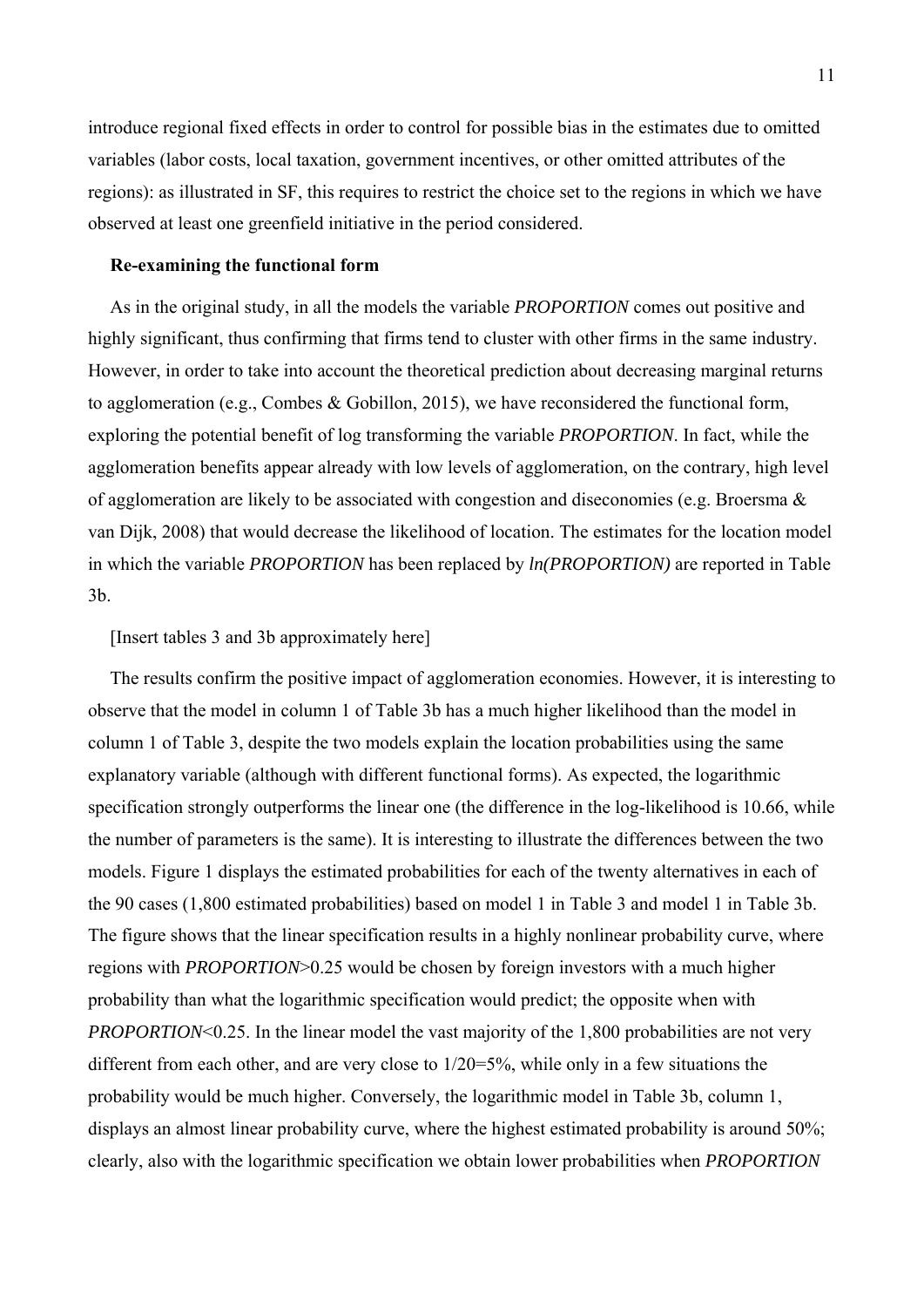is low, but the dependence from *PROPORTION* is more clear, and the probabilities are frequently different from  $1/20$ .<sup>9</sup>

[Insert Figure 1 approximately here]

Starting from the model in Table 3b, column 1, we narrow the analysis to the 43 initiatives undertaken in industries above the median level of geographic concentration (see column 2 in Table 3b). As in the linear model, the coefficients are almost identical to those based on all 90 entries.<sup>10</sup>

Also in this case, in order to control for possible bias in the estimates due to omitted variables (labor costs, local taxation, government incentives, or other omitted attributes of the regions), we introduce regional fixed effects, which requires to restrict the choice set to the 15 regions in which we have observed at least one greenfield initiative in the period considered. The estimates (excluding the coefficients on the dummies) are reported in column 3 of Table 3b. The estimated coefficient for *ln(SPECIALIZATION)* decreased due to the introduction of the fixed effects: however, the Hausman specification test comparing the estimates in column 1 and column 3 of Table 3b is equal to 2.93 (p-value=0.09 in the  $\chi_1^2$ ), which seems to exclude any bias on the coefficient of *ln(SPECIALIZATION)* due to omitted regional specific variables.<sup>11</sup>

Summarizing, the logarithmic specification has several advantages over the linear one: the likelihood increases, the estimates become more robust and stable, and the estimated probabilities are much more credible than those obtained with the linear model.<sup>12</sup>

#### **Foreign investment survival**

<u>.</u>

After confirming that, overall, foreign firms are more likely to locate in regions with higher agglomeration economies, we investigate whether that also affects the likelihood of survival. In particular, following SF, we run a binary logistic regression, and estimation results are reported in Table 4 and 4b.

<sup>9</sup> In the linear model we have only 195 cases out of 1,800 where the location probability is below 2%, and only 115 cases where the location probability is above 10%; the corresponding figures for the logarithmic specification are 814 and 277 respectively, showing that the latter specification discriminates different situations much more accurately.

<sup>&</sup>lt;sup>10</sup> SF argue in favour of a stronger impact of agglomeration on location choice in this case, although their empirical evidence in this sense is extremely weak.

<sup>&</sup>lt;sup>11</sup> Notice that the Hausman test comparing columns 1 and 3 in Table 3 is is equal to 11.34 (p-value=0.00 in the  $\chi_1^2$ ), indicating that the estimates in the linear model are way less robust.

<sup>&</sup>lt;sup>12</sup> As an example, consider the sector "Preparation and spinning of textile fibres": according to the linear specification in Table 3 column 1, the probability to locate in Tuscany (PROPORTION=0.521) would be 80.3%, whereas the logarithmic specification gives a more credible 50.4% (actually, none of the two observed investments in that sector located in Tuscany).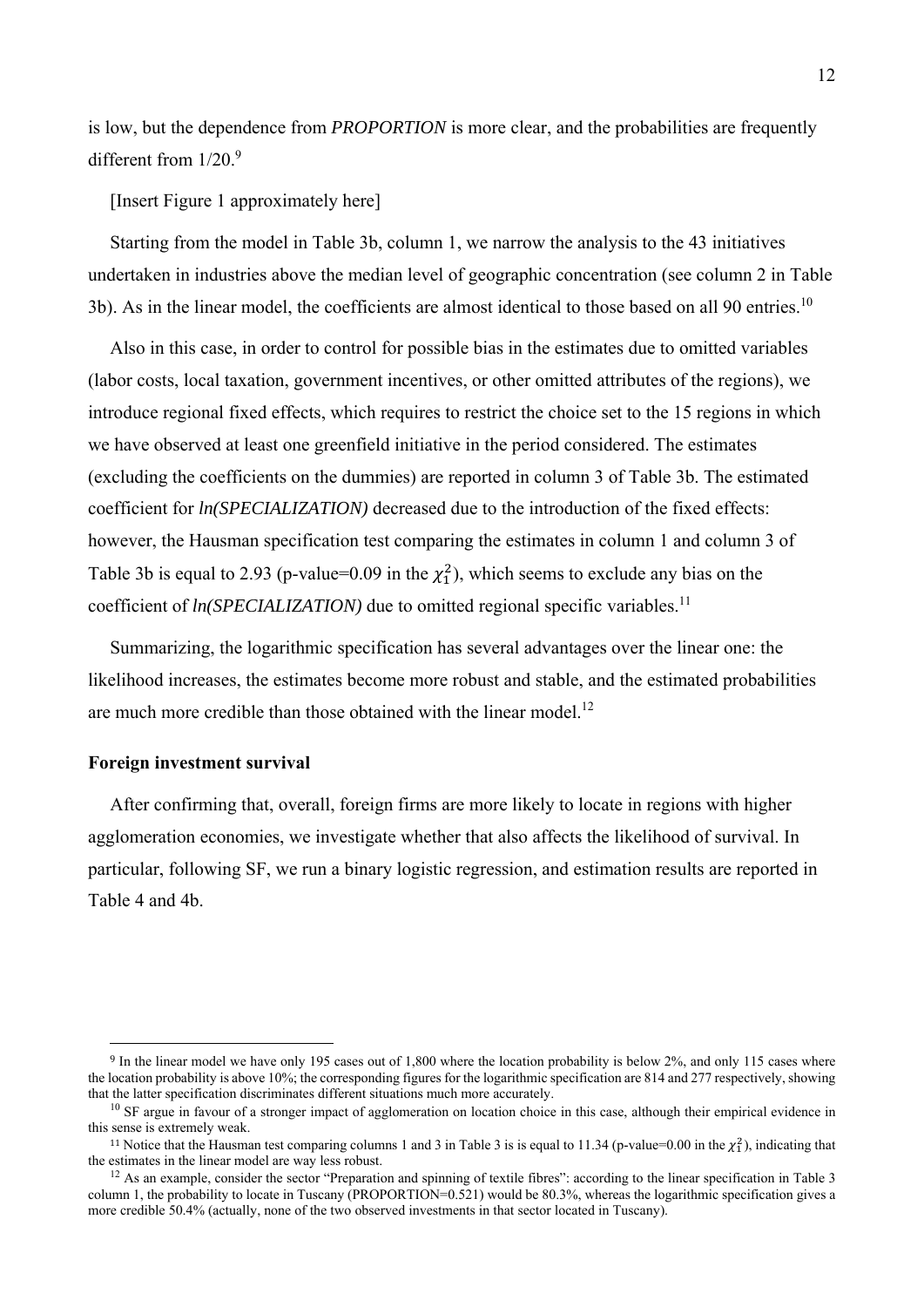## **Replication**

Table 4 reports the results of the direct replication of SF on our dataset, with minor modifications related to some specificities of our study. We have introduced the variable *YEAR* (-1,0,1, where 0 means that the initiative started in 2001) to take into account that recent initiatives are more likely to survive in 2009, since they have been at risk for a shorter period.

Results show that, contrary to SF results, agglomeration economies associated to the proxy adopted by SF show a positive sign, although weakly significant. The evidence seems the same, although less significant, also when the sample is restricted to geographically concentrated industries (column 2). Actually, as in SF, few of the variables introduced in the model seem to have significant explanatory power for *SURVIVAL*.

#### **Re-examining SF model for survival**

Overall, as these results do not confirm the negative relationship hypothesized by SF, we decided to further investigate it. In particular, the weakly positive impact of *PROPORTION* on *SURVIVAL* in the Italian case strengthened our conviction about the need of better defining the heterogeneity of foreign firms in relation to the characteristics of the host country's firms. Indeed, the competitiveness of local firms significantly differ among industries, as a result of a different endowment of technologies, knowledge, and other competitive advantages accumulated and shared in the local contexts. Thus, the more the host country's industries exhibit excellence, the higher the likelihood that local firms would be equal or even superior to the stronger foreign firms in terms of both generation and absorption of knowledge spillovers (Mariotti et al. 2010).

Under conditions of industry excellence, foreign firms' location behavior may strongly differ between weaker and stronger companies. Weaker MNEs will locate in an area specialized in that (excellence) industry, as they benefit from the Marshallian triad (specialized labor, suppliers and spillovers). In particular, as they do not fear to be an effective source of spillovers for local firms, their perception of the net benefit of co-location is overall positive. On the contrary, stronger foreign firms may suffer from potential leakages towards their local peers, which have the absorptive capacity to effectively capture spillovers generated by the foreign entries and to strengthen their competitive position both locally and internationally. Indeed, foreign MNEs may also locally access some specific technologies and knowledge, but the value of this absorption is uncertain, being the access hindered or strongly limited by the 'outsidership of MNEs', which are weakly embedded in the local business network. Thus, stronger MNEs conservatively evaluate a negative balance from the co-location with local firms.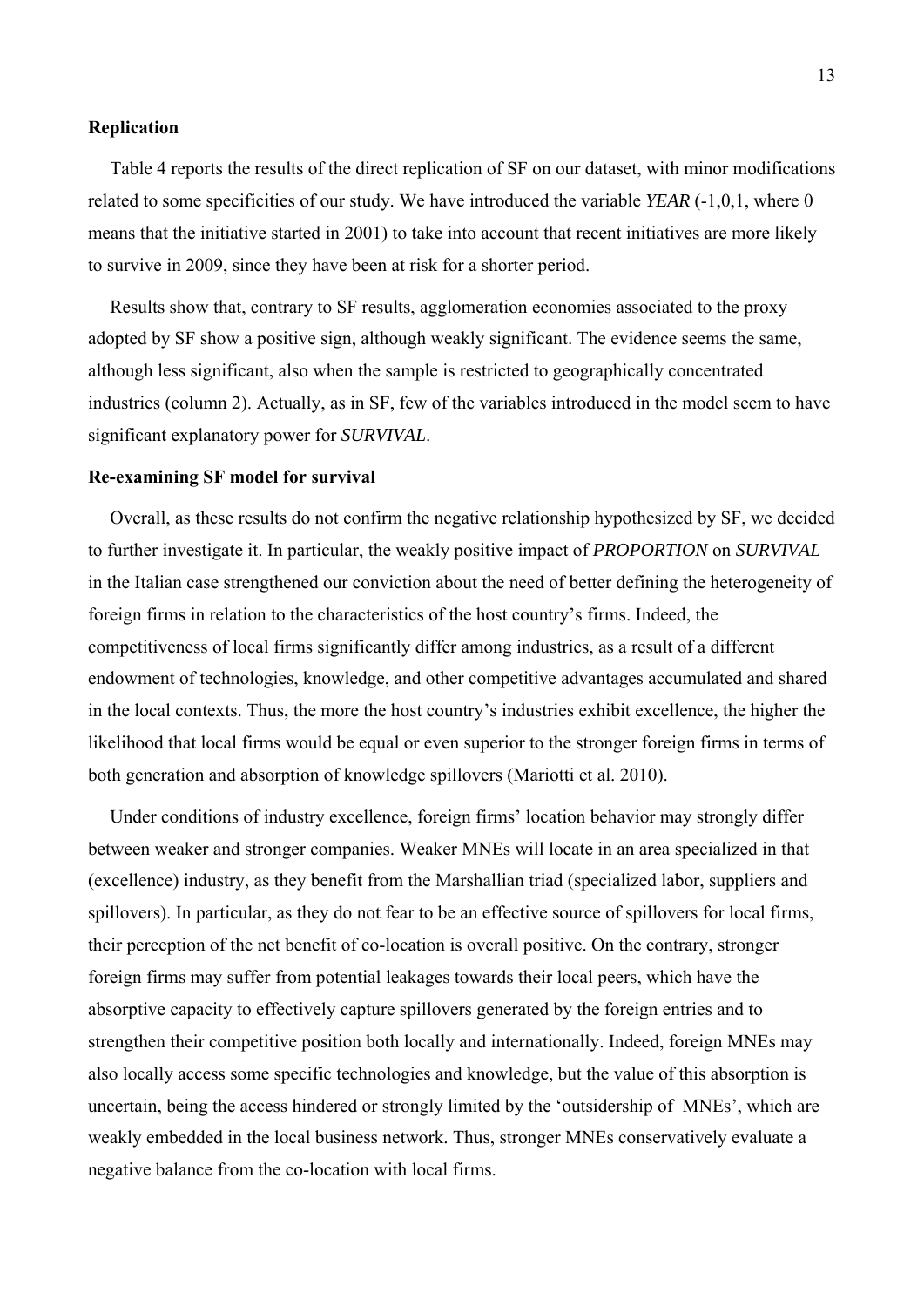As a result, the more the industries in which foreign firms operate are characterized by excellence at the host country level, the more the adverse selection mechanism proposed by SF is at work. In industries where local firms are excellent, stronger foreign firms tend to avoid the specialized areas, where their locally-based competitors are massively located, while weaker MNEs may find them neutral or even promising.

In order to test such an argument, we rerun the survival model by introducing a measure of excellence of the local contexts, associated to their sectors of specialization.

We rely on the concept of international competitiveness of the national industry, as measured by the Revealed Comparative Advantage (RCA) index (Balassa, 1965). The index is defined as follows:

$$
RCA_s = \frac{X_{s, Italy}}{\sum_j X_{s,j}} / \frac{X_{i, Italy}}{\sum_i \sum_j X_{i,j}}
$$

where  $X_{i,j}$  are exports in sector *i* from country *j*. The numerator and denominator represent the share of a given sector *s* in national exports and world exports, respectively.13 This index varies around unity: values greater than 1 suggest that a country's sector is comparatively advantaged in the international arena, whereas values less than 1 witness a position of comparative disadvantage. Thus, *RCA* measures the international performance of country's sectors as a result of the distinctive competence mix of local firms.<sup>14</sup> The relevant data for the calculation of RCA values come from the UN Comtrade database.15

Starting from  $RCA$ , we create the dummy variable *EXCELLENCE* indicating whether  $RCA<sub>s</sub>$  in the year before the entry is larger than 1.5. To transform RCA into a dummy we considered several thresholds. The results provided in the rest of the paper are essentially unchanged for any threshold in the range from 1.3 (60th percentile) to 1.5 (70th percentile). Outside this range, the dummy

<sup>13</sup> It is easily seen that  $RCA<sub>s</sub>$  is also equal to  $\frac{X_{s, Italy}}{\sum_j X_{s,j}}$  $\frac{\sum_{i} X_{i, Italy}}{\sum_{i} \sum_{j} X_{i,j}}$ , i.e. the ratio of Italy's share of world export in sector s over

Italy's share of world export in manufacturing as a whole.

1

<sup>&</sup>lt;sup>14</sup> The highest RCA values are recorded by "made in Italy" sectors (homebuilding materials and furniture; leather, textiles and clothing; and machine tools and other machinery), which are the sectors in which Italy enjoys international leadership (De Benedictis, 2005). In contrast, the lowest RCA values result for high-tech sectors (electronics and electronic instruments, computers, communication equipment, basic chemicals, and aerospace); in these sectors, Italy lags far behind most other advanced countries.

<sup>&</sup>lt;sup>15</sup> We collected data on export from Italy to all countries for 2001 in HS96 classification at the highest disaggregate level from https://comtrade.un.org/data, then converted from HS96 to 4 digits ISIC 3.1 using the concordance tables found in WITS (https://wits.worldbank.org/product\_concordance.html), and finally to NACE Rev. 2 three-digit classification.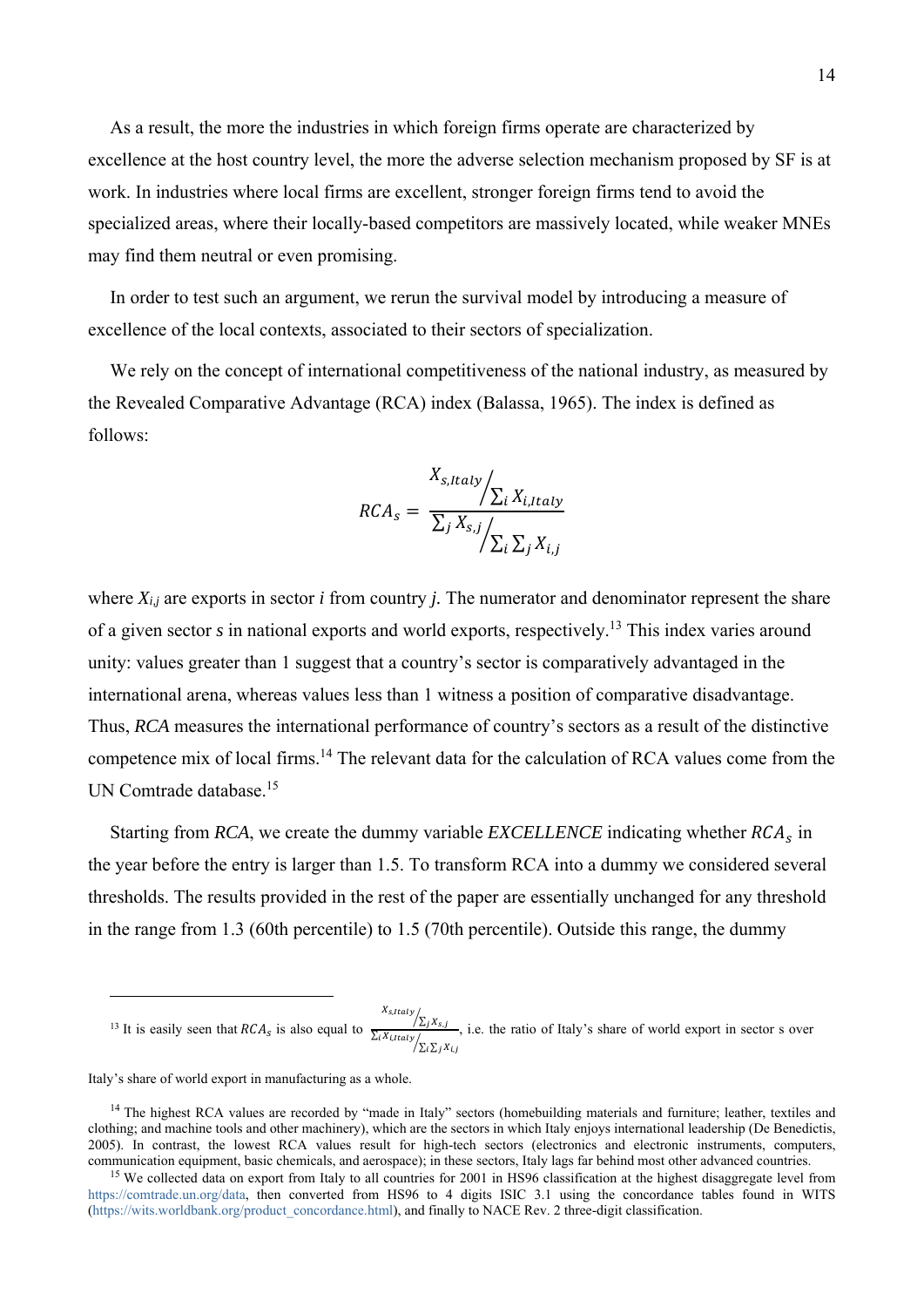becomes less significant. We believe that this makes sense: in fact, below 1.3 one gets too close to the median (and therefore the notion of excellence is lost), whereas moving in the opposite direction the number of cases would be too small, and the result become unstable and too dependent on the individual cases.

Table 4b reports the results obtained running the model both on the full sample (columns 1 and 1b) and on the restricted sample (column 2). Interestingly, we observe that the impact of agglomeration economies on the companies' survival drops very close to zero if the greenfield is in a sector of excellence. Following the hints in Hoetker (2007), the different impact of *PROPORTION* on the probability of survival in the sectors of excellence with respect to the sectors where Italian firms are weaker can be effectively illustrated in Figure 2, which is based on the estimates in Table 4b, column 1b. The plot shows how the survival probability varies as a function of *PROPORTION*, and the interaction with *EXCELLENCE*, considering a typical situation for the other variables (i.e. the dummies are set equal to the mode and the other variables are set equal to the median; the country is set to US). Modifying the reference situation, the plot would obviously change, as the probability corresponding to *PROPORTION*=0 would be different, but the main characteristics would be unchanged: the curve would remain almost constant if *EXCELLENCE*=1, while it would grow substantially when *EXCELLENCE*=0. Our interpretation is that when local companies possess those competencies and skills that make them capable to absorb knowledge leakages and spillovers from foreign firms, the best competitors decide to locate elsewhere: therefore, investors in that region and sector are likely to be weaker, leading to a lower survival probability. That seems therefore to provide a contingency where the local specialization in a given industry and the relevant externalities do negatively correlate with firms' survival, thus witnessing adverse selection processes going on in the location strategies. In order to test the latter, we propose to revise the location choice analyses and check whether adverse selection in highly specialized local areas is confirmed.

[Insert tables 4 and 4b approximately here]

[Insert Figure 2 approximately here]

#### **Revisiting the location choice analyses**

We revisit the location choice analyses previously presented by adopting the same approach of SF. We test whether adverse selection is at work, and whether it is associated with different agglomerative behavior of stronger *versus* weaker MNEs in different industrial contexts. As in SF,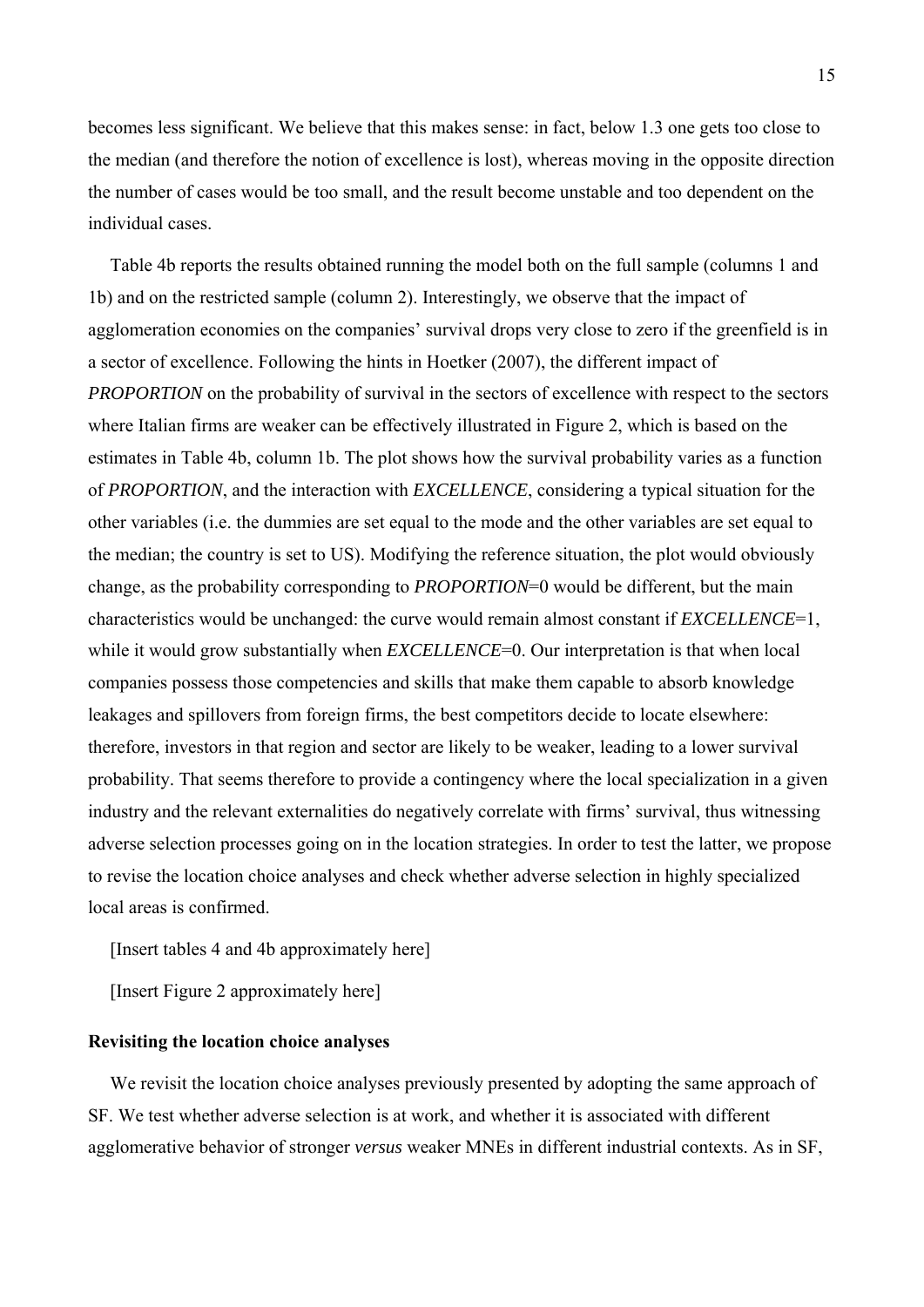we use the dummy variable *LARGE\_ESTABLISHMENT* as a proxy of the strength of the entrant MNE.

Econometric estimates are reported in Tables 5 and 5b. Table 5 reports the results of the direct replication of SF on our dataset, which do not confirm their findings.16 Stronger MNEs do not seem to agglomerate less than weaker ones. In fact, the interaction term *PROPORTION* × *LARGE\_ESTABLISHMENT*, although negative, is not significant. The restrictions to geographically concentrated industries and to the choice set of regions in which at least one greenfield initiative is observed, do not show any different results (the two restrictions are reported in the second and third column, respectively).

[Insert tables 5 and 5b approximately here]

However, given the results from our survival model, we expect that stronger MNEs will be less inclined to agglomerate in specialized areas when local companies are more likely to be fierce competitors both at national and global level. Therefore, we re-estimated the models in which we added the terms *ln(PROPORTION)* × *EXCELLENCE* and *ln(PROPORTION)* × *LARGE\_ESTABLISHMENT*  $\times$  *<i>EXCELLENCE*. The results are reported in Table 5b. According with SF (p. 1188), bigger establishments would generate externalities that disproportionately help their competitors; our econometric findings show that this is statistically significant only when the latter operate in host country's excellent industries (the estimated coefficient for the variable *ln(PROPORTION)* × *LARGE\_ESTABLISHMENT* × *EXCELLENCE* is always negative, and significant). The plot in Figure 3 shows the estimated location probabilities as a function of *PROPORTION* as resulting from the model estimated in Table 5b, column 1b. It is interesting to observe that, because of the nonlinearity of the conditional logit model (see Hoetker, 2007), when considering the location of a large establishment in industries where Italian firms have high revealed competitive advantage, highly agglomerated regions are relatively less attractive, whereas less agglomerated regions are relatively more attractive.

[Insert Figure 3 approximately here]

1

Our interpretation is that in this case, local firms are more receptive, and able to absorb knowledge leakages and to gain competitive advantages. Thus, stronger MNEs will be less likely to agglomerate, or equivalently, weaker companies will be relatively more likely to agglomerate in those areas, as they bet on a positive balance in terms of benefits stemming from the interaction

<sup>16</sup> Our starting point in this Section is the logarithmic specification given in Table 3b rather than the original SF linear specification. We also analysed the linear specification, and the results are identical: *LARGE\_ESTABLISHMENT* has a negative but insignificant coefficient.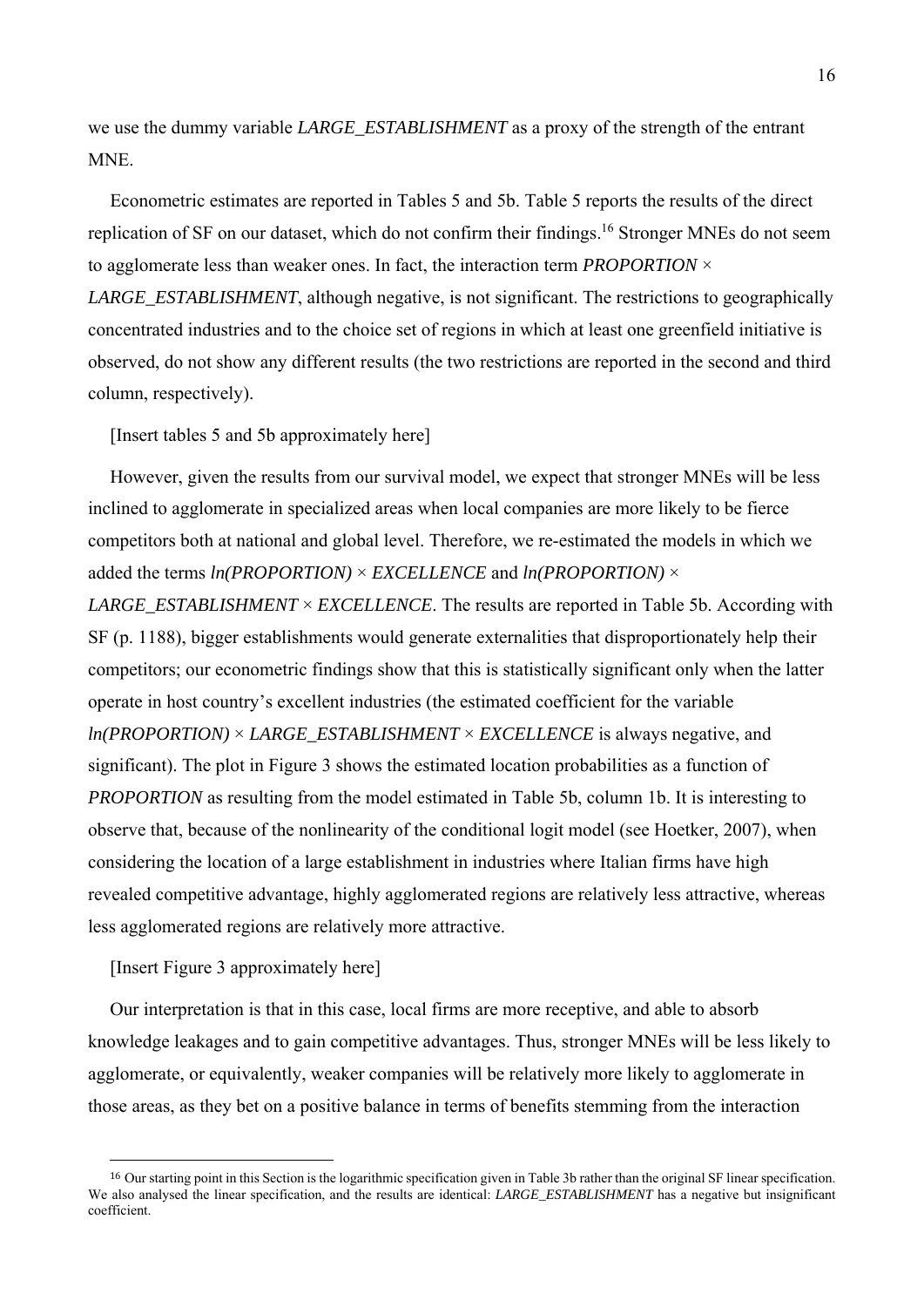with local excellent competitors. As a consequence, and similarly to SF, MNEs' subsidiaries show a lower likelihood to succeed (i.e. survive) when locate in highly specialized areas in these industries.

We have also considered alternative ways to measure the strength of the entrant MNE. Following the same intuition leading to introduce the Revealed Comparative Advantage (RCA) index as a proxy for the international competitiveness of the Italian industry, we try to use the RCA index of the MNE's home country in the focal industry, i.e.

$$
RCA_{s}^{HOME} = \frac{X_{s,HOME}}{\sum_{j} X_{s,j}} \frac{X_{i,HOME}}{\sum_{i} X_{s,j}} \frac{X_{i,HOME}}{\sum_{i} X_{i,j}}
$$

as an alternative proxy for the strength of the competitor, based on the idea that if the MNE's home country has a high RCA in the focal industry, we may argue that the entrant is likely to be strong. The UN Comtrade database used to compute  $RCA$  allow us to compute  $RCA_{S}^{HOME}$  as well for all 90 investments. We then transform  $RCA_5^{HOME}$  into a dummy using the same threshold, i.e. 1.5, adopted to define the variable *EXCELLENCE*. Hence, we create the variable *EXCEL\_COMP*, which is equal to one if  $RCA_5^{HOME} > 1.5$  in the relevant sector. Table 5c illustrates the estimates of the location model when *EXCEL\_COMP* is used instead of *LARGE\_ESTABLISHMENT*: results are very similar to those results illustrated in Table 5b in terms of sign and significance (the likelihood is slightly better), thus supporting the idea that *EXCEL\_COMP* may be regarded as related to the strength of the competitor.

[Insert table 5c approximately here]

Notice that in 47 of the 90 investments both *EXCEL\_COMP* and *LARGE\_ESTABLISHMENT* are equal to zero, in 13 cases only *EXCEL\_COMP* is one, in 25 cases only *LARGE\_ESTABLISHMENT* is one, while only in 5 cases both dummies are equal to one. The tetrachoric correlation is therefore very low (-0.11), and most of the large establishments are owned by MNE's whose home country is not specialized in the focal sector. It seems therefore that the two proxies capture different aspects of the strength of the competitor, and both seem to be associated to a tendency to avoid agglomeration. We therefore tried another proxy, i.e. the dummy variable LARGEorEXCEL, which takes value one when either *LARGE\_ESTABLISHMENT* or *EXCEL\_COMP* is equal to one (43 cases). The results obtained using this variable are illustrated in Table 5d, and they seem to marginally improve the previous ones (as the sign remains the same while the significance, as well as the likelihood, increase).

[Insert table 5d approximately here]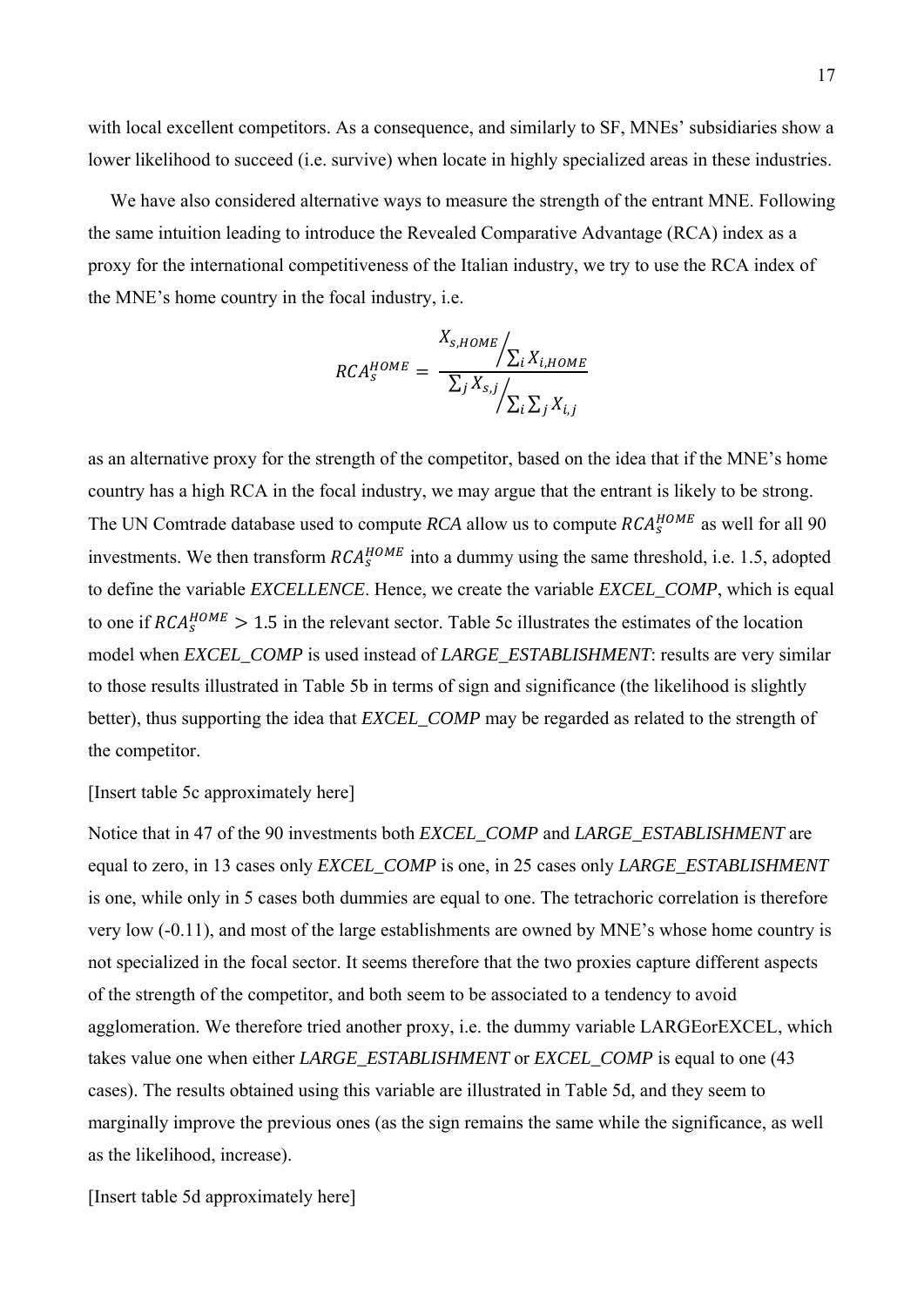# **DISCUSSION**

1

In order to reconsider SF results in the light of our findings, we assess how the two settings are different in terms of the foreign entrants' and local firms' competitiveness. We derived  $RCAs$  (i.e. RCA of the United States in the focal sectors of each of the greenfield initiatives analyzed in SF) and  $RCA_5^{HOME}$  (i.e. RCA of the home country of the MNE in the focal sector s of each of the initiative) for the investments analysed in SF. Specifically, we recovered SF data from the Department of Commerce, International Trade Administration publication Foreign Direct Investment in the United States, 1987 Transactions, available from FRASER, https://fraser.stlouisfed.org/title/854/item/33325. As in SF, we have considered only greenfield entries, restricting the sample to include only entries in the manufacturing sector (SIC 2000–3999) and by parent firms from Canada, France, Germany, Japan, and the United Kingdom. This leads to 121 investments (out of 1328), whereas SF dataset includes only 101 entries. In the paper they specify that additional entries have been excluded because of "the inability to independently verify the entry, missing data regarding concentration ratios in the 1987 Census of Manufacturers, and joint venture entries by two or more foreign firms": we could not reproduce this step, and therefore our analysis is based on 121 investments, out of which 84 (69.4%) are from Japan, 12 (9.9%) from Germany, 10 (8.3%) from Canada, 9 (7.4%) from the UK and 6 (5.0%) from France (according to the figures in Table 1 of SF, in their sample 69% of the investments from Japan, 13% from Germany, 4% from Canada, 9% from the UK and 5% from France). For each greenfield investment, the dataset includes the SIC four-digit code, which we have aggregated to three-digit (the 121 observed investments belong to 55 different three-digit SIC sectors).

We then moved to export data in order to construct RCA in 1987 for US and the competitors' home countries (Japan, Germany, Canada, UK and France) in the relevant SIC-3d sectors. We used the Comtrade database, downloading the data in HS classification as close to 1987 as possible. Export data became gradually available in HS classification: Japan and Germany were available from 1988, Canada from 1989, US from 1991, UK from 1993 and France from 1994. In 1994, the first year where all six countries are reported, the database covered only 96 countries, therefore we preferred to use 1996 data (120 countries) to have more stable and complete data.<sup>17</sup> Starting from the data on

<sup>&</sup>lt;sup>17</sup> It may be worth acknowledging that we also tried to use the Feenstra-Lipsey world trade flows data for 1987 (https://cid.econ.ucdavis.edu/wix.html, Feenstra, Lipsey, Deng, Ma, & Mo, 2005), and we converted them using the concordance between the SITC and the industry classification used in the outward investment surveys of the Bureau of Economic Analysis (BEA) of the U.S. Department of Commerce (Feenstra, 2000). However, as the BEA classification is too aggregate for our purpose, we decided to use Comtrade data. We are aware that constructing RCA indicators in 1996 instead of 1987 is suboptimal: however, given the purpose of the analysis, we believe that using 1996 data at the appropriate disaggregation level is to be preferred to using 1987 data on the BEA macro sectors.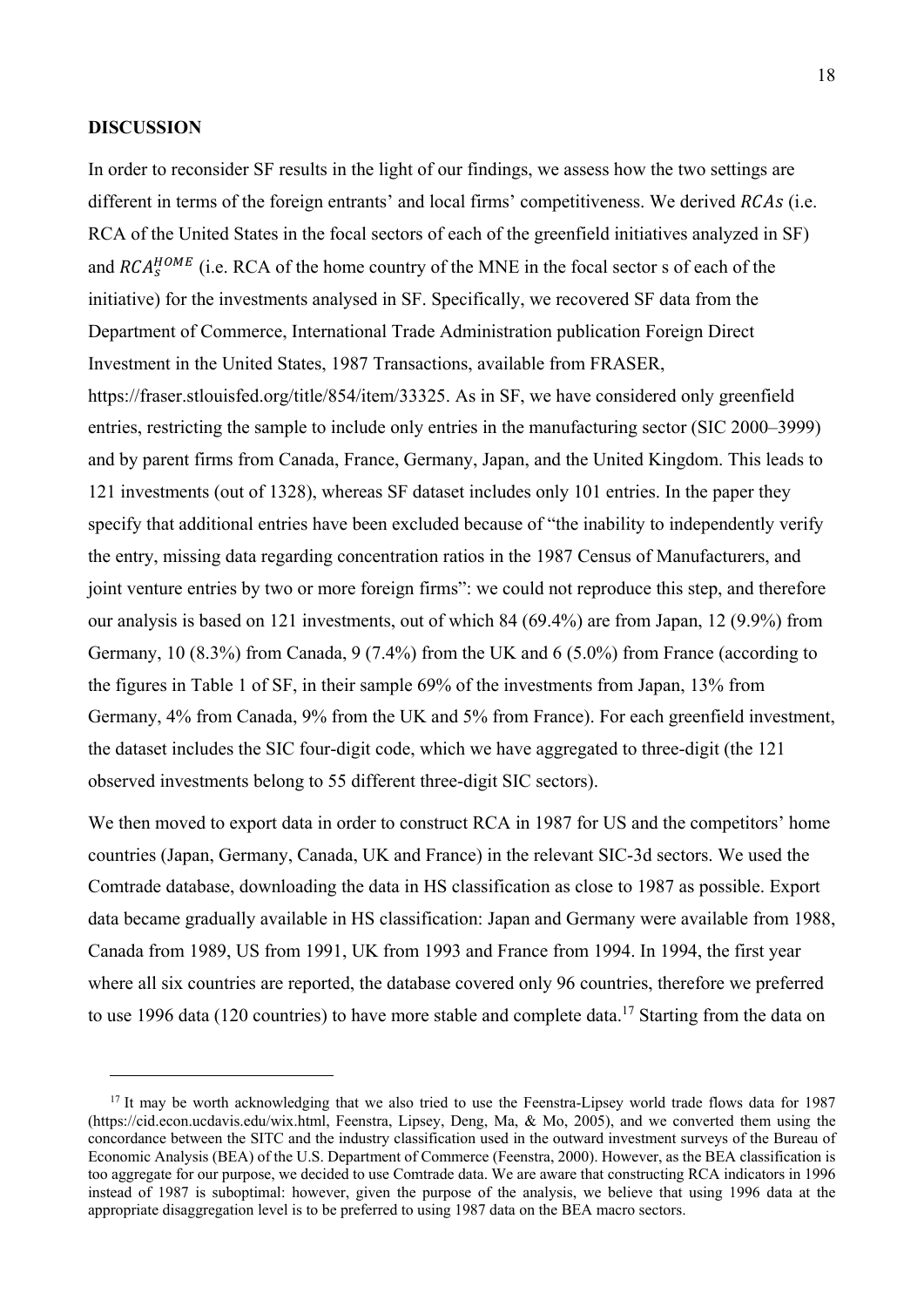export from US to all countries for 1996 in HS96 classification at the highest disaggregate level, we converted from HS96 to three-digit SIC using the concordance tables found in WITS. The same has been done for the other five countries. Using these export data, we have derived the RCA indicators in the relevant sectors for US and for the home country of each investor. Actually, for three SIC sectors export data were not available; therefore, we had to drop all investments in SIC sectors 253 (1 case), 304 (1 case) and 307 (5 cases), which leaves 115 investments.

As previously done for our Italian 2001 data, we then converted  $RCA_s$  and  $RCA_s^{HOME}$  for SF investments into dummies: EXCELLENCE=1 indicates  $RCA<sub>s</sub> > 1.5$ , while EXCEL COMP=1 indicates  $RCA_5^{HOME} > 1.5$ . Tables 6 and 7 illustrate the distribution of EXCELLENCE and EXCEL\_COMP for the Italian 2001 dataset and the US 1987 dataset.

# [Insert tables 6 and 7 approximately here]

The diagonal elements in the two tables are very similar; the most remarkable difference is that, in the US 1987 dataset, there is a large share of cases where EXCELLENCE=0 and EXCEL COMP=1 (32.5% vs 7.8% in Italy), whereas in few cases EXCELLENCE=1 and EXCEL COMP=0 (9.6% vs 28.9% in Italy): in other words, in the US dataset there are many initiatives in sectors where the investor's home country is strong and the local competitors are weak, and just a few where the opposite occurs.

According to our findings (see Table 8, which is based on the results in Table 5c), we would therefore predict that strong competitors in US 1987 should agglomerate more than weak investors, since in most cases they should not fear local competitors, and they could benefit from agglomeration economies. Actually, this is at odds with SF finding: their Table 5 shows that strong investors (measured in their paper by LARGE ESTABLISHMENT=1) agglomerate less, a circumstance that we would predict only when EXCELLENCE=1.

## [Insert table 8 approximately here]

Thus, to shed some light on this puzzling evidence, we checked the 37 cases (32.5%) in the US dataset where EXCELLENCE=0 and EXCEL COMP=1. Table 9 illustrates the sectors and home country for such investments.

# [Insert table 9 approximately here]

The table clearly shows that most of the investments are from Japan, and they are mainly in the motor vehicles and equipment sector and other related activities (metalworking and machinery). Thus, given that location behavior of Japanese *manufacturing transplants* in the US in the '80s, was mainly driven by forces that differ from the traditional agglomeration economies (Kenney &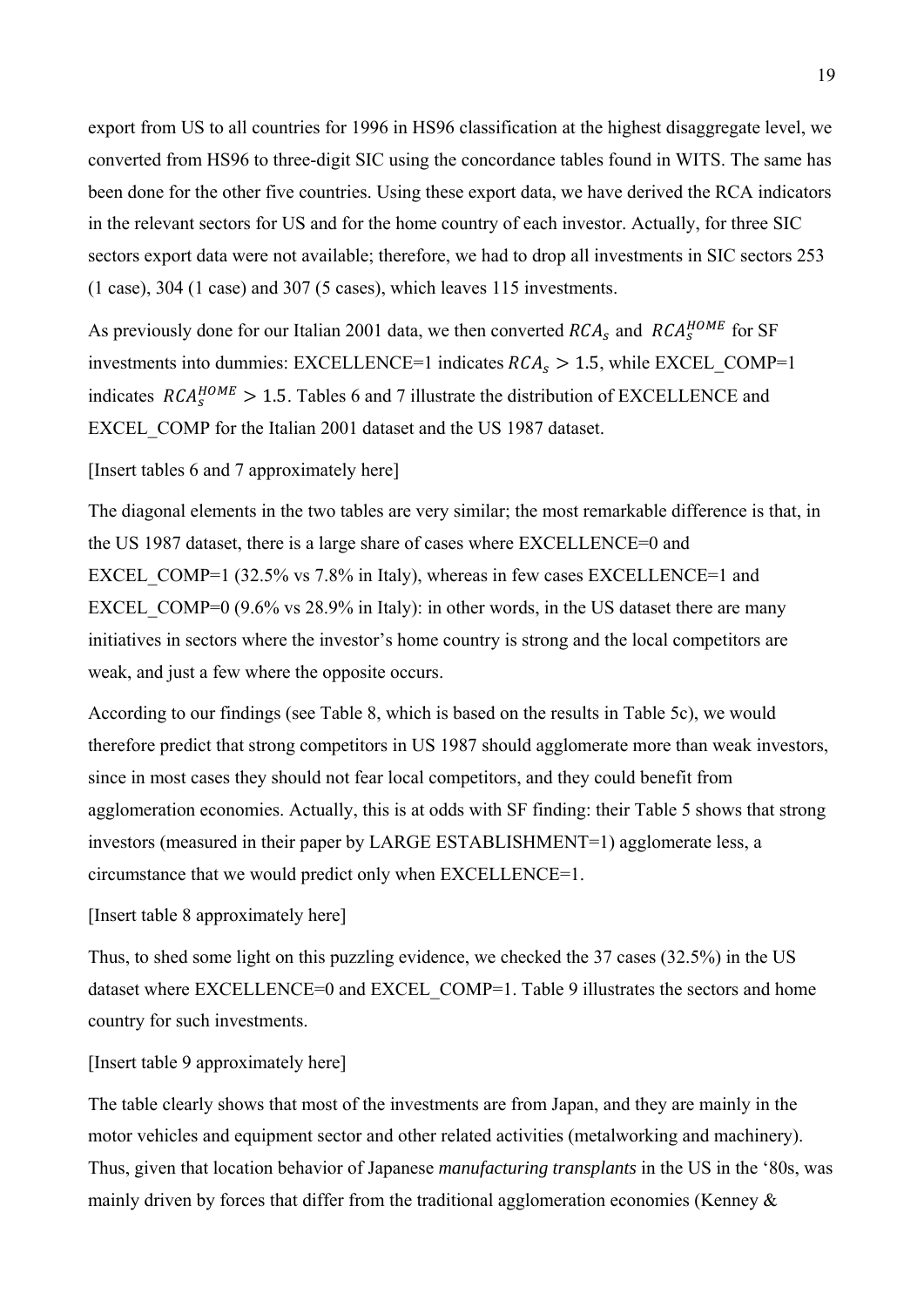Florida, 1992), we believe that the conclusion on adverse selection affecting *always* stronger MNEs may have reflected that specific contingency and period in time. Instead, we find that adverse selection mechanisms are more likely to be at work when local companies are strong enough to absorb and redeploy MNEs' advantages.

#### **CONCLUSIONS**

Our replication study fully confirms that MNE subsidiaries locate in geographical areas with higher shares of industrial activities. Additionally, we also confirm the original intuition of SF about the heterogeneity in the agglomerative behavior of stronger versus weaker MNEs, as only the latter are willing to agglomerate, thus leading to adverse selection mechanisms. However, our results show that this evidence emerges only when some contingencies are taken into account. Specifically, we find that stronger MNEs are less keen to agglomerate when they bet on a negative balance between agglomeration benefits (associated with learning from the local context) and costs (associated with loosing knowledge towards local companies), namely in areas characterized by strong indigenous companies. In fact, while strong local competitors have high absorptive capacity, MNEs suffer from liability of *outsidership* (Johanson & Vahlne, 2009) that, ceteris paribus, make them less able to absorb locally.

Our evidence is in line with the main idea put forward by SF, confirming that "heterogeneity among firms can lead to asymmetric contributions and benefits from the agglomeration externality" (SF, p. 1191) and that, consequently, optimal location choices should account for both relative costs and advantages of agglomeration. However, results also suggests that MNEs' heterogeneity needs to be confronted with local firms' heterogeneity (e.g., Alcácer & Chung, 2007; 2014), and arguably other sources of heterogeneity relevant to the context (Cantwell, 2009).

Thus, the story we tell (concerning the motivations for the strongest MNCs to not agglomerate) is actually the same told by SF (2000). However, we contextualize the scenario by relying on the absorptive capacity of the local competitors, while their conclusion (i.e. that stronger MNEs are always less incline to agglomerate) seems to be crucially dependent on the peculiar behavior of – mainly Japanese – MNEs in the US at the end of the '80s. According to the relevant literature (Head, Ries, & Swenson, 1995; Kenney & Florida, 1992), Japanese manufacturing investment created a Japanese-style production complex (mainly in the automotive and related sectors) that traditional approaches to location theory were unable to explain.

We believe this study has also relevant managerial implications. MNEs avoid co-location in more specialized areas when their proprietary technologies and knowledge can leak out, thus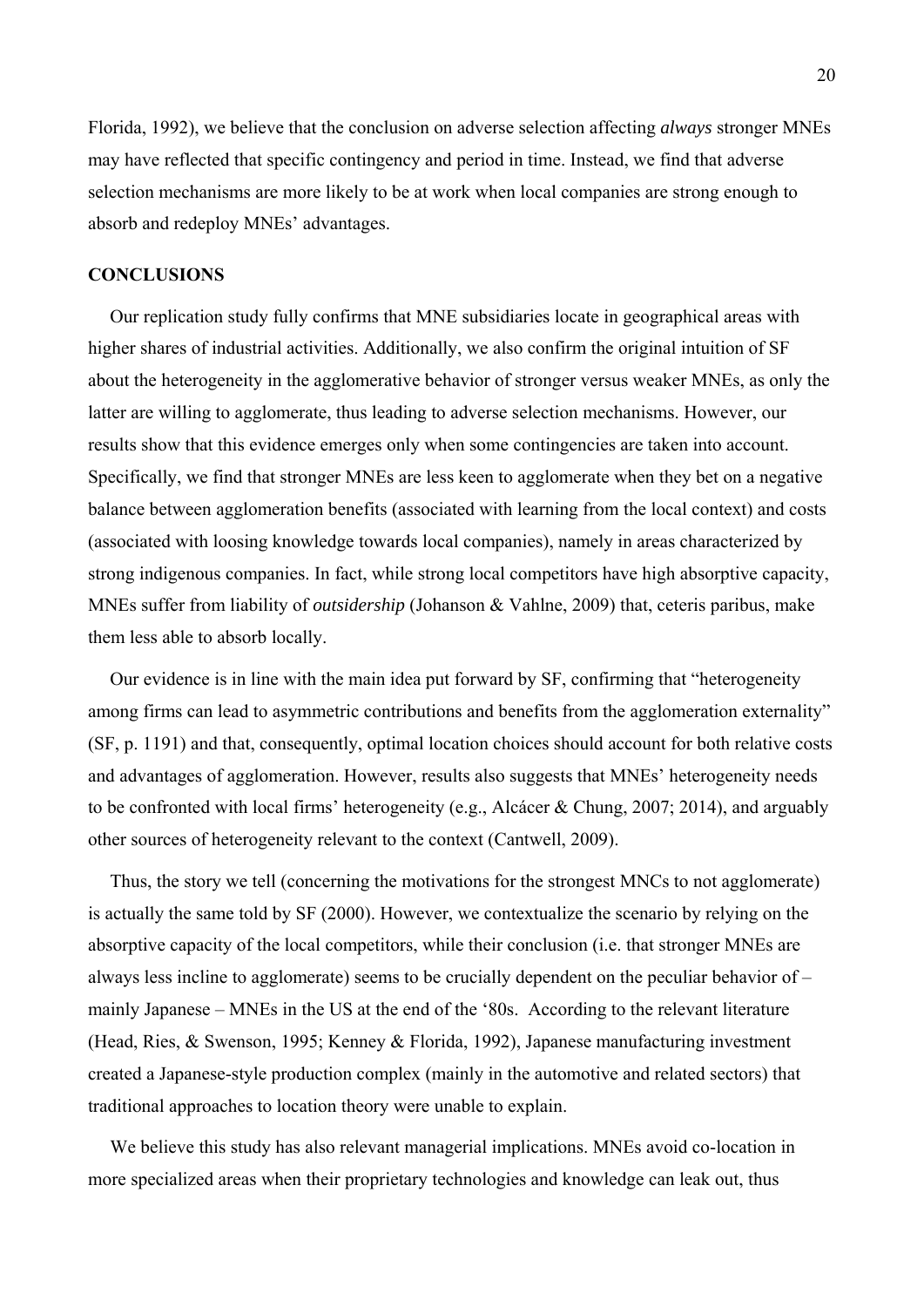benefitting host country-based rivals. But in so doing, MNEs also limit their access to local knowledge and other agglomeration economies, such as supply networks and qualified workforce. In order to turn the negative cost-benefit balance into a positive one, MNEs managers need to carefully design and implement devices to prevent leakages of key knowledge to competitors. This is a very challenging task as devices traditionally used to limit knowledge leakages often hinder also knowledge absorption and transfer, being these processes inherently correlated (Easterby-Smith, Lyles, & Tsang, 2008; Jost & van der Velden, 2008).<sup>18</sup> However, investing managerial resources to improve contextually firm's appropriability and absorption may lead to high economic returns. With regard to location, the advantages stem from the exploitation of the full potential of agglomeration, as firms can establish their activities quite irrespectively of the local presence and competitive strength of rivals.

As for future research, we believe that the study of the relationship between agglomeration and location choices would benefit from a closer examination of heterogeneity of firms. Strengths and weaknesses of new entrants and indigenous companies might be captured along several dimensions (e.g., innovativeness, profitability, competitiveness, growth); MNEs' location choices may be influenced by experience and learning stemming both from own previous entries and from imitation of other foreign companies' location choices (e.g. Shaver, Mitchell, & Yeung, 1997; Belderbos, van Olffen, & Zou, 2011; Koçak & Özcan, 2013), thus impacting also their survival likelihood in each local context.

Additionally, ex ante selection mechanisms could be further investigated by taking into account that both agglomeration and survival of firms may be influenced by idiosyncratic characteristics of the locations (e.g. Hernandez, 2014), and/or vary according to the stage of the product lifecycle in an industry (Potter & Watts 2010; Neffke, Svensson, Boschma, Lundquist, & Olander, 2011; Wang, Madhok, & Xiao Li, 2014). However, while this may be an intriguing investigation, examining the temporal boundaries of these mechanisms would require long inter–temporal and cross–sectional series.<sup>19</sup>

Finally, as the inner mechanisms behind agglomeration depend on interactions among people, firms and social entities, and are therefore spatially localized (Combes & Gobillon, 2015), agglomeration effects present a rapid spatial decay (see Drucker, 2012; Duranton & Puga, 2004). Although the role of geographical proximity varies across industries and by types of agglomeration

1

<sup>&</sup>lt;sup>18</sup> As far as knowledge leakages, see the review by Durst *et al.* (2015) and some recent research on how firms can protect themselves from the risks of spillovers to rivals (Alnuaimi & George, 2016; Hernandez, Sanders, & Tuschke,  $2015$ ).

 $19$  For instance, Wang et al. (2014) observe about 100 years but in a single-industry setting.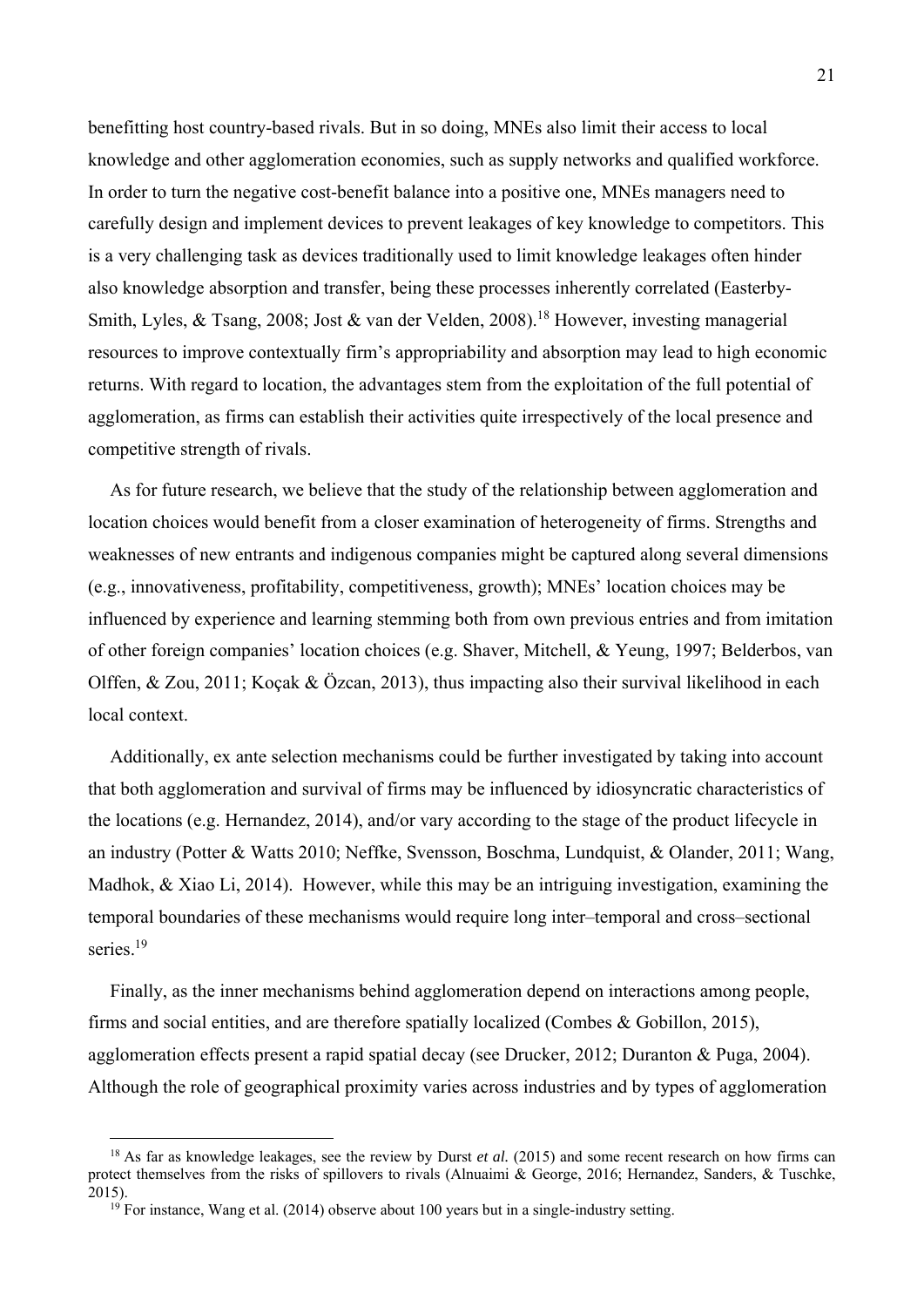considered, spillovers attenuate rapidly across space (Rosenthal & Strange, 2001) and their "effects are rarely found to be significant beyond 100 kilometers" (Combes & Gobillon, 2015: 306).<sup>20</sup> Thus, analyses at a finer spatial granularity level may offer further evidence on the mechanisms behind the relationship between the firm's location choice and the perceived net benefits from local externalities and spillovers.

# **ACKNOWLEDGMENTS**

1

The authors thank the Editor, Wilbur Chung, and three anonymous reviewers for their insightful and constructive comments throughout the review process.

<sup>&</sup>lt;sup>20</sup> It is worth noting that in the 60% of studies on agglomeration effects surveyed by Drucker (2012), such a threshold is twenty kilometers or less, and in more than 80% of studies is 80 kilometers or less.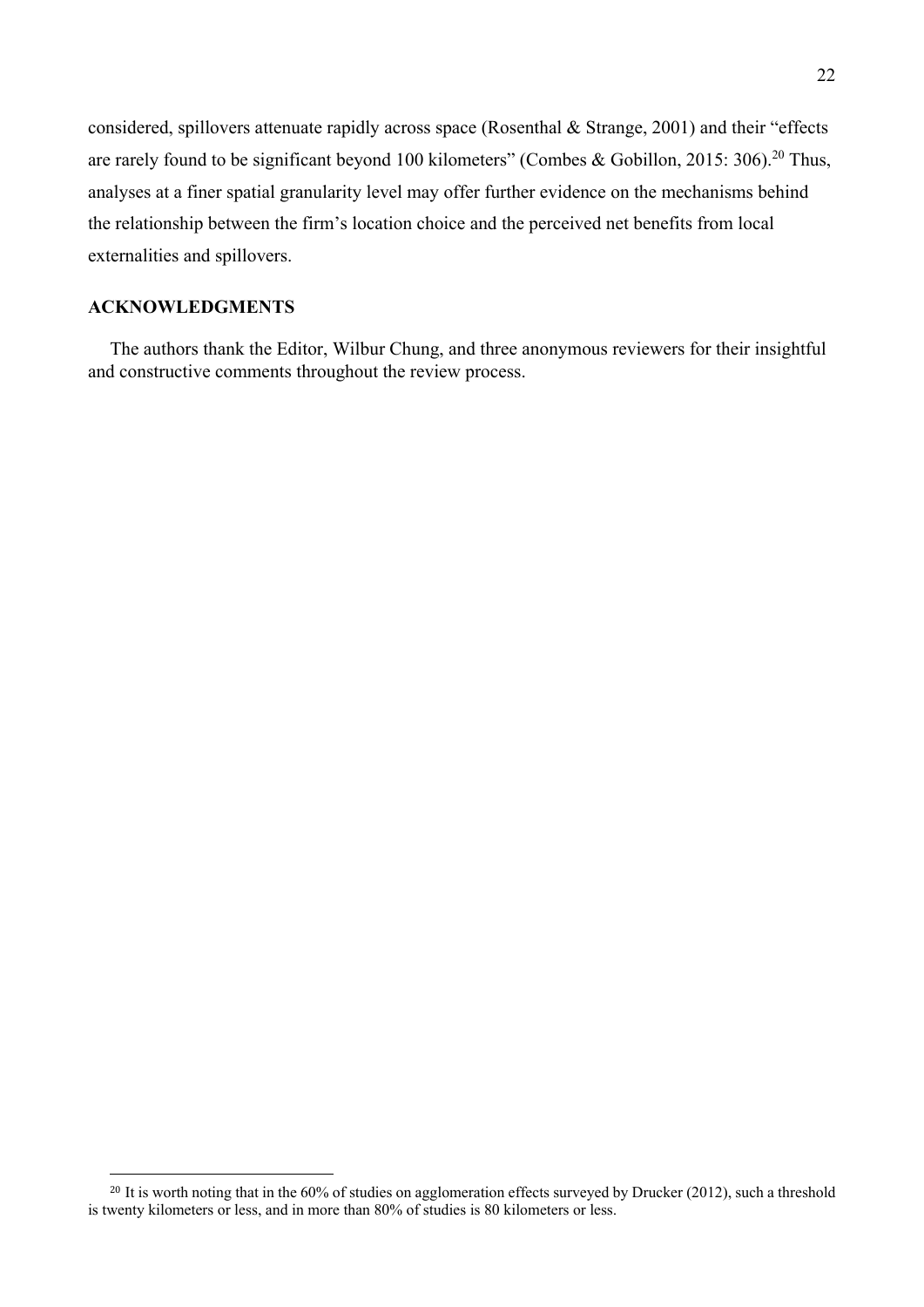## **REFERENCES**

- Alcácer, J., & Chung, W. (2007). Location strategies and knowledge spillovers. *Management Science, 53*, 760–776.
- Alcácer, J., Dezso, C.L., & Zhao, M. (2013). Firm rivalry, knowledge accumulation, and MNE location choice. *Journal of International Business Studies, 44*, 504-520.
- Alcácer, J., & Chung W. (2014). Location strategies for agglomeration economies. *Strategic Management Journal, 35*, 1799–1761.
- Alnuaimi, T., & George, G. (2016). Appropriability and the retrieval of knowledge after spillovers. *Strategic Management Journal, 37*, 1263–1279.
- Balassa, B. (1965). Trade liberalization and revealed comparative advantage. *The Manchester School of Economic and Social Studies, 32*, 99–123.
- Belderbos, R., van Olffen, W., & Zou, J. (2011). Generic and specific social learning mechanisms in foreign entry location choice. *Strategic Management Journal, 32*, 1309–1330*.*
- Bettis, R.A., Helfat, C., & Shaver, M. (2016). The necessity, logic, and forms of replication. *Strategic Management Journal, 37*, 2193–2203*.*
- Broersma, L., & van Dijk, J. (2008), The effect of congestion and agglomeration on multifactor productivity growth in Dutch regions. *Journal of Economic Geography, 8*, 181–209.
- Cantwell, J.A. (2009). Location and the multinational enterprise. *Journal of International Business Studies, 40*, 35–41.
- Combes, P.P., & Gobillon, L. (2015). The empirics of agglomeration economies. In G. Duranton, V. Henderson, & W. Strange (Eds.). *Handbook of Urban and Regional Economics* (pp. 247– 348). Amsterdam: Elsevier.
- Cominotti, R., Mariotti, S., & Mutinelli, M. (1999). *Multinational Italy.* Collana Documenti Cnel, 2nd Series, n.17. Rome: Cnel Press.
- De Benedictis, L. (2005). Three decades of Italian comparative advantages. *The World Economy, 28*, 1679–1709.
- Drucker, J.M. (2012). The spatial extent of agglomeration economies: evidence from three U.S. manufacturing industries. US Census Bureau Center for Economic Studies Paper No. CES–WP– 12–01.
- Duranton, G., & Puga, D. (2004). Micro-foundations of urban agglomeration economies. In J.V. Henderson & J-F. Thisse (Eds.), *Handbook of Regional and Urban Economics* (pp. 2063–2117). Amsterdam: North-Holland.
- Durst, S., Aggestam, L., & Aisenberg Ferenhof, H. (2015). Understanding knowledge leakage: a review of previous studies. *VINE Journal of Information and Knowledge Management Systems, 45*, 568–586.
- Easterby-Smith, M., Lyles, M.A., & Tsang, E.W.K. (2008). Inter-organizational knowledge transfer: current themes and future prospects. *Journal of Management Studies, 45*, 677–690.
- Ellison, G., Glaeser, E.L. (1997). Geographic concentration in U.S. manufacturing industries: a dartboard approach. *Journal of Political Economy, 105*, 889–927.
- Eurostat. (2008). *Statistical Classification of Economic Activities in the European Community*. Luxembourg: European Communities.
- Feenstra, R.C. (2000). *World Trade Flows 1980-1997*. Working paper, Center for International Data, Institute of Governmental Affairs, University of California, Davis
- Feenstra, R.C., Lipsey, R.E., Deng, H., Ma, A.C., & Mo, H. (2005). *World Trade Flows: 1962- 2000*. NBER Working Paper No. 11040
- Glaeser, E.L. (2010). Introduction. In E.L. Glaeser (Ed.), *Agglomeration Economics* (pp. 1-14). The University of Chicago Press.
- Goerzen, A., Asmussen, C.G., & Nielsen, B. (2013). Global cities and multinational enterprise location strategy. *Journal of International Business Studies, 44*, 427–450.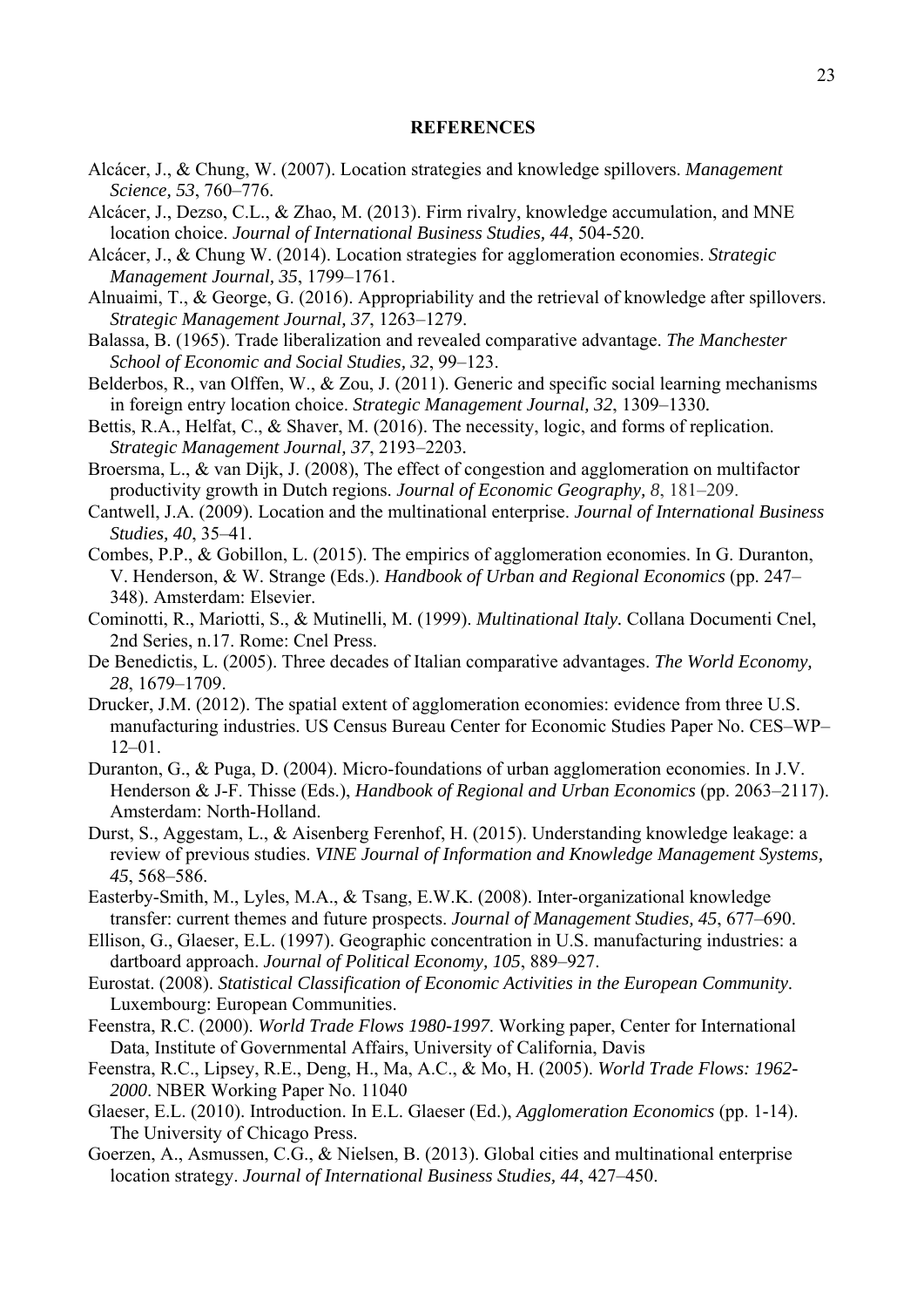- Head, K., Ries, J., & Swenson, D. (1995). Agglomeration benefits and location choice: Evidence from Japanese manufacturing investments in the United States. *Journal of International Economics, 38*, 223–247.
- Hennart, J-F., & Park, Y-R. (1994). Location, governance, and strategic determinants of Japanese manufacturing investment in the United States. *Strategic Management Journal, 15*, 419-436
- Hernandez, E. (2014). Finding a Home away from Home: Effects of Immigrants on Firms' Foreign Location Choice and Performance. *Administrative Science Quarterly, 59*, 73-108.
- Hernandez, E., Sanders, W.G., & Tuschke, A. (2015). Network defense: pruning, grafting, and closing to prevent leakage of strategic knowledge to rivals. *Academy of Management Journal, 58*, 1233–1260.
- Hervas-Oliver, J-L., Sempere-Ripoll, F., Alvarado, R.R., & Estelles-Miguel, S. (2018). Agglomeration and firm performance: who benefits and how much? *Regional Studies, 52*, 338- 349.
- Hoetker, G. (2007). The use of logit and probit models in strategic management research: critical issues. *Strategic Management Journal, 28*, 331-343.
- ISTAT ICE. (2002). *Commercio estero e attività internazionali delle imprese: annuario 2002. L'Italia nell'economia internazionale*. Roma: ICE.
- Johanson, J., & Vahlne, J-E. (2009), The Uppsala internationalization process model revisited: From liability of foreignness to liability of outsidership. *Journal of International Business Studies, 40*, 1411-1431.
- Jost, P.J., & Velden, C. (2008). Organizational design of R&D after mergers and the role of budget responsibility. *Journal of Economics and Business, 60*, 469–484.
- Kenney, M., & Florida, R. (1992). The Japanese transplants: Production organization and regional development. *Journal of the American Planning Association, 58*, 20-38.
- Koçak, Ö., & Özcan, S. (2013). How does rivals' presence affect firms' decision to enter new markets? Economic and sociological explanations. *Management Science, 59*, 2586–2603.
- Li, P., & Bathelt, H. (2018). Location strategy in cluster networks. *Journal of International Business Studies, 49*, 967-989.
- Mariotti, S., Mutinelli, M., & Sansoucy, L. (2014). *Italia multinazionale 2014. Le partecipazioni italiane all'estero ed estere in Italia*. Soveria Mannelli: Rubbettino Editore.
- Mariotti, S., & Piscitello, L. (1995). Information costs and location of FDIs within the host country: empirical evidence from Italy. *Journal of International Business Studies, 26*, 815–841.
- Mariotti, S., Piscitello, L., & Elia, S. (2010). Spatial agglomeration of multinational enterprises: the role of information externalities and knowledge spillovers. *Journal of Economic Geography, 10*, 519–538.
- Marshall, A. (1890). *Principles of Economics.* London: MacMillan.
- McCann, B., & Folta, T. (2008). Location matters: where we have been and where we might go in agglomeration research. *Journal of Management, 34*, 532-565.
- McCann, B., & Folta, T. (2011). Performance differentials within geographic clusters. *Journal of Business Venturing, 26*, 104-123.
- McFadden, D. (1974). Conditional logit analysis of qualitative choice behavior. In P. Zarembka (Ed.), *Frontiers in Econometrics* (pp. 105-142). New York: Academic Press.
- Neffke, F., Svensson, H., Boschma, R.A., Lundquist. K–J., & Olander, L–O. (2011). The dynamics of agglomeration externalities along the life cycle of industries. *Regional Studies, 45*, 49–65.
- Potter, A., & Watts, H.D. (2011). Evolutionary agglomeration theory: increasing returns,
- diminishing returns, and the industry life cycle. *Journal of Economic Geography, 11*, 417–55. Puga, D. (2010). The magnitude and causes of agglomeration economies. *Journal of Regional*
- *Science, 50*, 203–219.
- Richardson, H.W. (1995). Economies and diseconomies of agglomeration. In H. Giersch (Ed.), *Urban Agglomeration and Economic Growth* (pp. 123-155). Berlin: Springer.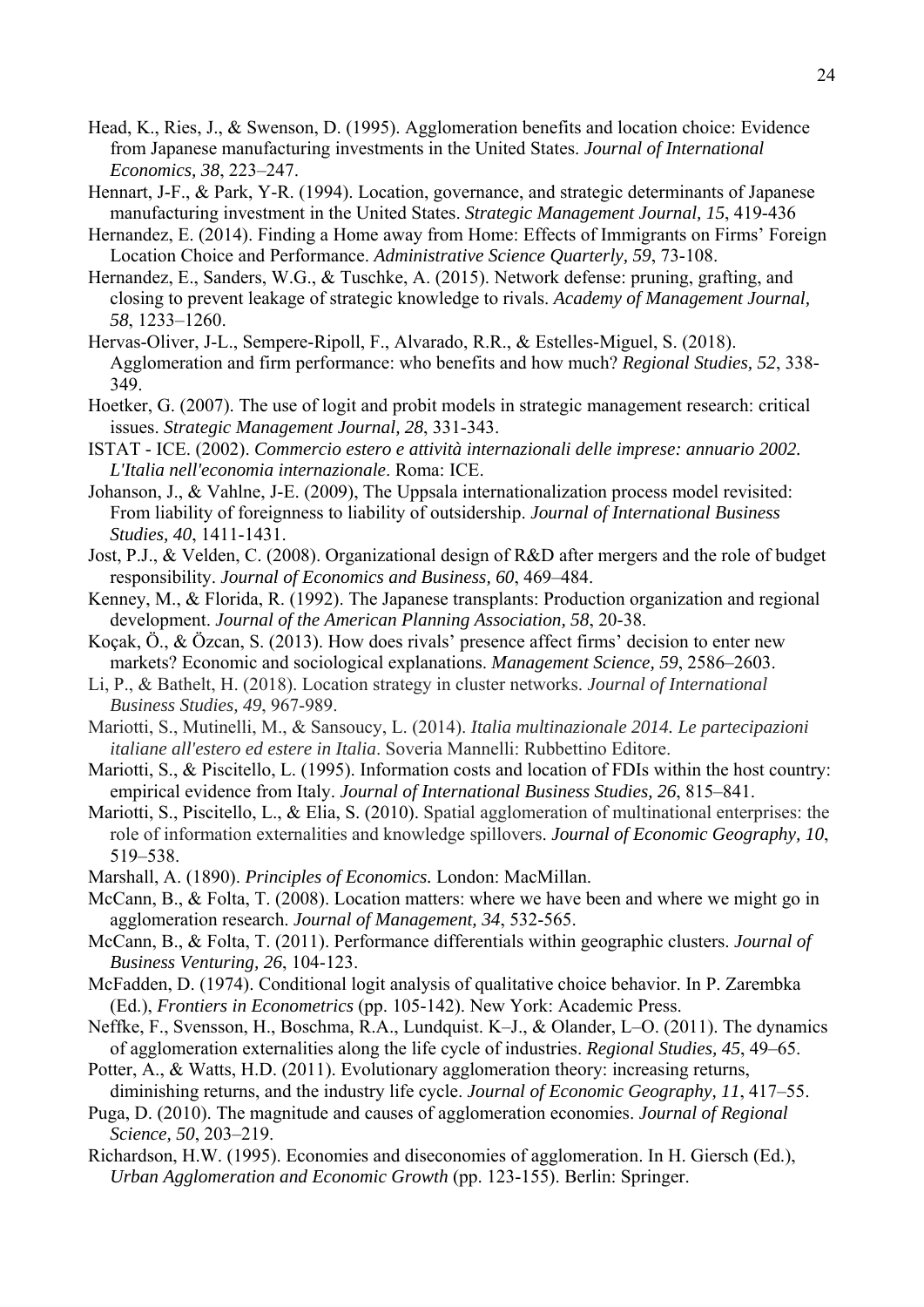- Rigby, D.L., & Brown, W.M. (2015). Who benefits from agglomeration? *Regional Studies, 49*, 28- 43.
- Rosenthal, S.S., & Strange, W.C. (2001). The determinants of agglomeration. *Journal of Urban Economics, 50*, 191–229.
- Rosenthal, S.S., & Strange, W.C. (2004). Evidence on the nature and sources of agglomeration economies. In J.V. Henderson & J-F. Thisse (Eds.), *Handbook of Urban and Regional Economics* (pp. 2119–2171). Amsterdam: Elsevier.
- Shaver, J.M., & Flyer, F. (2000). Agglomeration economies, firm heterogeneity, and foreign direct investment in the United States. *Strategic Management Journal, 21*, 1175–1193.
- Shaver, J.M., Mitchell, W., & Yeung, B. (1997). The effect of own–firm and other–firm experience on foreign direct investment survival in the United States, 1987-92. *Strategic Management Journal, 18*, 811–824.
- U.S. Department of Commerce. (1988). *Foreign Direct Investment in the United States, 1987 Transactions*. U.S. Department of Commerce, International Trade Administration: Washington, DC
- Wang, L., Madhok, A., & Xiao Li, S. (2014). Agglomeration and clustering over the industry life cycle: toward a dynamic model of geographic concentration. *Strategic Management Journal, 35*, 995–1012.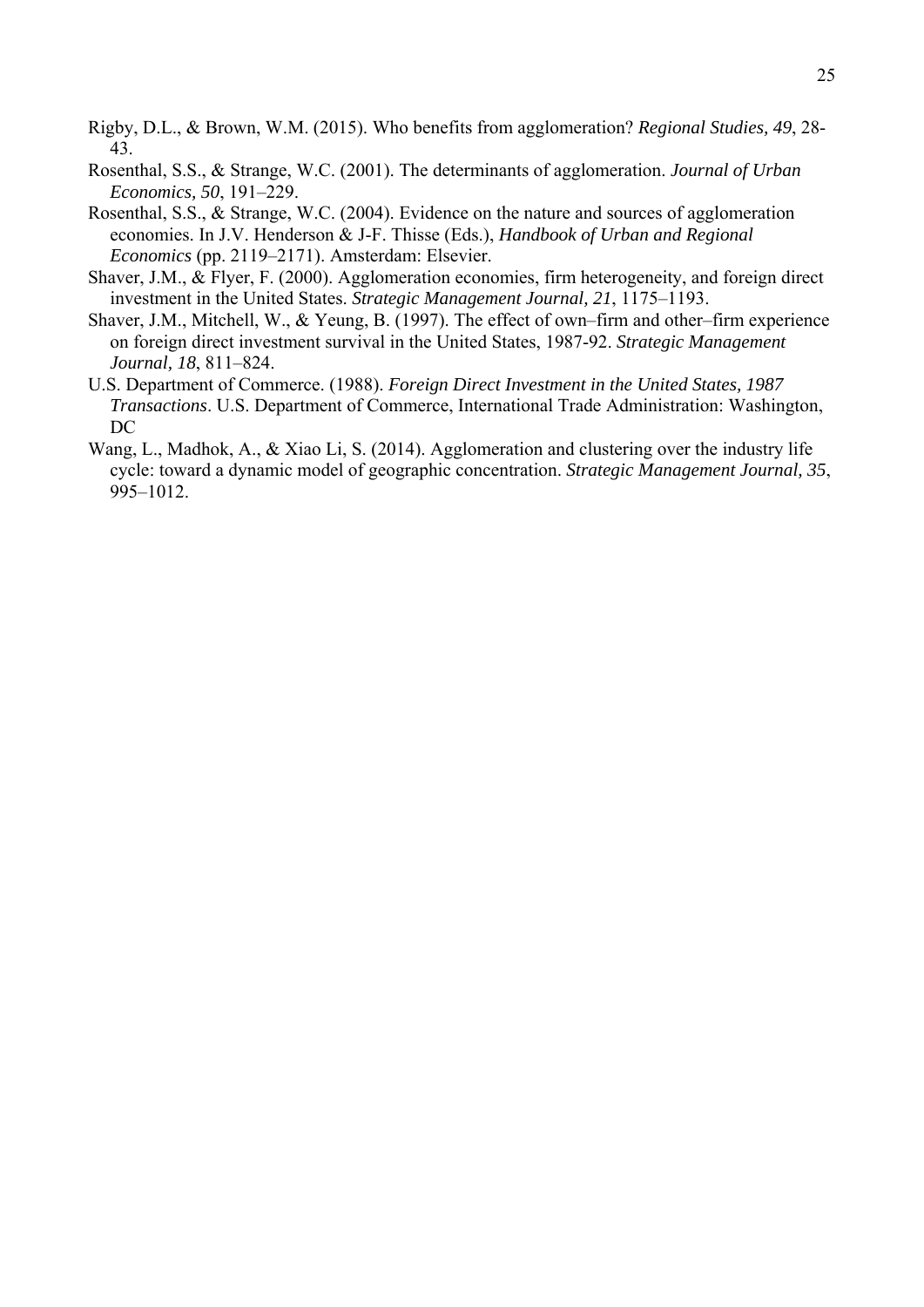|                                                  | SF variables (US, 1987-1995)                                                                                                           |                                                  | Our variables (Italy, 2001-2009)                                                                                                                    |                    |  |
|--------------------------------------------------|----------------------------------------------------------------------------------------------------------------------------------------|--------------------------------------------------|-----------------------------------------------------------------------------------------------------------------------------------------------------|--------------------|--|
| <b>Name</b>                                      | <b>Description</b>                                                                                                                     | <b>Name</b>                                      | <b>Description</b>                                                                                                                                  | <b>Differences</b> |  |
| <b>SURVIVAL</b>                                  | Whether or not the plant was still controlled<br>by the investing firm in 1995 (i.e. 8 years<br>after the creation)                    | <b>SURVIVAL</b>                                  | Whether or not the plant was still controlled<br>by the investing firm in 2009 (i.e. about 8<br>years after the creation)                           | No                 |  |
| <b>PROPORTION</b>                                | Proportion of industry establishment in the<br>target state in 1987                                                                    | <b>PROPORTION</b>                                | Proportion of industry establishment in the<br>target region, in 2001                                                                               | No                 |  |
| <b>INDUSTRY</b><br><b>GROWTH</b>                 | Proportionate change in industry shipments<br>$(1987-1993)$                                                                            | <b>INDUSTRY</b><br><b>GROWTH</b>                 | Proportionate change in industry shipments<br>$(2001 - 2007)$                                                                                       | No                 |  |
| C <sub>4</sub>                                   | Four-firm concentration ratio, 1987                                                                                                    | C <sub>4</sub>                                   | Four-firm concentration ratio based on<br>employees, 2001                                                                                           | Minor              |  |
| <b>RELATED</b>                                   | Whether or not the foreign parent controls<br>operations in the same 2-digit SIC in the<br>US, in 1986                                 | <b>RELATED</b>                                   | Whether or not the foreign parent controls<br>operations in the same 2-digit Nace sector<br>in Italy in 2000                                        | N <sub>o</sub>     |  |
| <b>US-FOREIGN</b>                                | Proportion of US firms in the industry with<br>international operations, 1987                                                          | <b>IT-FOREIGN</b>                                | Proportion of Italian firms in the industry<br>with international operations, 2001                                                                  | No                 |  |
| <b>FINANCIAL DATA</b>                            | Are financial data available for the foreign<br>parent, in 1986                                                                        | <b>FINANCIAL DATA</b>                            | Are financial data available for the foreign<br>parent, in 2000                                                                                     | No                 |  |
| <b>SUBSIDIARIES</b>                              | Number of subsidiaries (including<br>manufacturing, sales and distribution)<br>controlled by the foreign parent, in the US,<br>in 1986 | <b>SUBSIDIARIES</b>                              | Number of subsidiaries (including<br>manufacturing, sales and distribution)<br>controlled by the foreign parent in Italy, in<br>2000                | No                 |  |
| <b>GEOGRAPHIC</b><br><b>CONCENTRATION</b>        | Ellison and Glaeser's (1997) "gamma" for<br>1987.                                                                                      | <b>GEOGRAPHIC</b><br><b>CONCENTRATION</b>        | Ellison and Glaeser's (1997) "gamma" for<br>2001                                                                                                    | No                 |  |
| LARGE<br><b>ESTABLISHMENT</b>                    | Indicates whether the new plant's value is<br>greater than average establishment capital<br>stock within the industry in 1987          | <b>LARGE</b><br><b>ESTABLISHMENT</b>             | Indicates whether the new plant's number<br>of employees is greater than average<br>number of employees within the industry in<br>2001              | Minor              |  |
| PARENT'S<br><b>NATIONALITY</b><br><b>DUMMIES</b> | Foreign parent is Canadian, French,<br>German, Japanese, from the UK                                                                   | PARENT'S<br><b>NATIONALITY</b><br><b>DUMMIES</b> | Foreign parent is Chinese, French, German,<br>Japanese, Swiss, from the UK, from the US                                                             | N <sub>o</sub>     |  |
|                                                  |                                                                                                                                        | <b>EXCELLENCE</b>                                | Whether or not Balassa (1965) Revealed<br>Comparative Advantage (RCA) index in the<br>focal sector the year before the entry is<br>larger than 1.5. | <b>New</b>         |  |
|                                                  |                                                                                                                                        | <b>YEAR</b>                                      | Entry year (2000=-1, 2001=0, 2002=1)                                                                                                                | <b>New</b>         |  |

**Table 1 – Description of dependent and explanatory variables in our study vs. SF original study**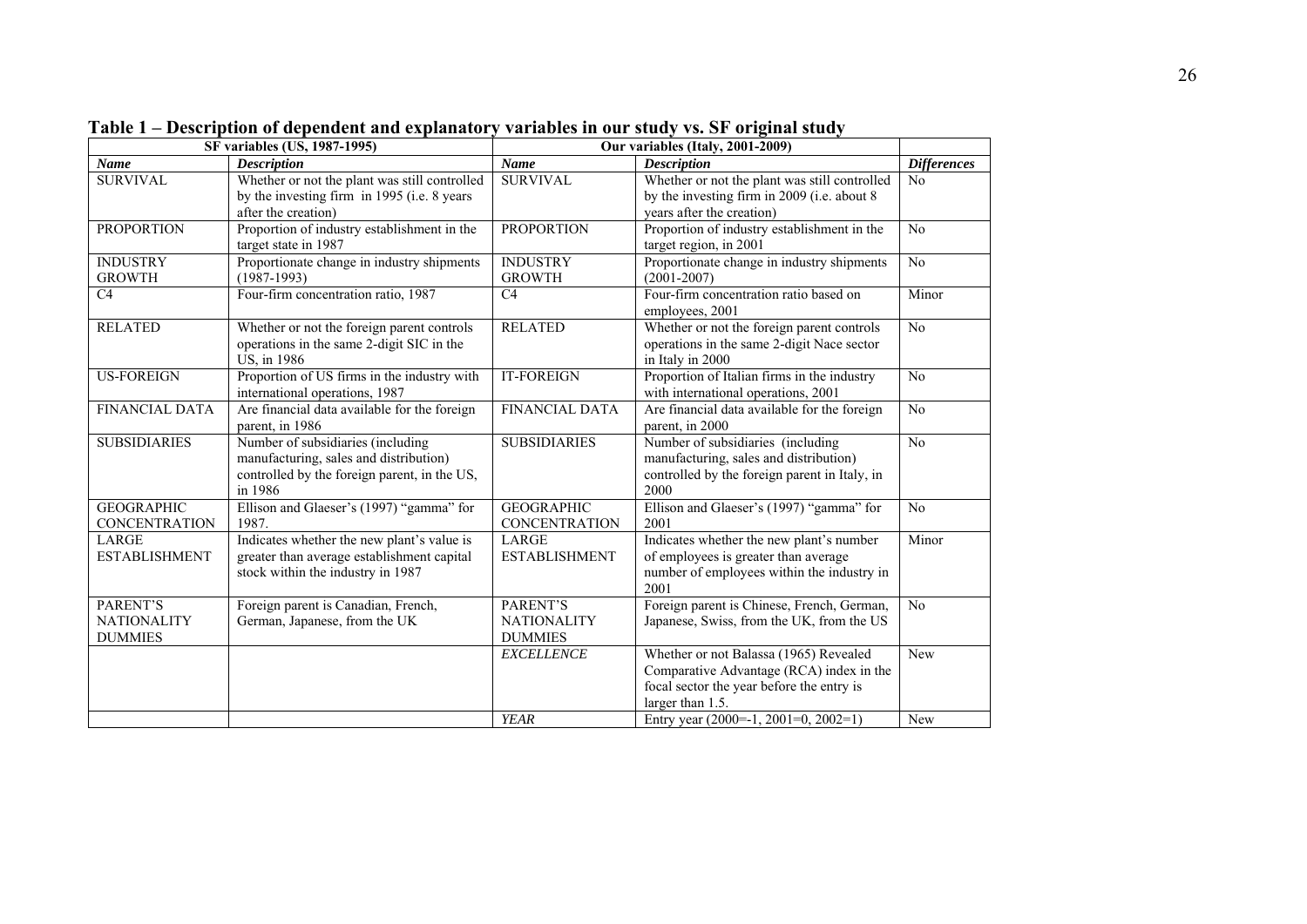|                         | <b>VARIABLE</b>           |                | $\mathbf{2}$ | $\mathbf{3}$ | $\overline{\mathbf{4}}$ | 5              | 6       | $\overline{7}$ | 8                | 9            | 10           | 11               | 12       |
|-------------------------|---------------------------|----------------|--------------|--------------|-------------------------|----------------|---------|----------------|------------------|--------------|--------------|------------------|----------|
| $\mathbf{1}$            | <b>SURVIVAL</b>           |                |              |              |                         |                |         |                |                  |              |              |                  |          |
| $\overline{2}$          | <b>PROPORTION</b>         | 0.22           | $\perp$      |              |                         |                |         |                |                  |              |              |                  |          |
| 3 <sup>1</sup>          | <b>INDUSTRY_GROWTH</b>    | 0.01           | 0.08         |              |                         |                |         |                |                  |              |              |                  |          |
| $\overline{\mathbf{4}}$ | C4                        | 0.09           | $-0.01$      | $-0.03$      |                         |                |         |                |                  |              |              |                  |          |
| 5                       | <b>RELATED</b>            | $-0.03$        | $-0.16$      | 0.09         | 0.05                    |                |         |                |                  |              |              |                  |          |
| 6                       | <b>IT-FOREIGN</b>         | 0.10           | 0.07         | $-0.17$      | 0.09                    | 0.23           |         |                |                  |              |              |                  |          |
| 7                       | <b>FINANCIAL DATA</b>     | $-0.18$        | $-0.15$      | $-0.24$      | 0.10                    | 0.12           | 0.12    | $\mathbf{1}$   |                  |              |              |                  |          |
| 8                       | <b>SUBSIDIARIES</b>       | 0.01           | $-0.15$      | 0.05         | $-0.01$                 | 0.48           | $-0.08$ | 0.12           |                  |              |              |                  |          |
| 9                       | GEOGRAPHIC_CONCENTRATION  | 0.02           | $-0.11$      | $-0.03$      | 0.36                    | 0.13           | $-0.04$ | 0.07           | 0.10             | $\mathbf{1}$ |              |                  |          |
| 10                      | LARGE_ESTABLISHMENT       | $-0.21$        | $-0.08$      | 0.04         | $-0.32$                 | 0.13           | $-0.20$ | 0.15           | 0.18             | $-0.14$      |              |                  |          |
| 11                      | <b>EXCELLENCE</b>         | $-0.24$        | $-0.05$      | $-0.11$      | $-0.07$                 | $-0.02$        | 0.18    | $-0.01$        | $-0.05$          | 0.08         | $-0.09$      | $\mathbf{1}$     |          |
| 12                      | <b>YEAR</b>               | 0.11           | 0.03         | 0.09         | $-0.06$                 | 0.15           | $-0.03$ | $-0.02$        | 0.12             | $-0.02$      | $-0.11$      | $-0.10$          |          |
|                         | Mean                      | 0.578          | 0.155        | 0.168        | 13.13                   | 0.222          | 0.578   | 0.956          | 2.976            | 0.029        | 0.333        | 0.467            | $-0.078$ |
|                         | <b>Standard Deviation</b> | 0.497          | 0.116        | 0.267        | 12.32                   | 0.418          | 0.123   | 0.207          | 4.918            | 0.030        | 0.474        | 0.502            | 0.810    |
|                         | Minimum                   | $\overline{0}$ | 0.003        | $-0.618$     | 0.55                    | $\overline{0}$ | 0.308   | $\overline{0}$ | $\boldsymbol{0}$ | 0.000        | $\mathbf{0}$ | $\boldsymbol{0}$ | $-1$     |
|                         | Maximum                   | 1              | 0.401        | 0.793        | 76.81                   | $\mathbf{1}$   | 0.760   | $\mathbf{1}$   | 19               | 0.177        |              | $\mathbf{1}$     |          |

**Table 2 – Correlation matrix and other descriptive statistics (n = 113)**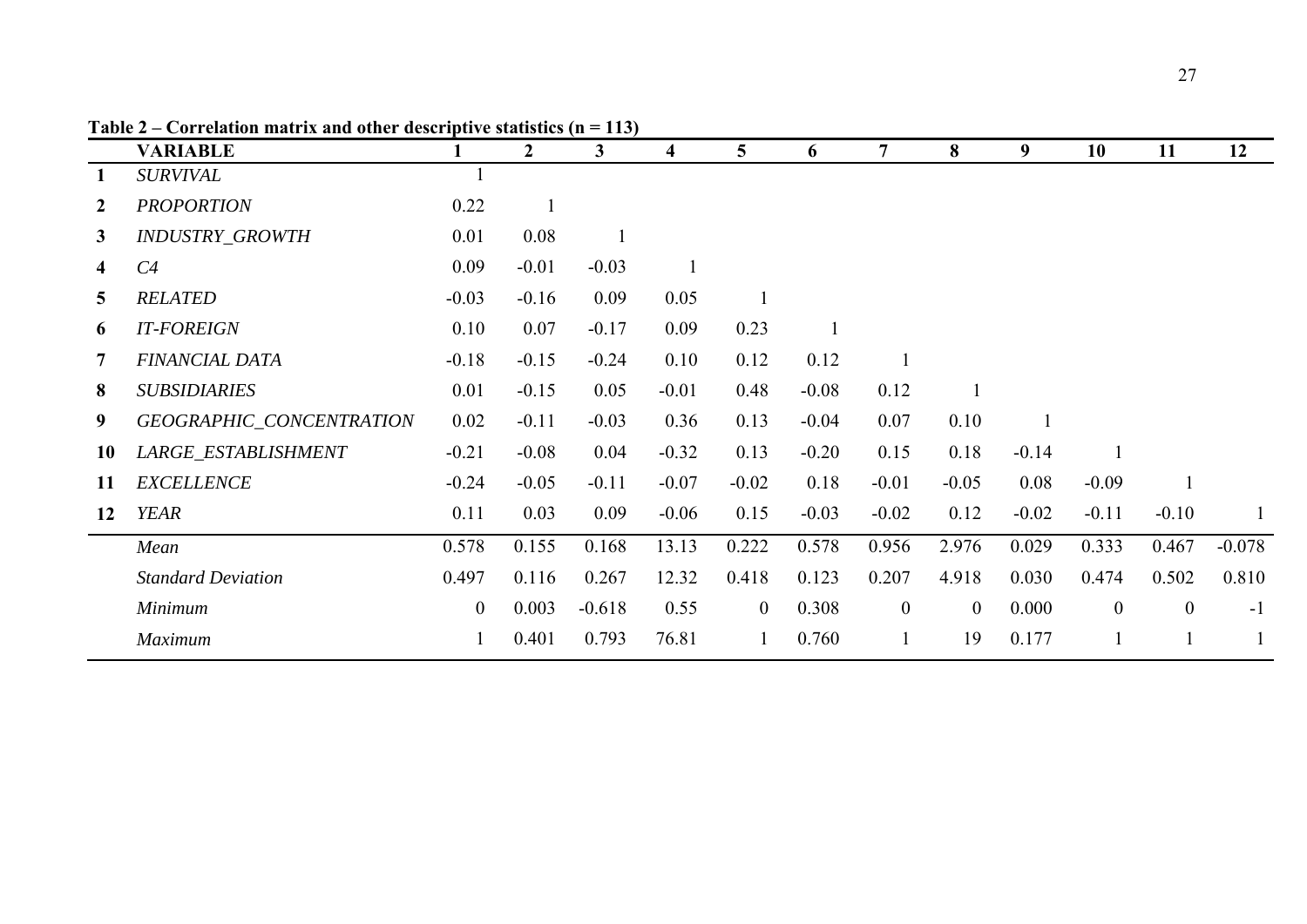|                           |                        | 2.                      | 3.                     |
|---------------------------|------------------------|-------------------------|------------------------|
|                           | Choice set: 20 regions | Choice set: 20 regions; | Restricted choice set: |
|                           |                        | Geographically          | 15 regions             |
|                           |                        | concentrated industries |                        |
| Agglomeration measure     |                        |                         |                        |
| <b>PROPORTION</b>         | 9.151                  | 8.791                   | 3.554                  |
|                           | (10.97)                | (7.59)                  | (1.91)                 |
| Other variables           |                        |                         |                        |
| Fixed effects             | Not included           | Not included            | Included               |
| Number of cases           | 90                     | 43                      | 90                     |
| Number of alternatives    | 20                     | 20                      | 15                     |
| Wald $\chi_1^2$ (p-value) | 120.40 (0.000)         | 57.62 (0.000)           | 3.65(0.056)            |
| Log likelihood            | $-218.54$              | $-103.56$               | $-193.45$              |
|                           |                        |                         |                        |

# **Table 3 – Conditional logit results of firms' location choice**

t-ratios in parentheses

# **Table 3b – Conditional logit results of firms' location choice (logarithmic version)**

|                           |                        | 2.                      | 3.                     |
|---------------------------|------------------------|-------------------------|------------------------|
|                           | Choice set: 20 regions | Choice set: 20 regions; | Restricted choice set: |
|                           |                        | Geographically          | 15 regions             |
|                           |                        | concentrated industries |                        |
| Agglomeration measure     |                        |                         |                        |
| <b>PROPORTION</b>         | 0.964                  | 0.880                   | 0.594                  |
|                           | (9.55)                 | (6.48)                  | (2.49)                 |
| Other variables           |                        |                         |                        |
| Fixed effects             | Not included           | Not included            | <b>Included</b>        |
| Number of cases           | 90                     | 43                      | 90                     |
| Number of alternatives    | 20                     | 20                      | 15                     |
| Wald $\chi_1^2$ (p-value) | 91.17 (0.000)          | 41.96 (0.000)           | 6.20(0.013)            |
| Log likelihood            | $-207.88$              | $-100.74$               | $-192.04$              |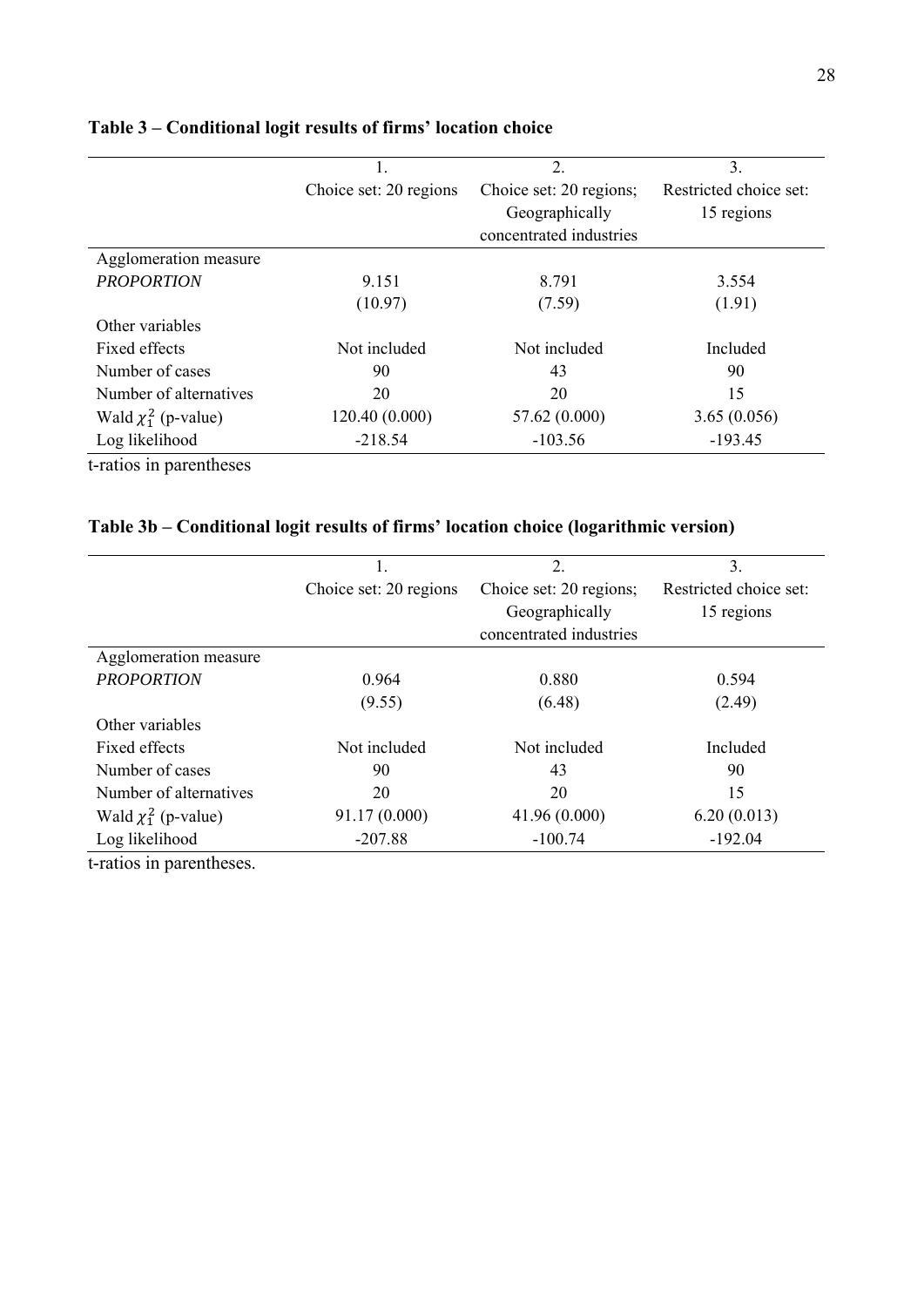|                                    | 1.           | 2.             |
|------------------------------------|--------------|----------------|
|                                    | Full sample  | Geographically |
|                                    |              | concentrated   |
|                                    |              | industries     |
| <b>Agglomeration measures</b>      |              |                |
| <b>PROPORTION</b>                  | 3.381        | 2.415          |
|                                    | (1.47)       | (0.67)         |
|                                    | [0.817]      | [0.596]        |
| Other variables                    |              |                |
| <b>INTERCEPT</b>                   | $-2.337$     | $-5.186$       |
|                                    | $(-0.52)$    | $(-1.88)$      |
| <b>INDUSTRY GROWTH</b>             | 0.298        | 0.032          |
|                                    | (0.32)       | (0.03)         |
|                                    | [0.072]      | [0.008]        |
| C4                                 | 0.019        | $-0.017$       |
|                                    | (0.93)       | $(-0.67)$      |
|                                    | [0.005]      | $[-0.004]$     |
| <b>RELATED</b>                     | $-0.782$     | $-2.252$       |
|                                    | $(-0.98)$    | $(-1.13)$      |
|                                    | $[-0.189]$   | $[-0.559]$     |
| <b>IT-FOREIGN</b>                  | 1.995        | 7.138          |
|                                    | (0.88)       | (1.59)         |
|                                    | [0.482]      | $[1.772]$      |
| FINANCIAL DATA                     | n.a.         | $n.a.*$        |
|                                    | (n.a.)       | (n.a.)         |
|                                    | [n.a.]       | [n.a.]         |
| <b>SUBSIDIARIES</b>                | 0.034        | 0.356          |
|                                    | (0.49)       | (2.10)         |
|                                    | [0.008]      | [0.088]        |
| <b>GEOGRAPHIC CONCENTRATION</b>    | 1.773        | 4.601          |
|                                    | (0.02)       | (0.39)         |
|                                    | [0.042]      | [1.142]        |
| <b>YEAR</b>                        | 0.305        | $-0.399$       |
|                                    | (0.98)       | $(-0.74)$      |
|                                    | [0.074]      | $[-0.099]$     |
| Country dummies variables included | Yes          | Yes            |
| n (survived)                       | 90(52)       | 43(23)         |
| Wald $\chi_{15}^2$ (p-value)       | 11.39 (0.66) | 9.68(0.72)     |
| Log pseudolikelihood               | $-55.26$     | $-22.69$       |

**Table 4 – Logistic regression results: dependent variable =** *Survival* 

t-ratios in parentheses; marginal effects, evaluated at the mean of independent variables, are in square brackets. \* The parameter cannot be estimated since there are only 2 cases with *FINANCIAL DATA=0*, and in both cases *SURVIVAL=1* (perfect prediction).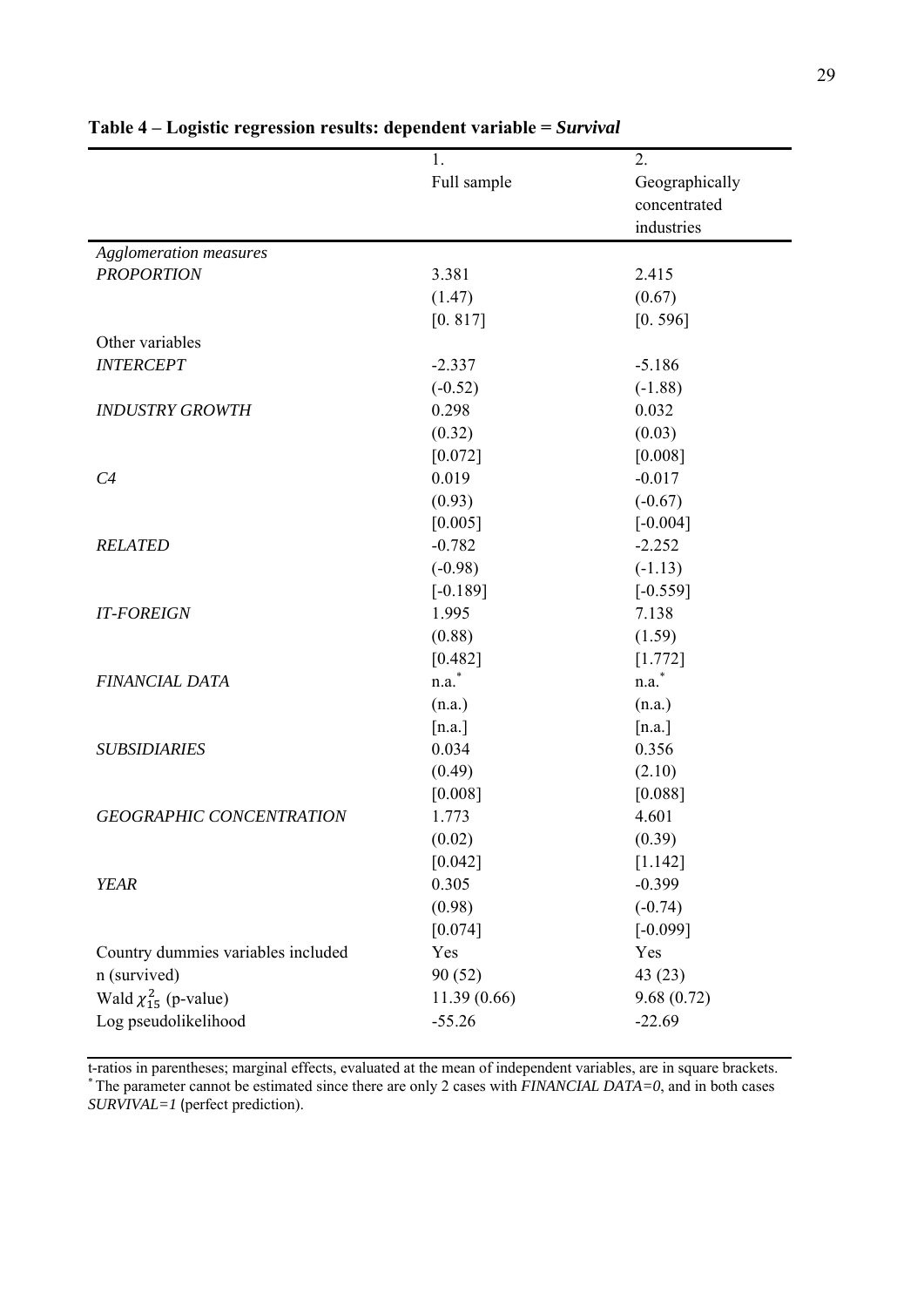|                                 | 1.          | $1b$ .      | 2.                             |
|---------------------------------|-------------|-------------|--------------------------------|
|                                 |             | Full sample |                                |
|                                 | Full sample |             | Geographically<br>concentrated |
|                                 |             |             |                                |
|                                 |             |             | industries                     |
| <b>Agglomeration measures</b>   |             |             |                                |
| <b>PROPORTION</b>               | 7.194       | 6.565       | 11.722                         |
|                                 | (1.91)      | (1.94)      | (1.58)                         |
|                                 | [1.716]     | [1.569]     | [2.804]                        |
| <b>EXCELLENCE</b>               | 0.401       |             |                                |
|                                 | (0.43)      |             |                                |
|                                 | [0.096]     |             |                                |
| PROPORTION*EXCELLENCE           | $-7.094$    | $-5.362$    | $-11.205$                      |
|                                 | $(-1.40)$   | $(-1.73)$   | $(-1.86)$                      |
|                                 | $[-1.692]$  | $[-1.281]$  | $[-2.680]$                     |
| Other variables                 |             |             |                                |
| <b>INTERCEPT</b>                | $-2.234$    | $-2.038$    | $-5.447$                       |
|                                 | $(-1.31)$   | $(-1.27)$   | $(-1.96)$                      |
| <b>INDUSTRY GROWTH</b>          | 0.342       | 0.291       | $-0.062$                       |
|                                 | (0.36)      | (0.30)      | $(-0.05)$                      |
|                                 | [0.082]     | [0.070]     | $[-0.015]$                     |
| C4                              | 0.015       | 0.012       | $-0.021$                       |
|                                 | (0.69)      | (0.57)      | $(-0.81)$                      |
|                                 | [0.004]     | [0.003]     | $[-0.005]$                     |
| <b>RELATED</b>                  | $-0.627$    | $-0.640$    | $-2.266$                       |
|                                 | $(-0.80)$   | $(-0.84)$   | $(-1.26)$                      |
|                                 | $[-0.150]$  | $[-0.153]$  | $[-0.542]$                     |
| <b>IT-FOREIGN</b>               | 2.023       | 1.978       | 8.316                          |
|                                 | (0.86)      | (0.85)      | (1.87)                         |
|                                 | [0.483]     | [0.473]     | [1.989]                        |
| FINANCIAL DATA                  | n.a.        | n.a.        | n.a.                           |
|                                 | (n.a.)      | (n.a.)      | (n.a.)                         |
|                                 | [n.a.]      | [n.a.]      | [n.a.]                         |
| <b>SUBSIDIARIES</b>             | 0.027       | 0.027       | 0.381                          |
|                                 | (0.38)      | (0.40)      | (2.30)                         |
|                                 | [0.006]     | [0.007]     | [0.091]                        |
| <b>GEOGRAPHIC CONCENTRATION</b> | 0.531       | 0.714       | 0.550                          |
|                                 |             |             |                                |
|                                 | (0.05)      | (0.07)      | (0.05)                         |
|                                 | [1.127]     | $[1.171]$   | $[0.131]$                      |
| <b>YEAR</b>                     | 0.265       | 0.287       | $-0.181$                       |
|                                 | (0.81)      | (0.88)      | $(-0.33)$                      |
|                                 | [0.063]     | [0.069]     | $[-0.043]$                     |
| Country dummies                 | Yes         | Yes         | Yes                            |
| n (survived)                    | 90(52)      | 90(52)      | 43 (23)                        |
| Wald $\chi^2$ (p-value)         | 12.82(0.69) | 13.25(0.58) | 11.48(0.65)                    |
| Log pseudolikelihood            | $-53.42$    | $-53.51$    | $-20.87$                       |

**Table 4b – Logistic regression results: dependent variable =** *Survival* 

t-ratios in parentheses; marginal effects, evaluated at the mean of independent variables, are in square brackets. Marginal effects for *PROPORTION* and *EXCELLENCE* not computed due to the interaction term.

\* The parameter cannot be estimated since there are only 4 cases with *FINANCIAL DATA=0*, and in all cases *SURVIVAL=1* (perfect prediction).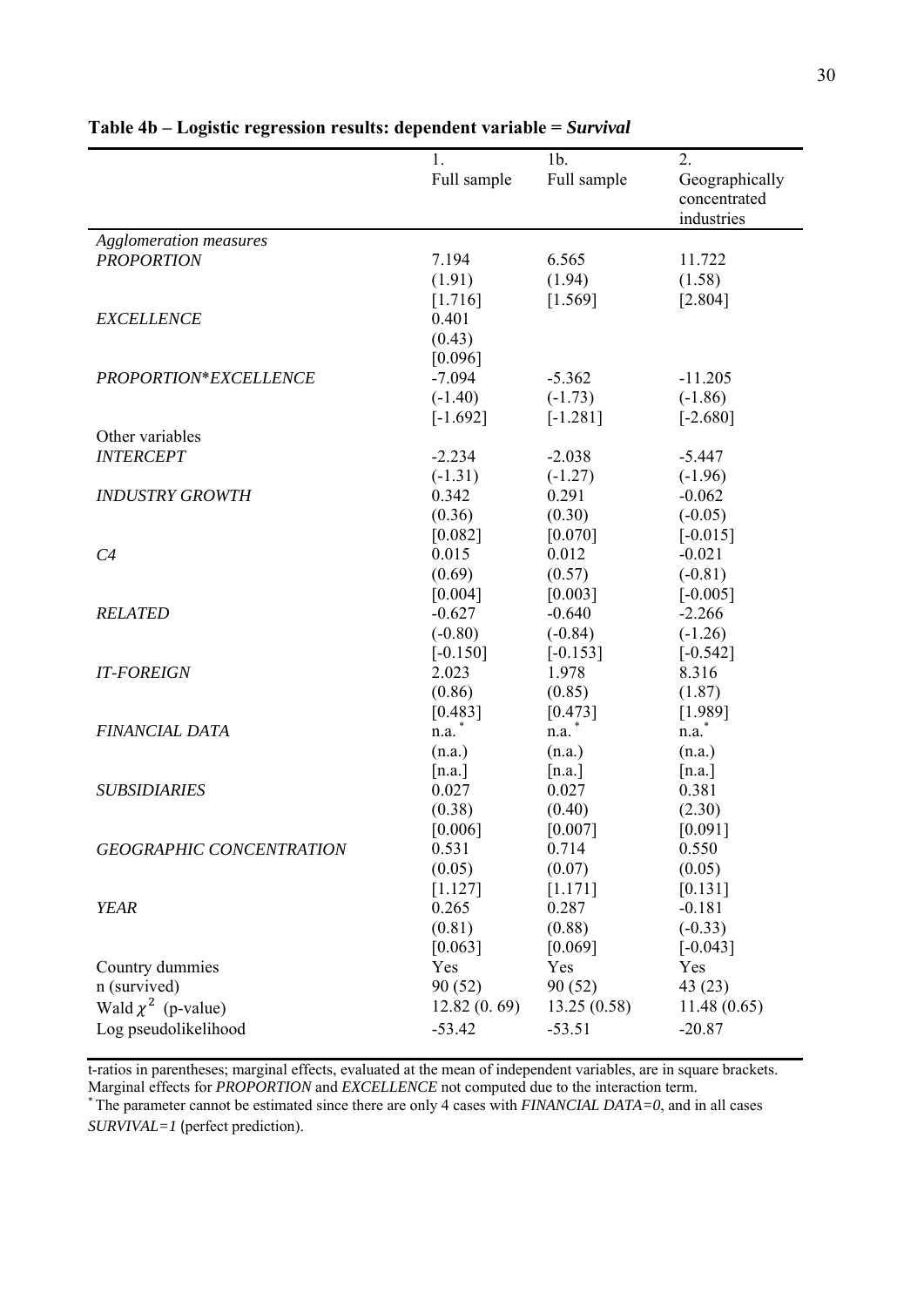|                          |                | 2.             | $\overline{3}$ .       |
|--------------------------|----------------|----------------|------------------------|
|                          | Choice set: 20 | Choice set: 20 | Restricted choice set: |
|                          | regions        | regions;       | 15 regions             |
|                          |                | Geographically |                        |
|                          |                | concentrated   |                        |
|                          |                | industries     |                        |
| Agglomeration measure    |                |                |                        |
| ln(PROPORTION)           | 0.959          | 0.862          | 0.596                  |
|                          | (7.84)         | (5.81)         | (2.44)                 |
| $ln(PROPORTION)$ ×       | 0.017          | 0.110          | $-0.006$               |
| LARGE ESTABLISHMENT      | (0.08)         | (0.30)         | $(-0.03)$              |
| Other variables          |                |                |                        |
| Fixed effects            | Not included   | Not included   | Included               |
| Number of cases          | 90             | 43             | 90                     |
| Number of alternatives   | 20             | 20             | 15                     |
| Wald $\chi^2$ (p-value)  | 91.20 (0.000)  | 42.05(0.000)   | 6.20(0.045)            |
| Log likelihood           | $-207.87$      | $-100.69$      | $-192.04$              |
| t-ratios in parentheses. |                |                |                        |

# **Table 5 – Conditional logit results of foreign firms' location choice (LARGE\_ESTABLISHMENT as a proxy of the strength of the entrant MNE)**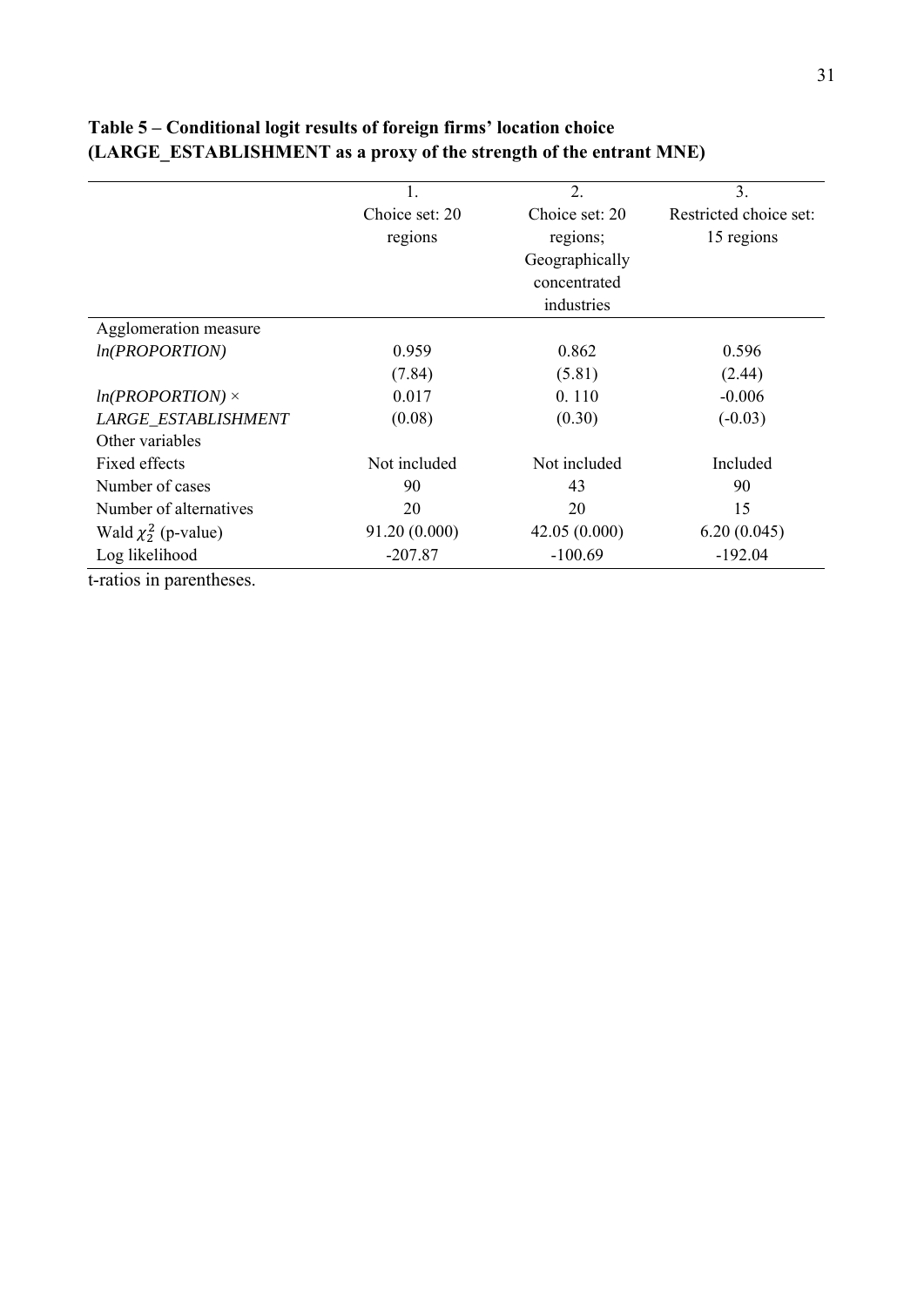|                                            |                | 2.                      | 3.                |
|--------------------------------------------|----------------|-------------------------|-------------------|
|                                            | Choice set: 20 | Choice set: 20 regions; | Restricted choice |
|                                            | regions        | Geographically          | set: 15 regions   |
|                                            |                | concentrated            |                   |
|                                            |                | industries              |                   |
| Agglomeration measure                      |                |                         |                   |
| In(PROPORTION)                             | 0.748          | 0.453                   | 0.287             |
|                                            | (5.08)         | (2.60)                  | (1.01)            |
| $ln(PROPORTION)$ ×                         | 0.381          | 0.700                   | 0.301             |
| LARGE_ESTABLISHMENT                        | (1.25)         | (1.40)                  | (1.06)            |
| $ln(PROPORTION)$ ×                         | 0.649          | 1.572                   | 0.638             |
| <b>EXCELLENCE</b>                          | (2.17)         | (2.96)                  | (2.14)            |
| $ln(PROPORTION)$ ×                         | $-0.938$       | $-1.982$                | $-0.822$          |
| LARGE_ESTABLISHMENT ×<br><b>EXCELLENCE</b> | $(-2.02)$      | $(-2.33)$               | $(-1.86)$         |
| Other variables                            |                |                         |                   |
| Fixed effects                              | Not included   | Not included            | Included          |
| Number of cases                            | 90             | 43                      | 90                |
| Number of alternatives                     | 20             | 20                      | 15                |
| Wald $\chi^2$ (p-value)                    | 85.31 (0.000)  | 31.61 (0.000)           | 9.47(0.050)       |
| Log likelihood                             | $-204.81$      | $-93.09$                | $-189.02$         |

**Table 5b – Conditional logit results of foreign firms' location choice and heterogeneity of local context (LARGE\_ESTABLISHMENT as a proxy of the strength of the entrant MNE)**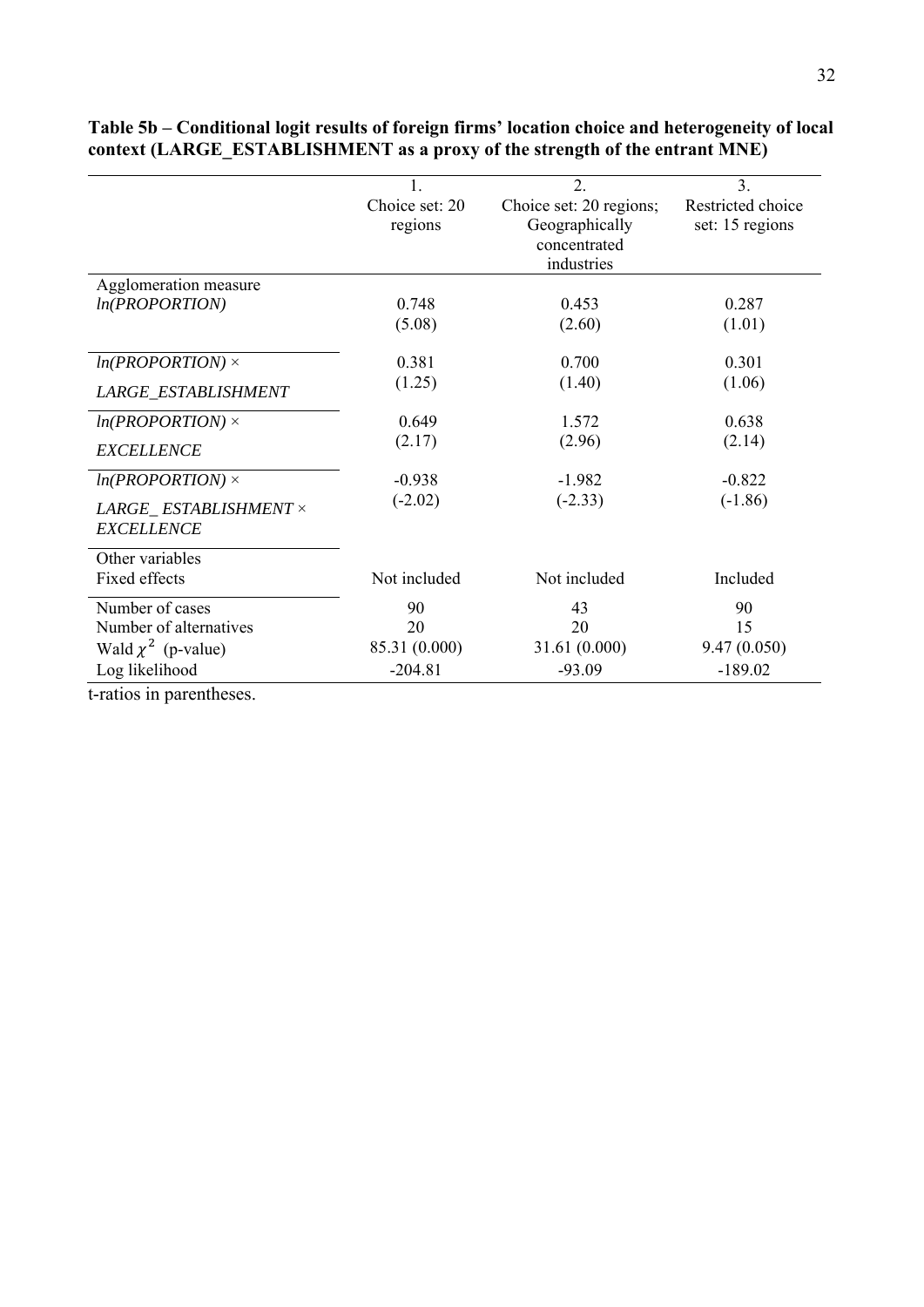|                         | 1.             | 2.                      | $\overline{3}$ .  |
|-------------------------|----------------|-------------------------|-------------------|
|                         | Choice set: 20 | Choice set: 20 regions; | Restricted choice |
|                         | regions        | Geographically          | set: 15 regions   |
|                         |                | concentrated            |                   |
|                         |                | industries              |                   |
| Agglomeration measure   |                |                         |                   |
| In(PROPORTION)          | 0.735          | 0.345                   | 0.230             |
|                         | (5.48)         | (2.00)                  | (0.80)            |
| $ln(PROPORTION)$ ×      | 1.176          | 1.479                   | 1.128             |
| EXCEL_COMP              | (2.01)         | (2.26)                  | (1.88)            |
|                         |                |                         |                   |
| $ln(PROPORTION)$ ×      | 0.447          | 1.312                   | 0.468             |
| <b>EXCELLENCE</b>       | (1.77)         | (2.72)                  | (1.88)            |
| $ln(PROPORTION)$ ×      | $-1.299$       | $-1.652$                | $-1.248$          |
| EXCEL_COMP × EXCELLENCE | $(-1.89)$      | $(-1.74)$               | $(-1.80)$         |
| Other variables         |                |                         |                   |
| Fixed effects           | Not included   | Not included            | Included          |
| Number of cases         | 90             | 43                      | 90                |
| Number of alternatives  | 20             | 20                      | 15                |
| Wald $\chi^2$ (p-value) | 85.09 (0.000)  | 33.89 (0.000)           | 11.16(0.025)      |
| Log likelihood          | $-203.86$      | $-91.67$                | $-188.02$         |

**Table 5c – Conditional logit results of foreign firms' location choice and heterogeneity of local context (EXCEL\_COMP as a proxy of the strength of the entrant MNE)**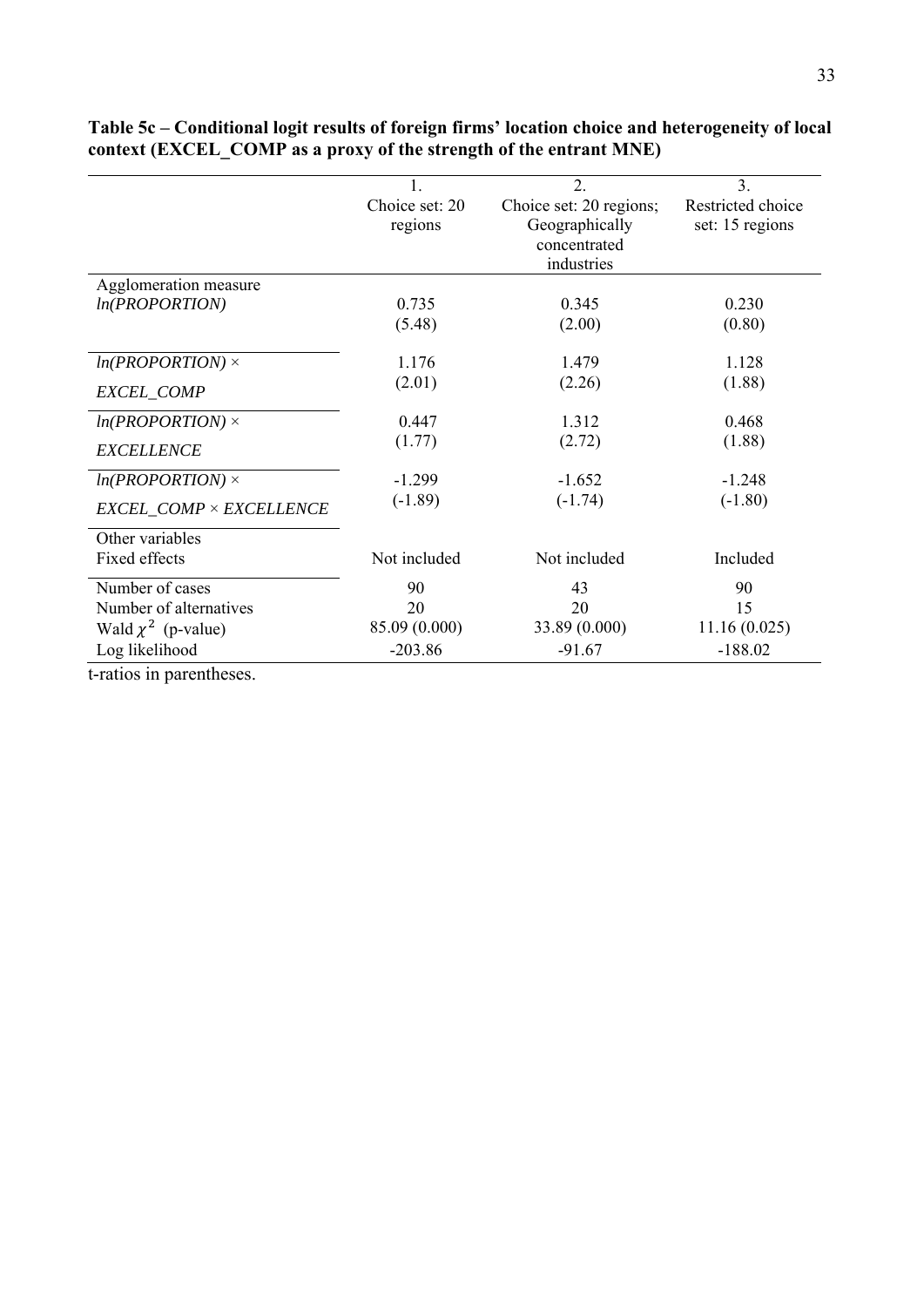|                                   | 1.             | 2.                      | 3.                |
|-----------------------------------|----------------|-------------------------|-------------------|
|                                   | Choice set: 20 | Choice set: 20 regions; | Restricted choice |
|                                   | regions        | Geographically          | set: 15 regions   |
|                                   |                | concentrated            |                   |
|                                   |                | industries              |                   |
| Agglomeration measure             |                |                         |                   |
| ln(PROPORTION)                    | 0.648          | 0.314                   | 0.165             |
|                                   | (4.22)         | (1.70)                  | (0.56)            |
| $ln(PROPORTION)$ ×                | 0.584          | 0.935                   | 0.500             |
| <b>LARGEorEXCEL</b>               | (2.05)         | (2.24)                  | (1.82)            |
|                                   |                |                         |                   |
| $ln(PROPORTION)$ ×                | 1.018          | 1.698                   | 1.051             |
| <b>EXCELLENCE</b>                 | (2.43)         | (2.66)                  | (2.40)            |
| $ln(PROPORTION)$ ×                | $-1.325$       | $-1.662$                | $-1.264$          |
| $Largeor EXCEL \times EXCELLENCE$ | $(-2.55)$      | $(-1.97)$               | $(-2.40)$         |
| Other variables                   |                |                         |                   |
| Fixed effects                     | Not included   | Not included            | Included          |
| Number of cases                   | 90             | 43                      | 90                |
| Number of alternatives            | 20             | 20                      | 15                |
| Wald $\chi^2$ (p-value)           | 85.45 (0.000)  | 34.96 (0.000)           | 11.64(0.020)      |
| Log likelihood                    | $-202.94$      | $-92.36$                | $-187.12$         |

**Table 5d – Conditional logit results of foreign firms' location choice and heterogeneity of local context (LARGEorEXCEL as a proxy of the strength of the entrant MNE)**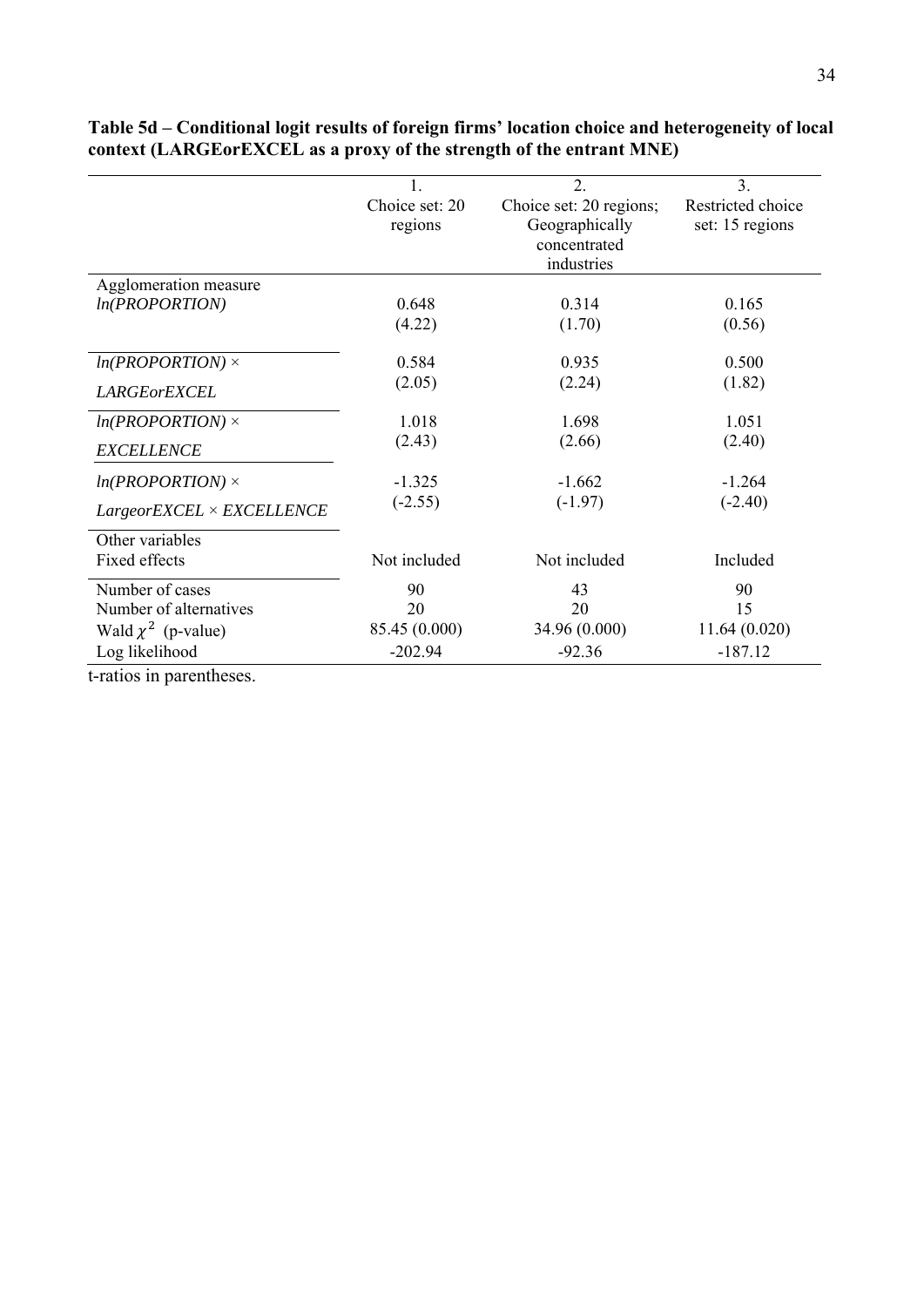# **Table 6 – Distribution of EXCELLENCE and EXCEL\_COMP in the 90 investments included in our dataset (Greenfield investments in Italy 2001)**

|              | EXCELLENCE=0 | EXCELLENCE=1 | ALL    |
|--------------|--------------|--------------|--------|
| EXCEL COMP=0 | 51.1%        | 28.9%        | 80.0%  |
| EXCEL COMP=1 | 7.8%         | 12.2%        | 20.0%  |
| ALL          | 58.9%        | 41.1%        | 100.0% |

# **Table 7 – Distribution of EXCELLENCE and EXCEL\_COMP in the 121 investments related to SF dataset (Greenfield investments in US 1987, RCA based on 1996 data)**

|              | EXCELLENCE=0 | EXCELLENCE=1 | ALI    |
|--------------|--------------|--------------|--------|
| EXCEL COMP=0 | 44.7%        | 9.6%         | 54.4%  |
| EXCEL COMP=1 | 32.5%        | 13.2%        | 45.6%  |
| ALL          | 77.2%        | 22.8%        | 100.0% |

# **Table 8 – Coefficient of PROPORTION in the location equation as a function of EXCELLENCE and EXCEL\_COMP (based on Table 5c, column 1)**

|              | EXCELLENCE=0 | EXCELLENCE=1 |
|--------------|--------------|--------------|
| EXCEL COMP=0 | 0.735        | 1.182        |
| EXCEL COMP=1 | 1.911        | 1.059        |

# **Table 9 – Distribution by sector and country of origin of the 37 cases in the US 1987 sample where EXCELLENCE=1 and EXCEL\_COMP=0**

| <b>SECTOR</b>                             | Number of investments from: |         |       |     |        |
|-------------------------------------------|-----------------------------|---------|-------|-----|--------|
|                                           | Canada                      | Germany | Japan | UK. | France |
| 242 Sawmills and Planing Mills            | 1                           |         |       |     |        |
| 265 Paperboard Containers and Boxes       |                             |         |       |     |        |
| 285 Paints and Allied Products            |                             |         |       |     |        |
| 345 Screw Machine Products, Bolts, etc.   |                             |         |       |     |        |
| 354 Metalworking Machinery                |                             |         | 2     |     |        |
| 355 Special Industry Machinery            |                             |         | 2     |     |        |
| 359 Industrial Machinery, Nec             |                             |         |       |     |        |
| 362 Electrical Industrial Apparatus       |                             |         |       |     |        |
| 369 Misc. Electrical Equipment & Supplies |                             |         |       |     |        |
| 371 Motor Vehicles and Equipment          |                             |         | 15    |     |        |
| 373 Ship and Boat Building and Repairing  |                             |         |       |     |        |
| 386 Photographic Equipment and Supplies   |                             |         |       |     |        |
| 395 Pens, Pencils, Office, & Art Supplies |                             |         |       |     |        |
| <b>TOTAL</b>                              | 2                           | 5       | 29    |     | O      |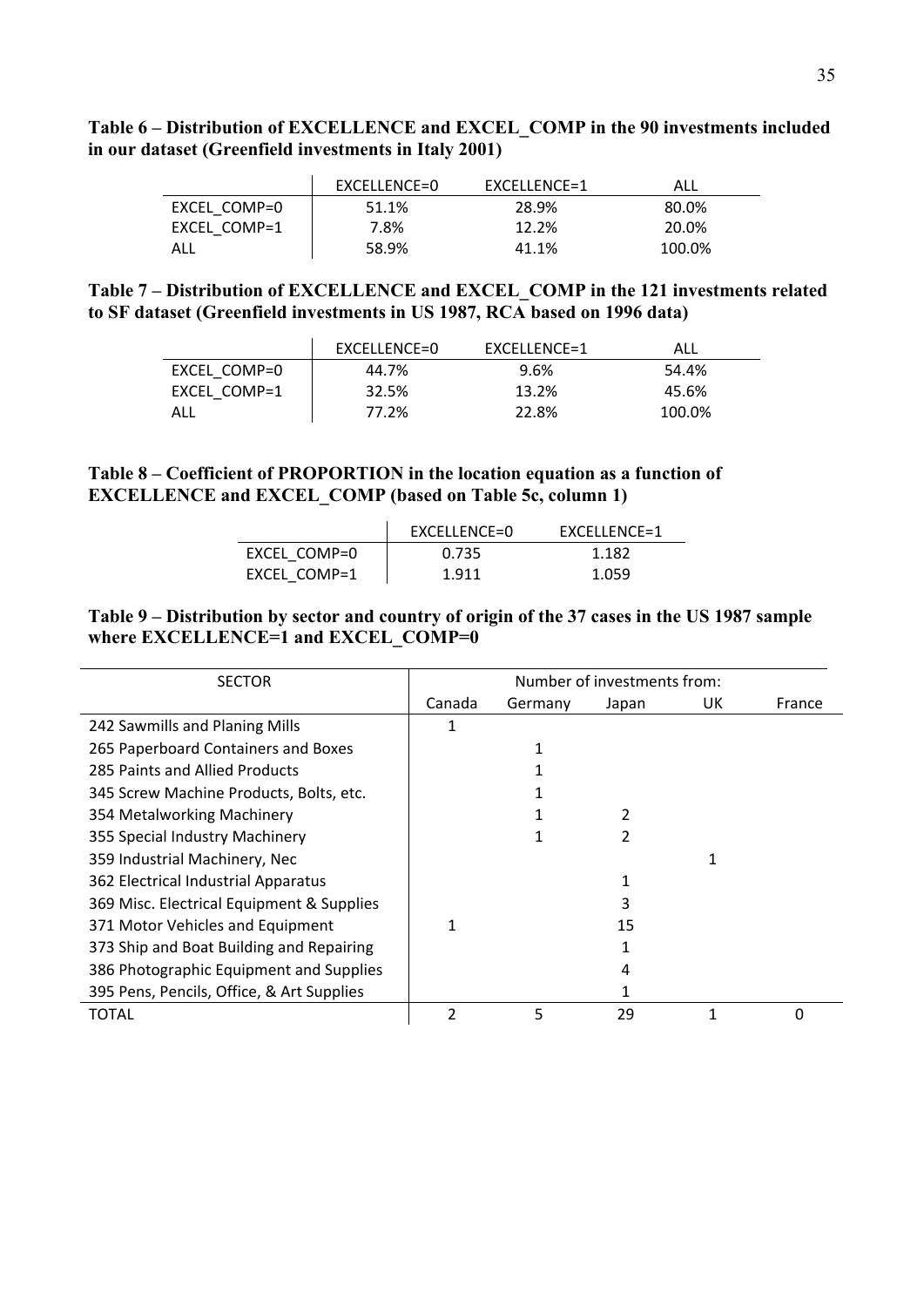# **Figure 1 – Estimated probabilities of location choice vs** *PROPORTION* ("Linear model" =

probabilities based on the model in Table 3, column 1; "Logarithmic model"= probabilities based on the model in Table 3b, column 1; the plot to the right zooms on the cases where *PROPORTION*<0.1)



**Figure 2 – Survival probability as a function of** *PROPORTION* (The curve is based on the model in Table 4b, column 1b; all the other variables in the model apart from *PROPORTION* have been fixed to represent a typical situation, i.e. to the mode for the dummies and to the median for the other variables; the country is set to US)

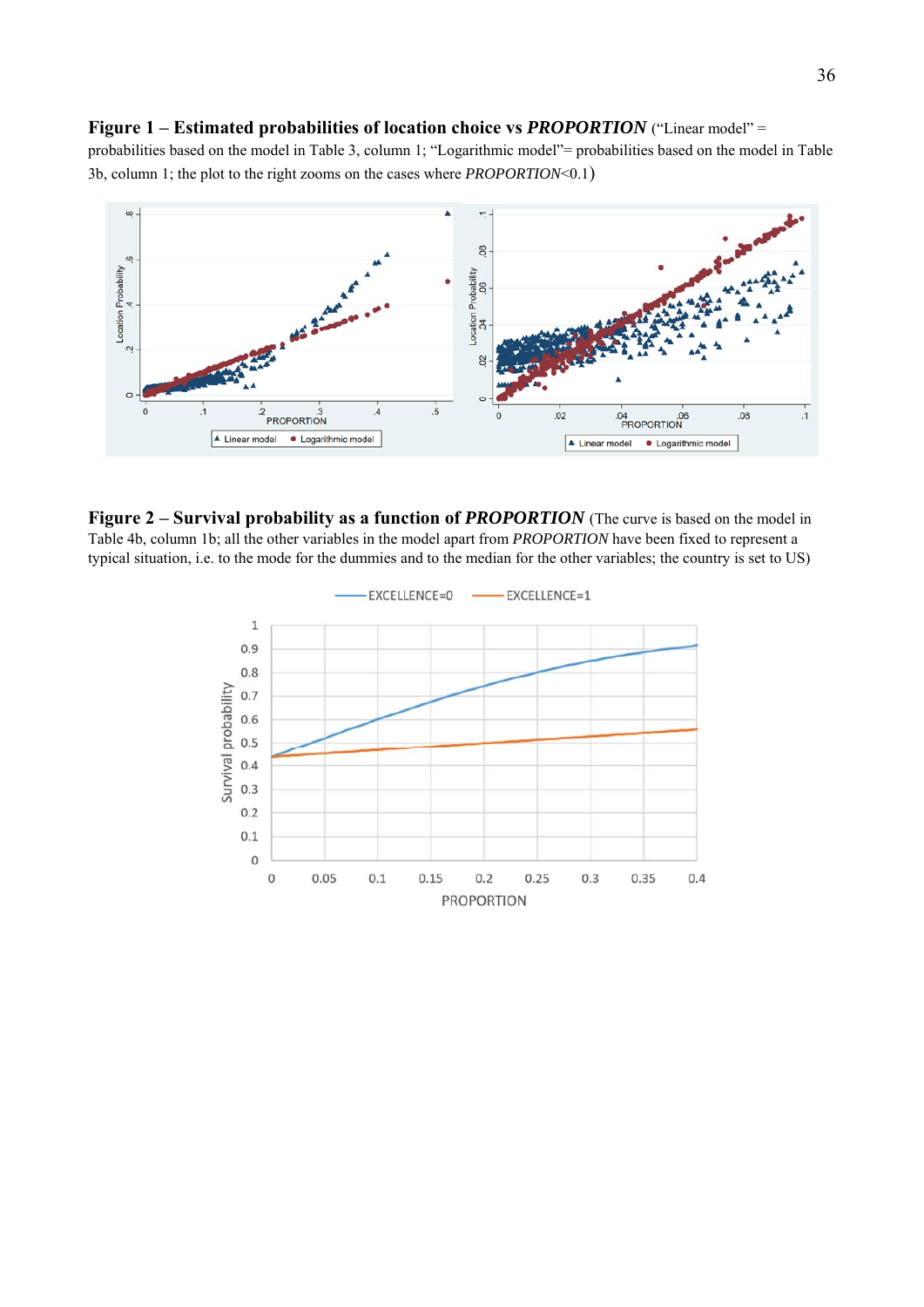